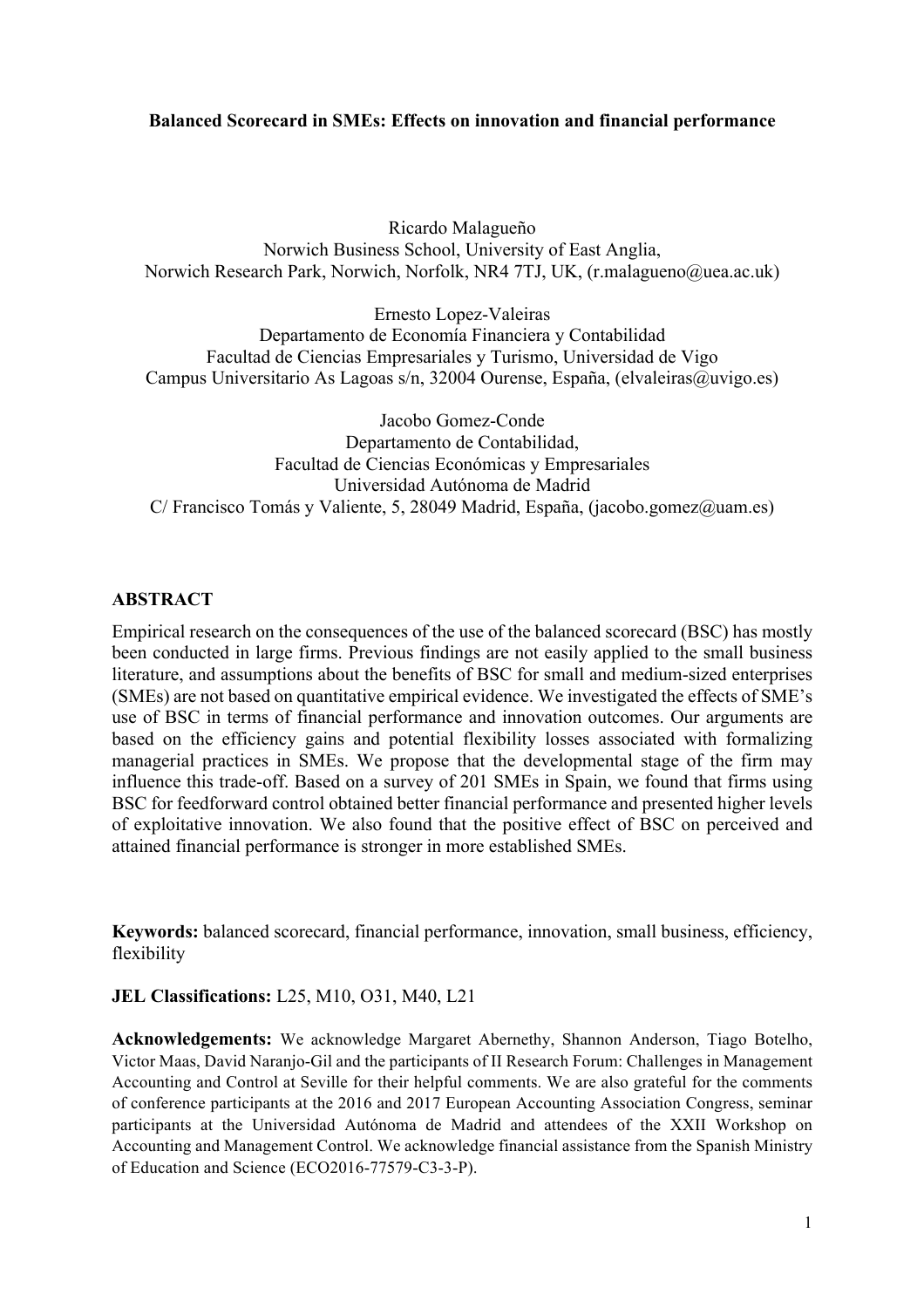### **1 Introduction**

The balanced scorecard (BSC) is one of the managerial practices most frequently used by large and small and medium-sized enterprises  $(SMEs)^{1}$  (Rigby and Bilodeau 2015; Cooper et al. 2017). During the last decade, considerable progress has been made on improving the implementation of the BSC within SMEs (Fernandes et al. 2006; Garengo and Bititci 2007; Hudson-Smith and Smith 2007; Wouters and Wilderom 2008; Taylor and Taylor 2014). Proponents of the BSC have suggested that SMEs might benefit extensively from using it (Kaplan and Norton 1996); nevertheless, empirical evidence of the effects of BSC use on SMEs is scarce and has generally been obtained through only a few case studies (e.g., Gumbus and Lussier 2006; Biazzo and Garengo 2012). Most research on the effectiveness of BSC was conducted in large firms and led to the recognition that this managerial practice can help firms successfully achieve their desired outcomes (Ittner et al. 2003; De Geuser et al. 2009; Micheli and Manzoni 2010; Busco and Quattrone 2015). Although important to our understanding of the consequences of using BSC, this finding cannot be generalized to the small business literature (Bititci et al. 2012). Studies have shown that the use of managerial practices in SMEs involves specific attributes not shared with large firms (Hudson-Smith and Smith 2007). First, resource constraints, particularly on management time and expertise, mean that the routine of managerial practices is markedly more demanding for SMEs than for larger firms (Ates et al. 2013). Second, SMEs' lack of a monetary safety net and their high reliance on fewer customers require their managers to be over-attentive to the evolution of short-term performance measures (Hudson-Smith and Smith 2007). Finally, the flatter and more flexible structure of SMEs typically requires employees to perform multiple roles, with unclear boundaries and job responsibilities. Compensation systems and employee performance appraisals are less formalized and objective in SMEs (Cardon and Stevens 2004).

Particularly challenging for SMEs is the tension between efficiency versus flexibility emerging from the formalization of managerial practices (Chowdhury 2011; Patel 2011). If SMEs benefit from efficiency gains accompanying the use of the BSC, it may come at a cost that is usually associated with significant constraints on firm flexibility (Benner and Tushman 2003). Therefore, a study of the effects of the use of the BSC in SMEs requires more than a simple appreciation of firm efficiency; it requires the thoughtful consideration of its effects on

<u> 1989 - Johann Barn, mars ann an t-Amhain an t-Amhain an t-Amhain an t-Amhain an t-Amhain an t-Amhain an t-Amh</u>

<sup>&</sup>lt;sup>1</sup> Evidence shows that the BSC adoption rate is 60% among large firms and 25% to 31% among small and medium size firms (CIMA 2009).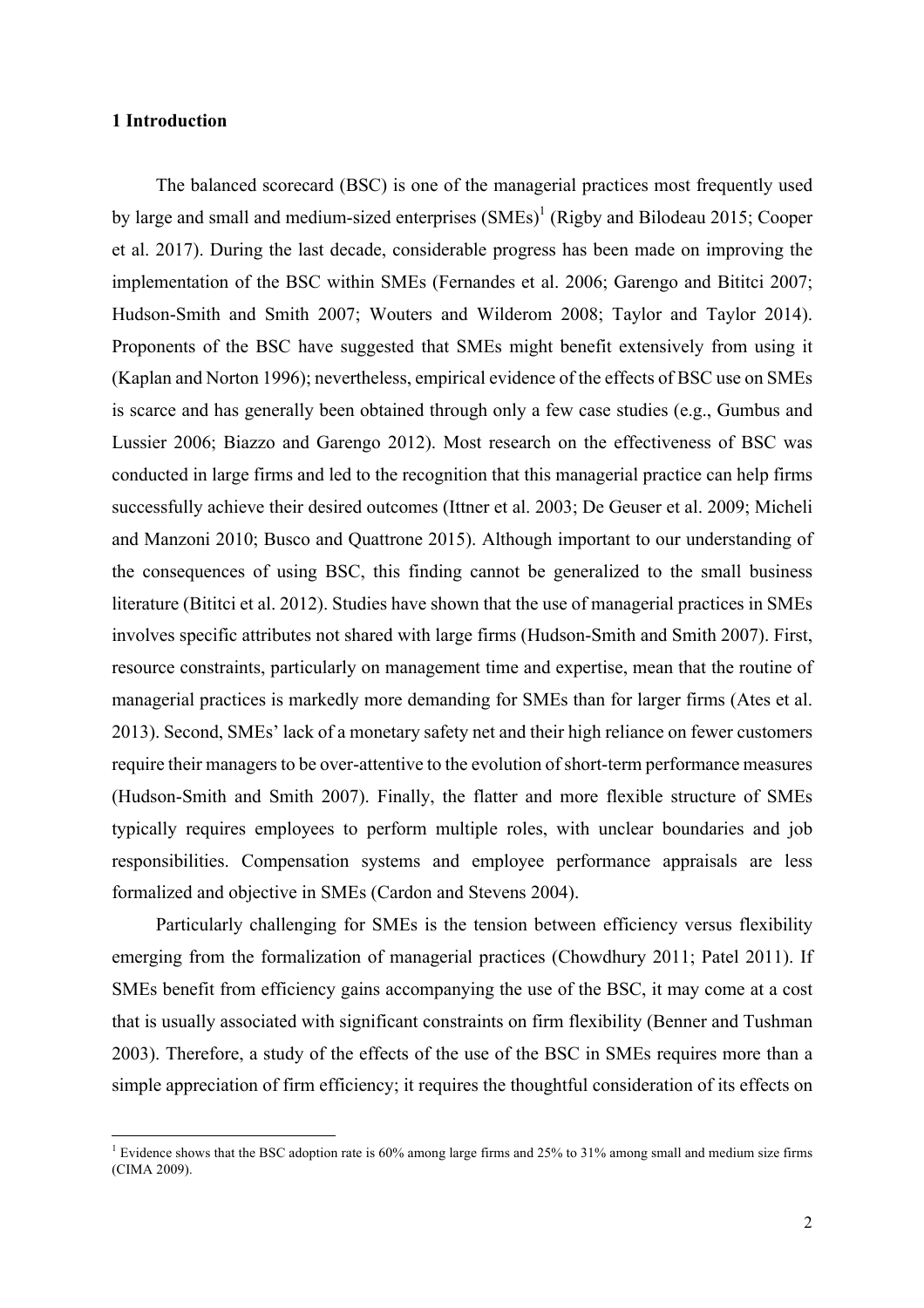flexibility. This commonly experienced trade-off (Ebben and Johnson 2005; Eisenhardt et al. 2010) concerns SMEs to a great extent because those firms are highly dependent on flexible structures in their efforts to develop exploratory initiatives (Freel 2000; Glaser et al. 2015).<sup>2</sup>

This study uses a combination of archival and survey data gathered from 201 senior managers to investigate the effects of the use of the BSC in SMEs. Drawing on the trade-off between the efficiency gains and the flexibility losses introduced by this formal managerial practice, we argue that the use of the BSC for feedforward control positively influences financial performance and exploitative innovation at the expense of a reduction in exploratory innovation. Second, we take into account the importance of the developmental stage of the firm when describing the use of managerial practices (Davila et al. 2009) and their influence in SMEs (Brinckmann et al. 2010; Rosenbusch et al. 2011). We propose that the firm's development stage may influence the efficiency-flexibility trade-off resulting from the use of the BSC.

This article contributes to the small business and organizational control literature by extending prior research on the consequences of BSC use in SMEs. It aims to bring more empirical evidence to the scarce organizational control literature that has explored the effects of formal modes of control on SMEs (Wijbenga et al. 2007; Voss and Brettel 2014). Additionally, it adds to the innovation and small business literature by responding to calls for a better understanding of the relationship between technological innovations (i.e., process and product innovation) and managerial practices in SMEs (Hervas-Oliver et al. 2016). It investigates the factors that influence innovation in SMEs (Chang and Hughes 2012) by postulating the use of BSC as a key driver that is employed to control organizational tensions, thus facilitating communication and assisting coordination. We show how the use of BSC might affect the different innovation outcomes of SMEs (i.e., exploitative innovations vs. exploratory innovations), and consequently, this study illustrates how SMEs may benefit from the use of BSC in their attempts to be competitive. Finally, this paper scrutinizes the influences of the theoretically meaningful, yet under-researched, moderating effect of a firm's developmental stage on the relationship between BSC and performance outcomes. It studies the contributions of BSC to both young and established SMEs. Hence, this research investigates, in greater depth, the nature of the relationship between control and innovation and

<u> 1989 - Johann Barn, mars ann an t-Amhain an t-Amhain an t-Amhain an t-Amhain an t-Amhain an t-Amhain an t-Amh</u>

<sup>&</sup>lt;sup>2</sup> It has been suggested that managers of large firms could address the efficiency-flexibility trade-off by promoting spatial separation (e.g., structurally separate R&D units) (Benner and Tushman 2003), temporal differentiation (Nickerson and Zenger 2002) or strategic alliance networks (Lin et al. 2007). The small business literature has shown that these options are less accessible to SMEs and that top management teams and the managerial practices supporting their decision-making play a pivotal role in managing the trade-off (Lubatkin et al. 2006; Volery et al. 2015).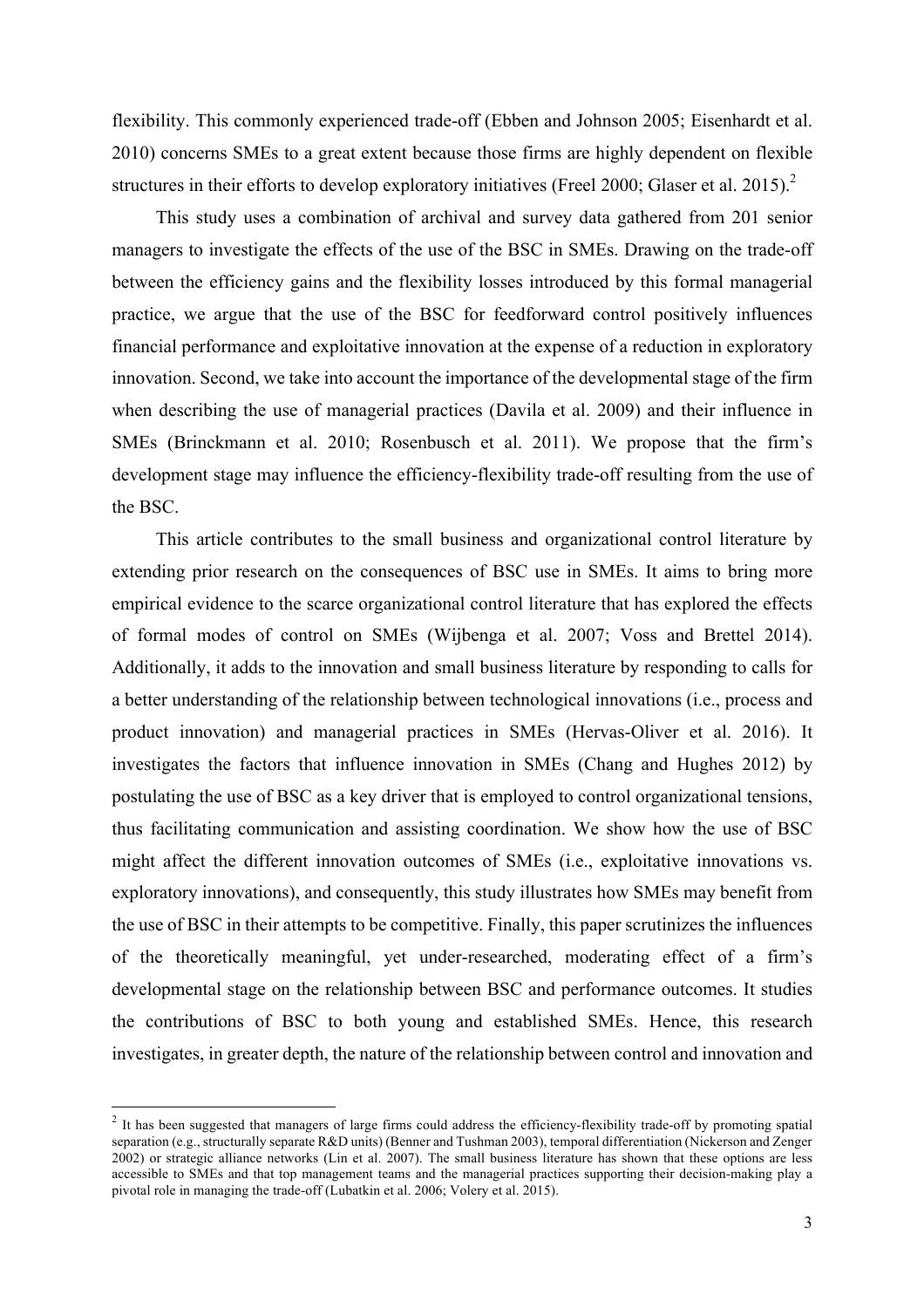financial performance, filling an important gap and shedding new light on this complex relationship.

#### **2 Literature review and hypotheses**

## 2.1 Balanced scorecard

<u> 1989 - Johann Barn, mars ann an t-Amhain an t-Amhain an t-Amhain an t-Amhain an t-Amhain an t-Amhain an t-Amh</u>

BSC represents a multi-perspective framework that relies on a set of metrics (i.e., financial and nonfinancial, long and short term, and internal and external). The original BSC framework was characterized by the presence of four perspectives – financial, customer, internal process, and learning and growth – which contained different sets of metrics that were adapted to industries and firms (Kaplan and Norton 1996). As a (strategic) performance measurement system (PMS) (Garengo et al. 2005; Bisbe and Malagueño 2012), this tool allows firms to translate strategy into achievable objectives. A critical assumption of BSC is that each performance measure is part of a balanced cause-and-effect relationship in which leading measures (e.g., nonfinancial, drivers of future financial performance) drive lagging measures (e.g., financial, results of past actions). By tracking a firm's progress against these measures, managers and employees can accomplish the firm's mission by identifying and correcting under-performing perspectives.<sup>3</sup>

A number of frameworks have been proposed in the literature to assess the appropriateness of PMS and consequently their effectiveness. Several of these frameworks emphasize applying design features to evaluate a firm's existing PMS (Evans 2004). For instance, Medori and Steeple (2000) suggest that PMS should be evaluated based on six stages: the selection of organizational critical success factors, the matching of strategic requirements and priorities, the selection of measures, the audit, implementation, and maintenance. Other studies, however, show the importance of accounting for the use rather than merely the design when assessing PMS (Koufteros et al. 2014; Bititci et al. 2015). Those studies note that firm performance is a consequence of how practices are conducted rather than the practice itself. In this vein, prior research showed that the adoption of BSC does not imply that it is manifested in more than a ritual manner or that it is practised by organizational participants (Garengo and

<sup>&</sup>lt;sup>3</sup> Even though early studies questioned the suitability of BSC for SMEs (McAdam 2000; Hoque 2003), more recent research developments on the adoption of managerial practices suggest that the adoption and use of BSC are related to the complexity of the firm rather than to size-related factors (Kallunki and Silvola 2008; Davila et al. 2009).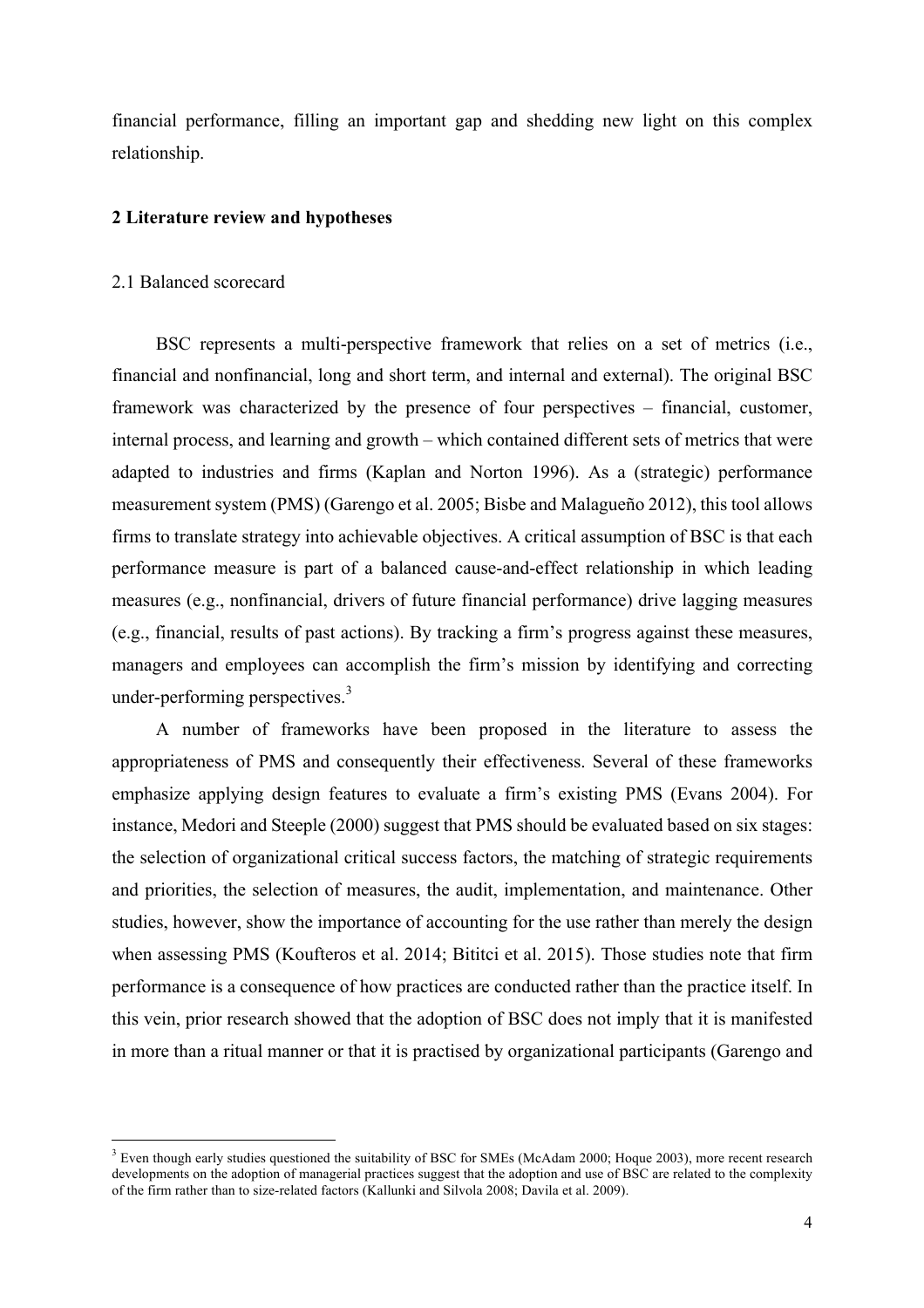Sharma 2014). Therefore, in order to understand the effects of BSC on SMEs, it is fundamental to study its use rather than its mere presence or availability.

## 2.2 Balanced scorecard for feedforward control

In our research, we examine the use of BSC for feedforward control, as opposed to its traditional use for feedback control (Grafton et al. 2010; Pavlov and Bourne 2011). The feedforward use of BSC involves the application of BSC's formal calculative framework to the constant examination of variances between actual and pre-set targets, aiming to facilitate organizational debates and to promote knowledge sharing and continuous learning. Researchers have noted that feedforward control is preventive, anticipating threats and leading operational changes (Pavlov and Bourne 2011). In contrast, the use of BSC for feedback control involves the application of BSC's formal calculative framework to the sporadic examination of variances between actual and pre-set targets, aiming at the evaluation of past performance. Feedback enhances monitoring of operations and promotes immediate corrective actions (Ebben and Johnson 2005; Pavlov and Bourne 2011).<sup>4</sup>

A major assumption underpinning the use of BSC among large firms and SMEs is that it has a positive effect on firm performance (Gumbus and Lussier 2006; De Geuser et al. 2009; Cooper et al. 2017). To date, research on the contributions of BSC to large organizations has suggested a positive association between the feedforward use of BSC and the development of new capabilities and exploratory initiatives (Grafton et al. 2010, Pavlov and Bourne 2011). In this paper, we postulate differently, as we discuss the characteristics of SMEs that create a unique context for the use of BSC.

## 2.3 Balanced scorecard: efficiency gains and flexibility losses

<u> 1989 - Johann Barn, mars ann an t-Amhain an t-Amhain an t-Amhain an t-Amhain an t-Amhain an t-Amhain an t-Amh</u>

Drawing on configuration theory, we argue that the feedforward use of BSC supports firm efficiency. In SMEs, owner-managers are at the centre of most strategic decisions. They define the firm's priorities and the pace at which those strategies are implemented. It is

<sup>4</sup> Admittedly, to be consistent with prior literature, these labels could also be 'interactive' and 'diagnostic' (Bisbe and Malagueño 2009; Koufteros et al. 2014). Interactive and diagnostic uses have been employed to examine managerial control practices in large firms. Whereas the interactive use of controls involves double-loop learning, the diagnostic use concerns single loop learning. We opt not to introduce these labels into our discussion of small business and instead base our types on the extant prior literature. Several researchers in the small business literature have shown that the behavioural and organizational effects of managerial practices are deeply associated with how they are used. Among those studies, analogous typologies were examined, including loose / flexible and tight (De Massis et al. 2015), organic and mechanistic (McAdam et al. 2014), and feedback and feedforward (Ebben and Johnson 2005).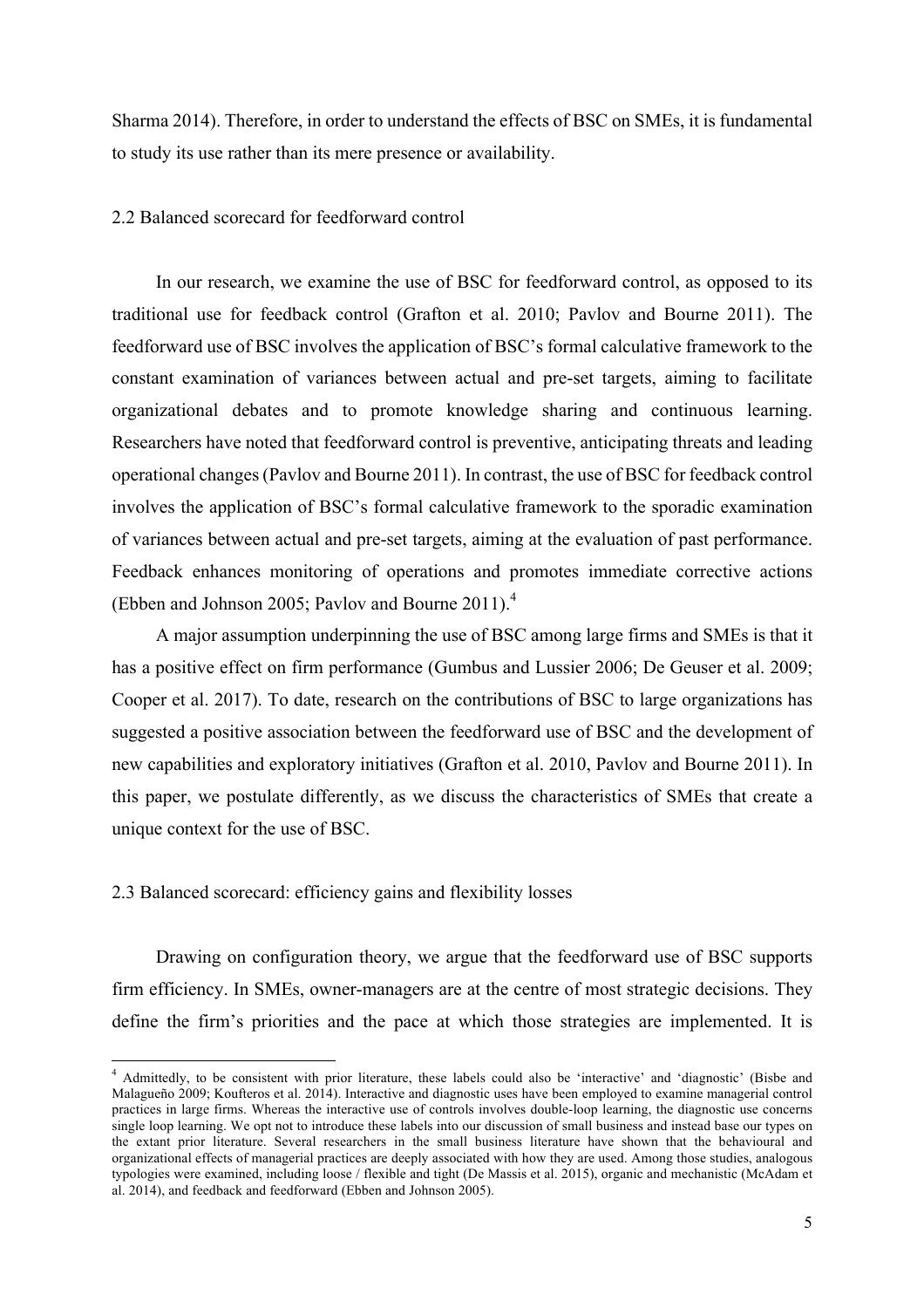expected that a greater emphasis of owner-managers on the BSC framework directs employees' limited attention towards the key priorities that require action. The continuous use of BSC creates a platform for the broad evaluation of different dimensions of the firm (Garengo et al. 2005). It improves organizational control by enhancing goal clarity among employees and creating an accountability structure in which individuals are assigned to be owners of metrics (Wouters and Wilderom 2008; Busco and Quattrone 2015). Managerial attention to the BSC introduces formalization into SMEs' traditionally informal operational control structures (Cardinal et al 2004), facilitating the strategic alignment of employees so that they can efficiently pursue the firm's intended strategies (Garengo and Bititci 2007). Additionally, the use of BSC for feedforward control triggers regular meetings and discussions between managers and subordinates to evaluate the calculative information contained in the BSC (Pavlov and Bourne 2011). Such gatherings aim to predict likely outcomes arising from the current course of action, and they become opportunities to interpret and integrate knowledge so that efficiency gains made by individual employees are institutionalized and turned into organizational assets (Jones and Macpherson 2006; Grafton et al. 2010). Enhanced efficiency associated with the use of managerial practices has long been recognized as leading to better financial performance (Evans and Davis 2005).

Efficiency is also a prerequisite for the successful development of exploitative innovation. Exploitative innovation entails incremental refinements, continuous improvement and implementation (Volery et al. 2015). It requires managers to deploy a profound understanding of the business, its different perspectives, employees' know-how and organizational resources (Branzei and Vertinsky 2006; Volery et al. 2015). The structure and comprehensiveness of the information contained in the BSC frame the managers' distinct cognitive representations of the organization's strategy, thus influencing the way managers access information, include issues in their strategic agendas and subsequently make decisions. BSC supports cognitive reasoning by focusing managerial attention and framing managers' heuristics and reasoning (Bisbe and Malagueño 2012; Cheng and Humphreys 2012). Vermeulen (2005) finds that two of the main barriers to the development of exploitative innovations in SMEs are the lack of legitimacy of such activities and the continuous reallocation of resources. The managerial discussions introduced by the use of BSC over metrics and results legitimizes initiatives on particular aspects of the business that require improvements (Ates et al. 2013; Busco and Quattrone 2015). For instance, the permanent evaluation of performance against targets related to the customer perspective of the BSC may assist managers of SMEs in keeping track of competitors and understanding what they are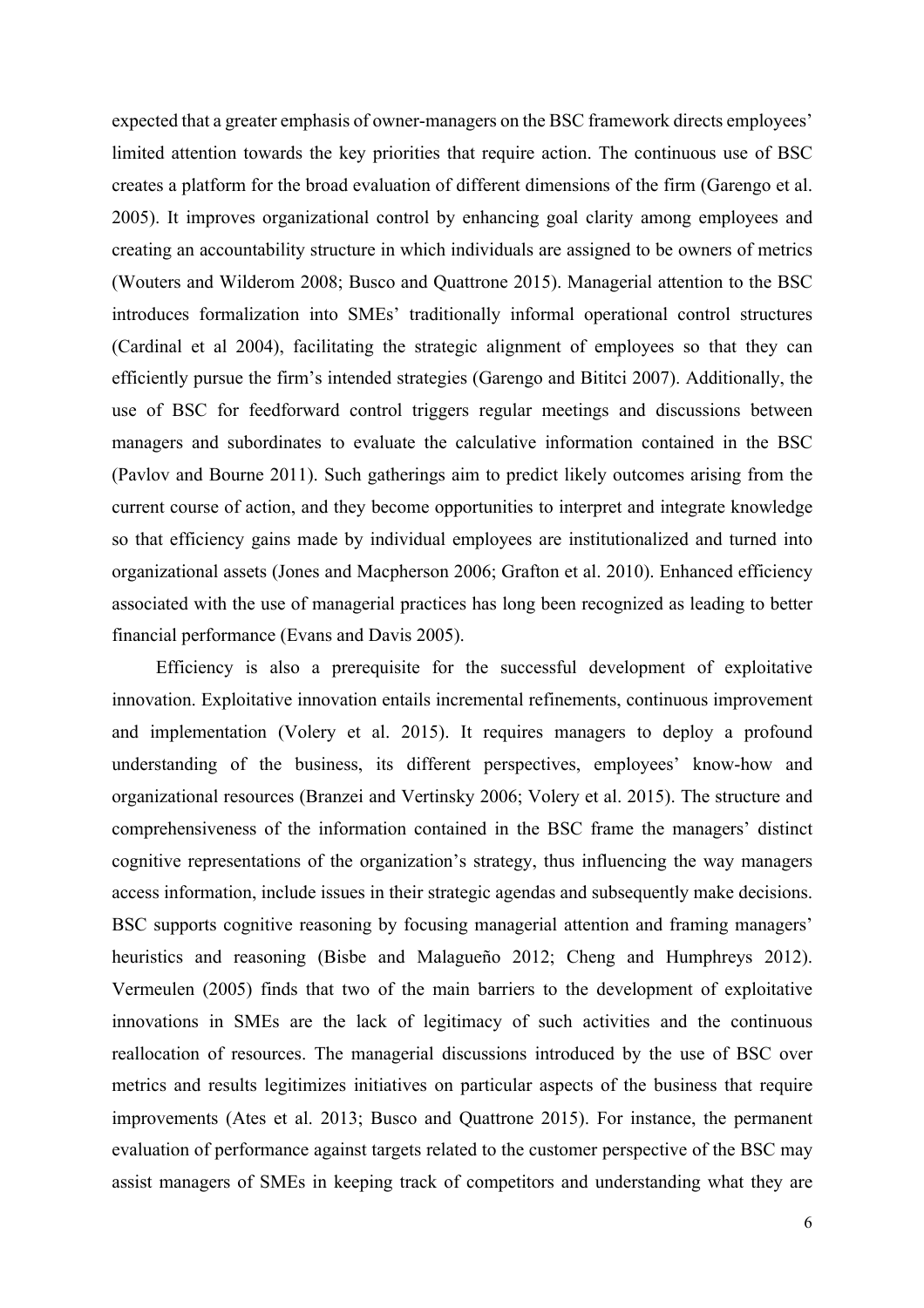offering, as well as why current customers do or do not buy and how satisfied they are. Additionally, BSC sorts targets into different perspectives, reducing the continuous reallocation of resources and providing a framework for measures to be aligned with critical strategies (Gumbus and Lussier 2006; Wouters and Wilderom 2008). Therefore, the use of BSC is likely to encourage the development of exploitative innovations around certain issues that are accounted for in the business strategy. Following the above arguments, we propose the following hypotheses:

- *H1a*: The use of the balanced scorecard by SMEs is positively associated with financial performance.
- *H1b*: The use of the balanced scorecard by SMEs is positively associated with exploitative innovations.

Flexibility is a prerequisite for the successful development of exploratory innovation. Exploratory innovation entails moving beyond current paradigms and existing product portfolios by experimenting and taking risks (Volery et al. 2015).

Several researchers studying large firms have suggested that the use of BSC for feedforward purposes assists firms in converting tacit into explicit knowledge, thus helping them externalize and combine such knowledge to support the development of exploratory innovations, which respond to and drive environmental trends (e.g., Tuomela 2005; McCarthy and Gordon 2011). This use of BSC is recognized for its ability to promote knowledge sharing and continuous learning, which revolve around strategic uncertainties and opportunities (Grafton et al. 2010). In large firms, it changes the formal performance measurement routine, introducing flexibility were bureaucracy usually prevails. The discussions resulting from the feedforward use of BSC allow top managers to get involved in operational activities, enabling the identification of key success factors that support the more comprehensive (re)formulation of strategies and plans (Bisbe and Malagueño 2012); these discussions also engage organizational members (including lower level employees) in the scanning of market opportunities (Grafton et al. 2010).

However, in SMEs, the flatter structure, faster communication and greater informality of routines and procedures (Srećković 2017) make it more difficult to identify those attributes of the use of BSC that stimulate the development of exploratory innovations in large firms. Owner-managers, usually key drivers of exploratory initiatives in SMEs (Glaser et al. 2015;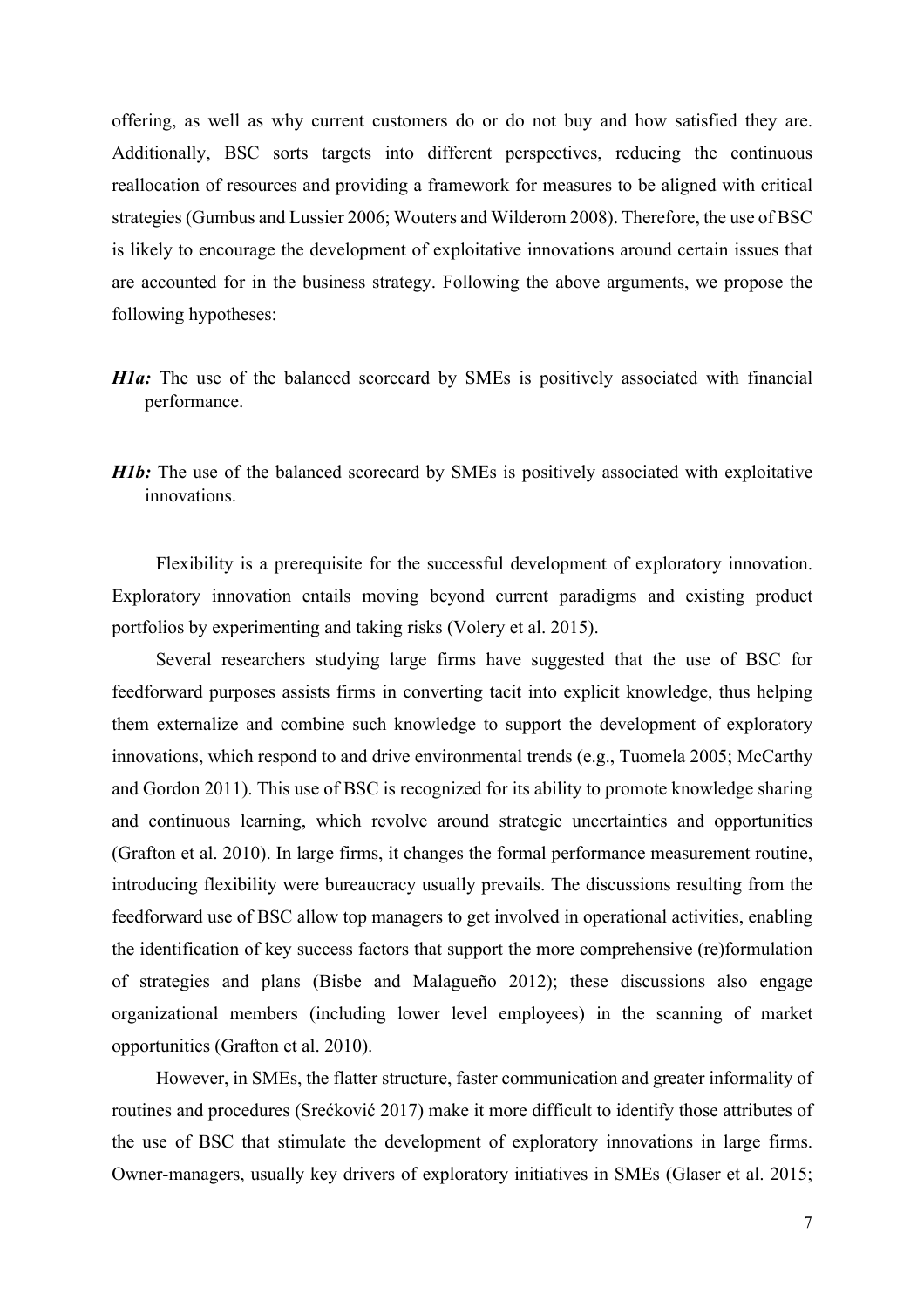Volery et al. 2015), are already deeply involved in the organizational processes and consequently might not benefit as much as managers of large firms from the learning experience that might arise from the evaluation of formal BSC. Additionally, exploratory initiatives in SMEs are mostly carried out by a rather informal learning-by-doing process; there is less focus on R&D, or even a rather non-R&D-oriented process (Hervas-Oliver et al. 2016). Its flexible structures permit spontaneous discussions and experimentation. Shorter lines of interaction within the firm make the dissemination of tacit knowledge easier in small firms than it is in larger firms (Koskinen and Vanharanta 2002). The use of BSC as a formal managerial practice could easily be confounded by firm participants as another layer of control in SMEs, weakening the flexible communication and control structures that are already in place. Finally, limited resources – in terms of time management and human resources – do not allow managers and subordinates to use formal performance evaluation meetings to deeply scan the external environment to explore new opportunities beyond existing products, markets and customers. In this vein, field study and interviews conducted by Ates et al. (2013) concluded that performance management processes in SMEs are particularly narrow and dedicate the most attention to short-term financial and operational activities, failing to identify and scan external factors that might affect their business. In brief, we predict that the attributes of the use of BSC that stimulate exploratory innovation in large firms are not similarly beneficial to SMEs. Thus,

# *H1c*: The use of the balanced scorecard by SMEs is negatively associated with exploratory innovation.

# 2.4 Developmental stage and the effects of the balanced scorecard

We argued that not all SMEs benefit equally from the use of BSC. A common assertion is that formalization in young firms reduces role ambiguity, decreases the costs of coordination and improves decision-making (Cosh et al. 2012). However, several researchers have noted that the lack of structure in young firms diminishes the efficiency outcomes of formal managerial practices (Chowdhury 2011). Younger SMEs that are resourceful enough to adopt and use BSC often face operational and strategic problems that are not easily predictable. These firms often need to establish managerial and manufacturing processes while lacking internal and external information (Brinckmann et al. 2010). As a result, young SMEs do not have welldefined routines, structures, and processes that discipline firm actions and support fullimplementation of more sophisticated managerial practices (López and Hiebl 2015). That is to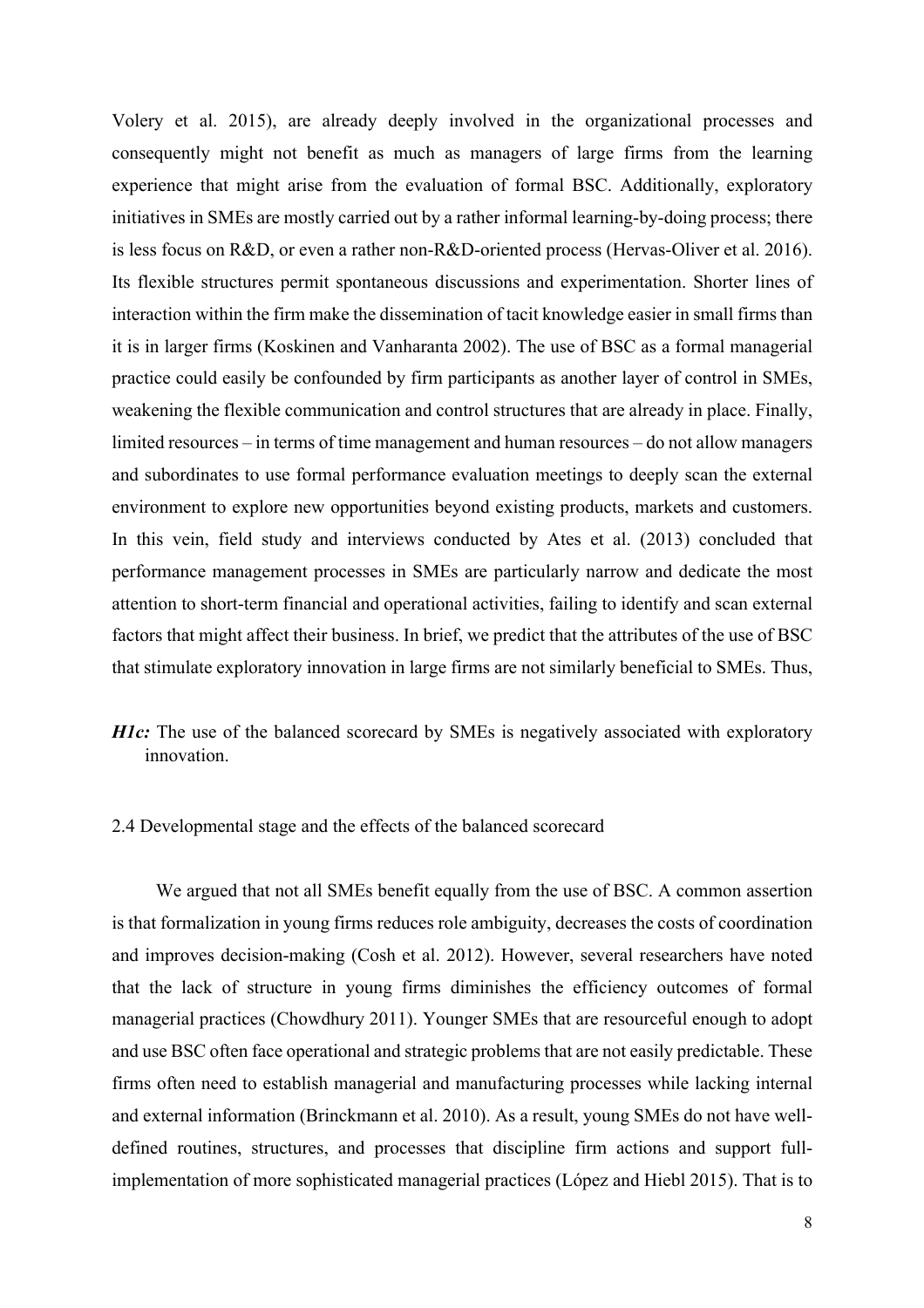say, "it is difficult or impossible to establish performance measures for activities with which the organization has no or very little experience" (Nørreklit, 2000, p.72). Consequently, the improved organizational efficiency that is expected to arise from the use of BSC would not be fully achieved in those enterprises.

In contrast, more established SMEs possess the established routines that support the use of sophisticated managerial practices. These firms have already passed their cycle of experimentation and have established processes and products. The feedforward use of BSC provides a framework that enhances learning within the capabilities of the firm, allowing it to be more efficient. It promotes efficiency by diffusing coded learning from past experience across the firm (Davila et al. 2009). Consistent with this argument, Brinckmann et al. (2010) conclude that the higher levels of uncertainty and ambiguous information faced by young SMEs causes the use of planning practices to render lower contributions to those firms than it does for more established small firms. In summary, we expect that firms that have reached later developmental stages will be better equipped to appropriate potential gains in efficiency from the use of BSC. Thus,

*H2a*: The positive effect of the balanced scorecard on financial performance depends on the firm's stage of development, such that the effect is stronger in more established firms.

*H2b*: The positive effect of the balanced scorecard on exploitative innovation depends on the firm's stage of development, such that the effect is stronger in more established firms.

The creation of a new firm intrinsically implies novelty (Davila et al. 2012). In younger firms, organizational culture centres on core values and attitudes, such as the inclination to take risks, experimentation, proactivity towards marketplace opportunities and tolerance of failure (Anderson and Eshima 2013). Managers of younger firms are often said to rely more on heuristics and less on rational and formal decision-making tools that would require time and would postpone decisions (Busenitz and Barney 1997). Organizational culture, organic structures and the use of heuristics in decision-making better position younger firms to generate exploratory innovations and take advantage of (benefit from) fleeting "windows of opportunity" (Hill and Rothaermel 2003).

In more established SMEs, core competencies often evolve into core rigidities (Leonard-Barton 1992), which discourage experimentation and risk-taking (Danneels 2002). Over time, firms tend to endorse innovative initiatives that build upon their existing capabilities, so that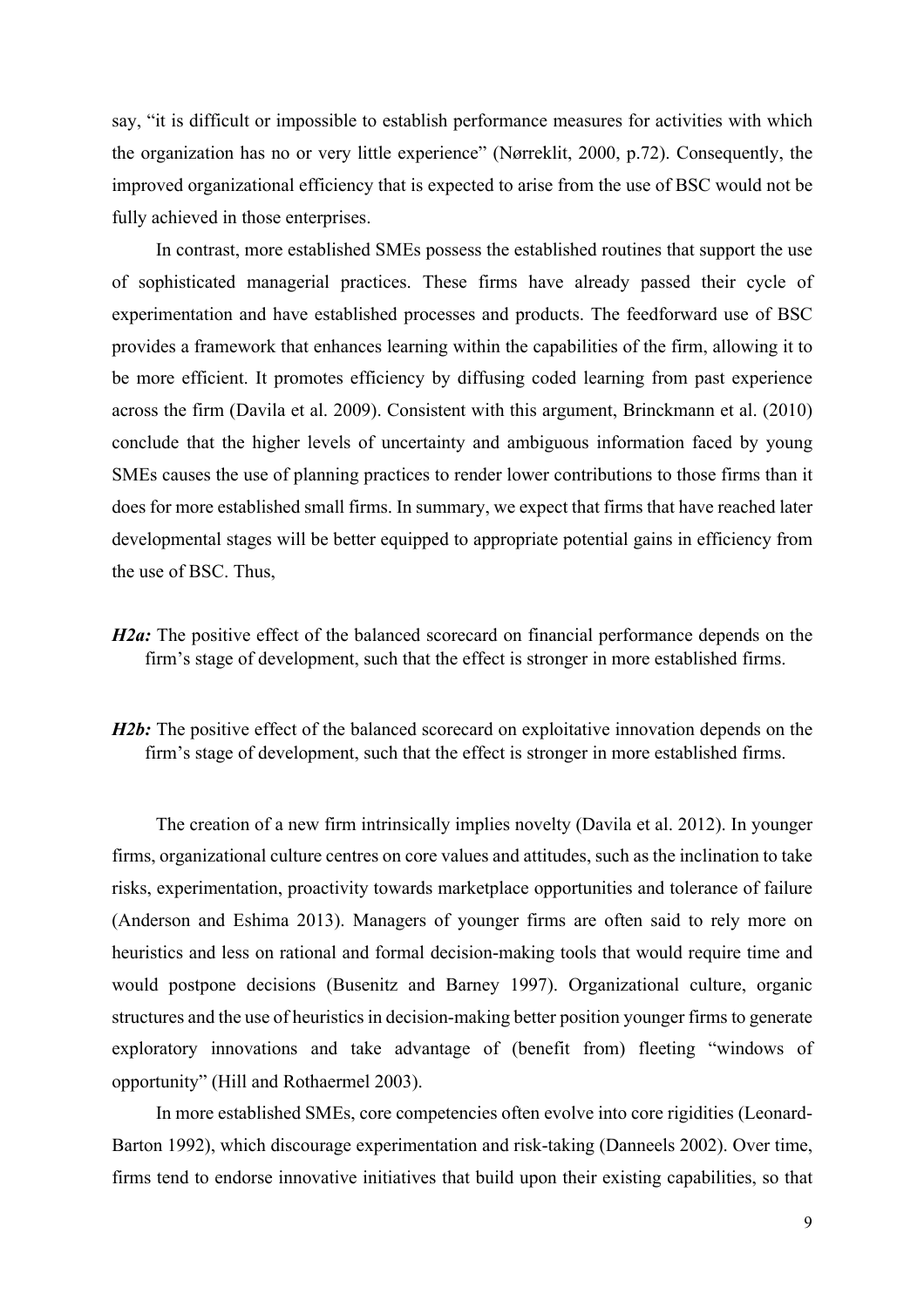exploration spontaneously decreases (Branzei and Vertinsky 2006). It is expected that formal managerial practices, such as the BSC, that could be seen as obstacles to creative flexibility in young firms are, in more established firms, considered part of established routines, as the extensive reliance on heuristics in strategic decision-making that is of great advantage for younger firms is insufficient for these firms. Thus,

*H2c*: The negative effect of the balanced scorecard on exploratory innovation depends on the firm's stage of development, such that the effect is weaker in more established firms.

#### **3 Data and methodology**

## 3.1 Sample, survey and respondents

<u> 1989 - Johann Barn, mars ann an t-Amhain an t-Amhain an t-Amhain an t-Amhain an t-Amhain an t-Amhain an t-Amh</u>

To test our hypotheses, we draw on an original survey and archival data gathered from the Bureau Van Dijk database (Iberian Balance Sheet Analysis System - SABI). The sample was selected from the food and beverage industry (NACE codes 10 and 11) in Spain. We employed a procedure of stratified sampling by size and industry from the SABI database. We selected firms with a minimum of 10 employees to exclude those small firms that lack the minimal business structure required to implement formal sophisticated managerial practices (McCarthy and Gordon 2011). A total of 5,814 firms were identified. Of these, only 2,979 provided a contact email.

The survey was conducted between February and May 2011. Following Dillman's (2000) guidelines for surveys, e-mails were initially sent to all firms to verify the accuracy of the data. Second, the chief executive officer (CEO) of the firm was asked for his or her willingness to participate in this research. Third, a cover letter presenting the study was sent to the firms, in addition to the link to the questionnaire. Fourth, in an attempt to increase the response rate, we sent three follow-up e-mails, and finally, there was a series of phone calls to ask those who had not yet done so to complete the questionnaire. The resulting useable sample for statistical testing included 201 SMEs. $5$ 

Our research design required us also to capture objective secondary data on firm performance and other control variables for the years  $2011$  (t+1),  $2012$  (t+2) and  $2013$  (t+3).

<sup>&</sup>lt;sup>5</sup> The sample for this study is part of a larger research project. Only firms that reported 10 to 250 employees in their financial statements were selected for this research paper. We acknowledge that the reliance of this paper on a single industry constrains generalizations of our findings. An important advantage of this choice is that analysis of a single industry presents higher internal validity than multi-industry analysis, as a number of spurious effects can be better controlled (Ittner et al. 2003).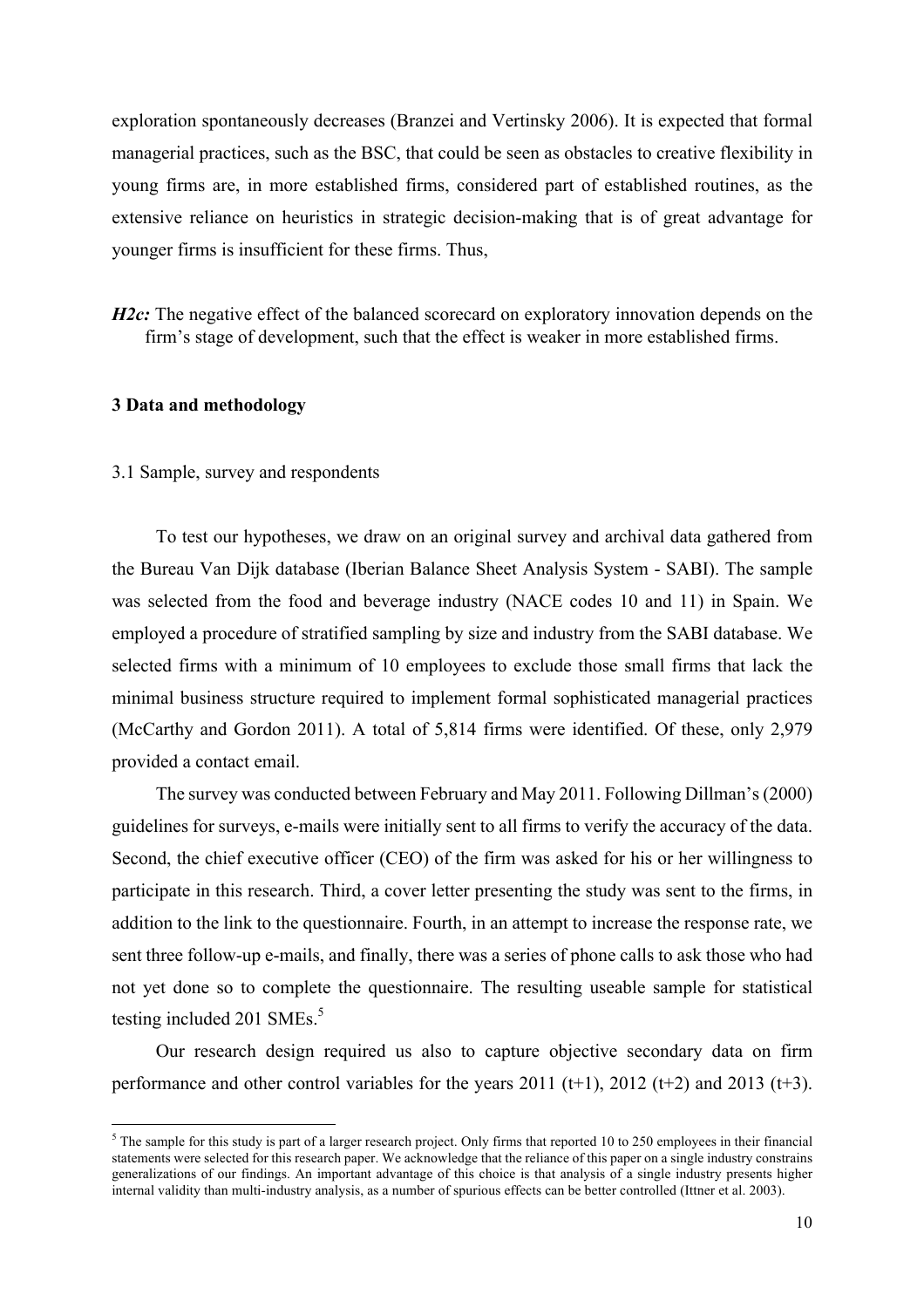We collected this information from the firms' financial statements published by SABI. We completed the data collection in the last quarter of 2014.

Descriptive statistics of the sample are presented in Table 1. Details on the survey questions are included in Appendix A.

### [Insert Table 1 about here]

A two-step analysis was conducted to test for non-response bias. Respondents were first compared with non-respondents in terms of sample characteristics (size, location, subindustry). Next, early and late respondents were compared to detect any differences in the mean score of each variable. Using chi-square statistics, no significant differences  $(p>0.10)$  were found, supporting the absence of significant non-response bias.

We checked for the presence of common-rater bias by conducting Harman's single-factor test on the questions used to form the constructs. Harman's test assumes that, if a single or common factor that captures the majority of the covariance among the variables emerges from the factor analysis, there is strong evidence of common-rater bias (Podsakoff et al. 2003). The factor solution yielded nine factors with eigenvalues greater than 1.0. The first factor explained 21.01% of the total variance. We also used archival data for dependent and control variables, supporting the absence of significant single-source bias.

We assessed content and construct validity to establish the validity of the survey items (Nunnally 1978). Content validity was evaluated through (i) a review of questions for face validity; (ii) the process of variable construction; and (iii) the computation of an empirical measure of internal consistency. Meanwhile, construct validity was analysed through (i) identifying an appropriate domain of items underlying the construct and employing validated measures where possible; (ii) factor analyses to support the unidimensionality of the constructs; and (iii) the absence of significant cross-loadings in support of discriminant validity.

We have performed the following tasks to conduct this analysis. First, as far as possible, all constructs were measured using established and reliable scales. Second, a pretest was performed based on the preliminary edition of the questionnaire; the participants in the pretest consisted of twelve academics connected to the management field, three managers of firms in the sector and two managers from outside the sector. All of the participants made proposals and validated the final version of the questionnaire before its release. In general, in the review process, the experts recommended shortening and abbreviating the questionnaire as much as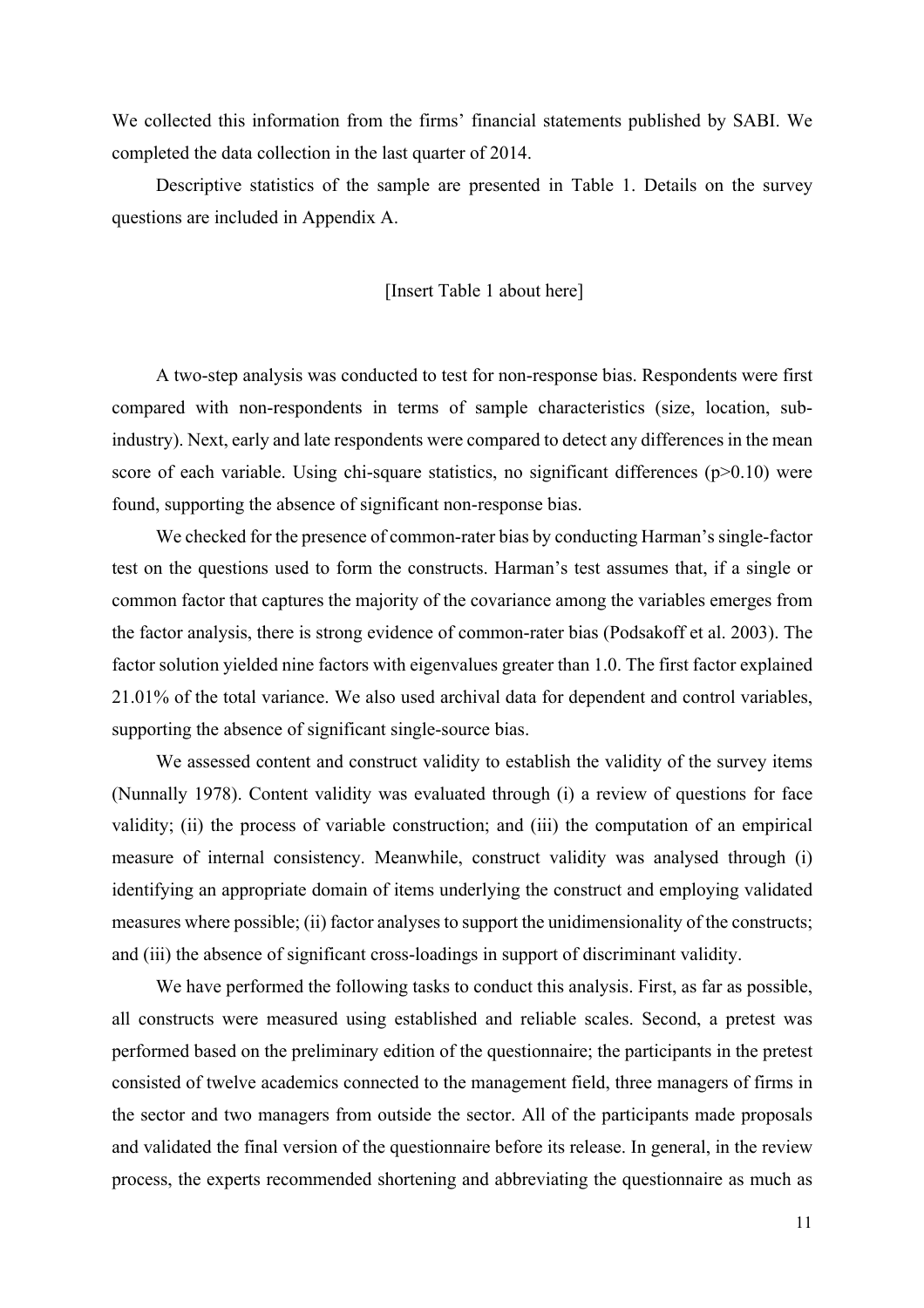possible. Third, to help establish both content and construct validity, empirical tests suggested by Nunnally (1978) were performed. Table 2 shows the factor analyses employed to construct the variables. Unidimensionality was tested by the Kaiser-Meyer-Olkin statistics (KMO>0.5) and Bartlett's test on item correlation (Bartlett's test=0.00). Reliability was checked using Cronbach's alpha  $(\alpha > 0.7)$ .

#### 3.2 Measures

#### *3.2.1 Dependent variables*

We use *change in sales per employee* and *perceived performance* as measures of financial performance. *Changes in sales per employee* (Bromiley and Harris 2014) were based on data taken from annual financial statements gathered primarily from the SABI database. We observe a time period of three years. Year "t" refers to the year 2010. We calculate  $t+1$ ,  $t+2$ , and  $t+3$  changes in sales per employee after  $t$  (e.g.,  $S_{t+2}$  -  $S_t$ ; where  $S_t$  is sales per employee in 2010 and  $S_{t+2}$  is sales per employee in 2012).<sup>6</sup> *Perceived performance* is a self-reported variable, measured using an adapted version of the instruments developed by Kaynak and Kara (2004). Factor analysis results indicated that items loaded on one factor with an eigenvalue greater than 1.0. The factor score was introduced into the analysis as a dependent variable.

The measure for *exploitative innovation* is adapted from Jansen et al. (2006) and comprises four items. It is viewed as an outcome of the innovation process. We measure it by analysing the changes in product design and/or packaging and the changes or improvements in existing products. We used the scoring coefficients of the factor analysis to generate the factor score as a proxy for exploitative innovation.

The measure for *exploratory innovation* is also adapted from Jansen et al. (2006), and it comprises five items. It is viewed as an outcome of the innovation process. We measured it by analysing the new products' importance and novelty and the capacity of innovations to change the market structure, create new markets and make the existing product obsolete. We used the scoring coefficients of the factor analysis to generate the factor score as a proxy for exploratory innovation.

<u> 1989 - Johann Barn, mars ann an t-Amhain an t-Amhain an t-Amhain an t-Amhain an t-Amhain an t-Amhain an t-Amh</u>

 $6$  For comparability, we include the standardized variables in the models.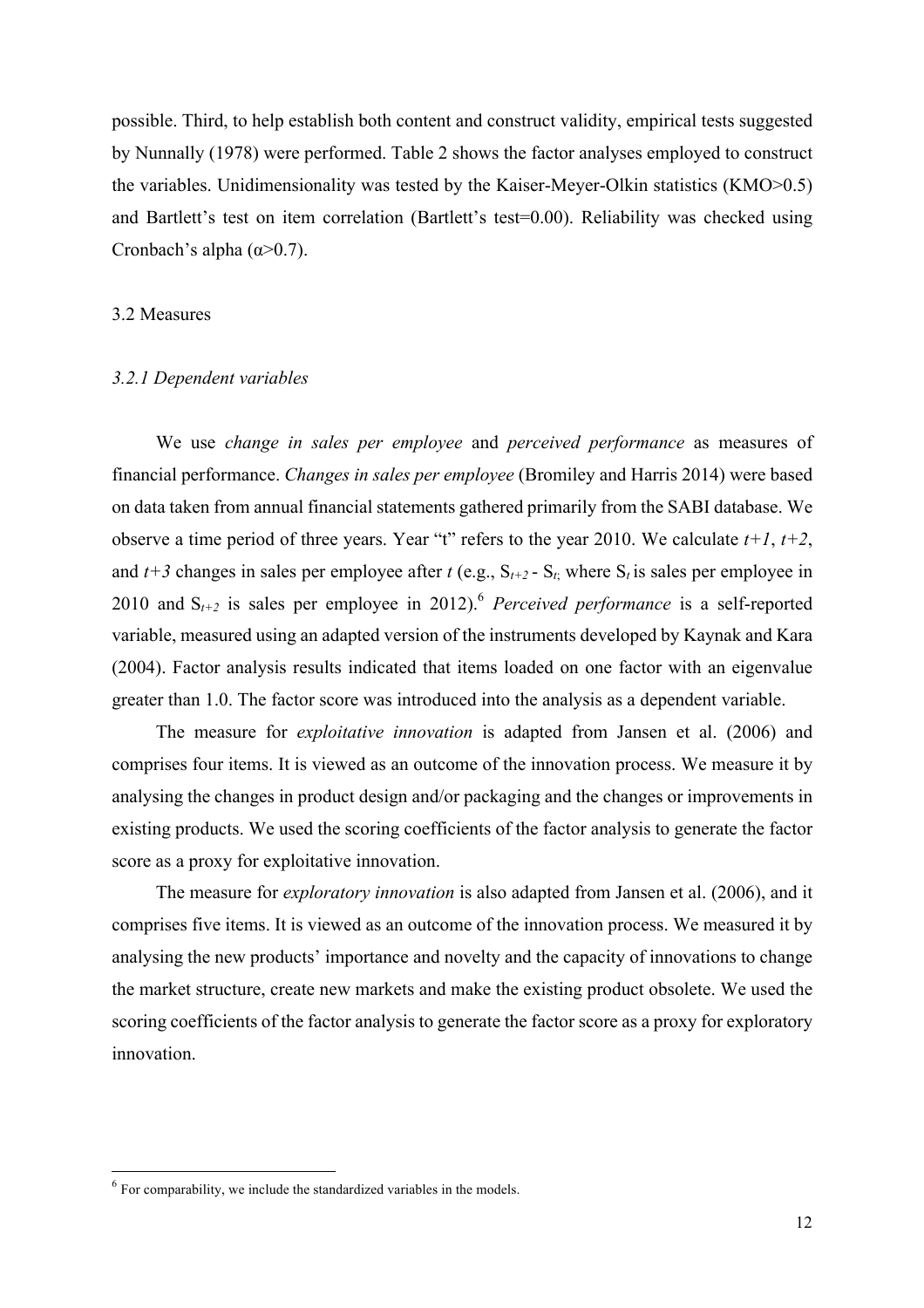#### *3.2.2 Independent variable*

The variable *use of balanced scorecard* indicates the extent to which the firm employs BSC as a feedforward rather than as a feedback control tool. First, respondents were asked about the adoption of BSC.<sup>7</sup> If BSC was not adopted, respondents were guided to the next section of the questionnaire and all items related to the use of BSC were scored zero. Out of the 201 respondents, 70 (35% of the sample) confirmed that they had adopted BSC. The variable *use of balanced scorecard* was assessed using a multi-scale instrument based on the extant literature (Bisbe and Malagueño 2009; Grafton et al. 2010). A summated scale was created by adding the scores of four items assessing learning, creativity, discussion and managerial attention. Factor analysis converged on one factor with an eigenvalue greater than 1.0.

#### *3.2.3 Moderating variable*

*Developmental stage of the firm* was measured using years since foundation (i.e., age) (Brinckmann et al. 2010).

#### [Insert Table 2 about here]

### *3.2.4 Control variables*

<u> 1989 - Johann Barn, mars ann an t-Amhain an t-Amhain an t-Amhain an t-Amhain an t-Amhain an t-Amhain an t-Amh</u>

The following control variables were included in the analysis due to their expected association with the use of BSC and firm innovation, development stage and performance: (i) *implementation of the balanced scorecard*;<sup>8</sup> (ii) *family firm*; (iii) *strategy*; (iv) *exports*; (v) *customer concentration*; (vi) *hostility*; (vii) *R&D on sales*; (viii) *ISO 14000 certification*; (ix) *sales*; (x) *R&D collaboration*; (xi) *assets*; (xii) *audited firm*; (xiii) *information and communications technology* (ICT); (xiv) *intangibles to total assets*; (xv) *cash to short liabilities*; (xvi) *R&D employees*; (xvii) *short-term liabilities*; and (xviii) *employees*. All control variables are defined in Appendix B.

 $<sup>7</sup>$  For content validity, we also asked in the survey whether the company had adopted budgets (the most extended control</sup> system among SMEs) and strategic planning, so that the respondents were aware that they were being asked about a balanced scorecard.

 $8\,$  We thank an anonymous SBE reviewer for signalling to the importance of this variable in the research model.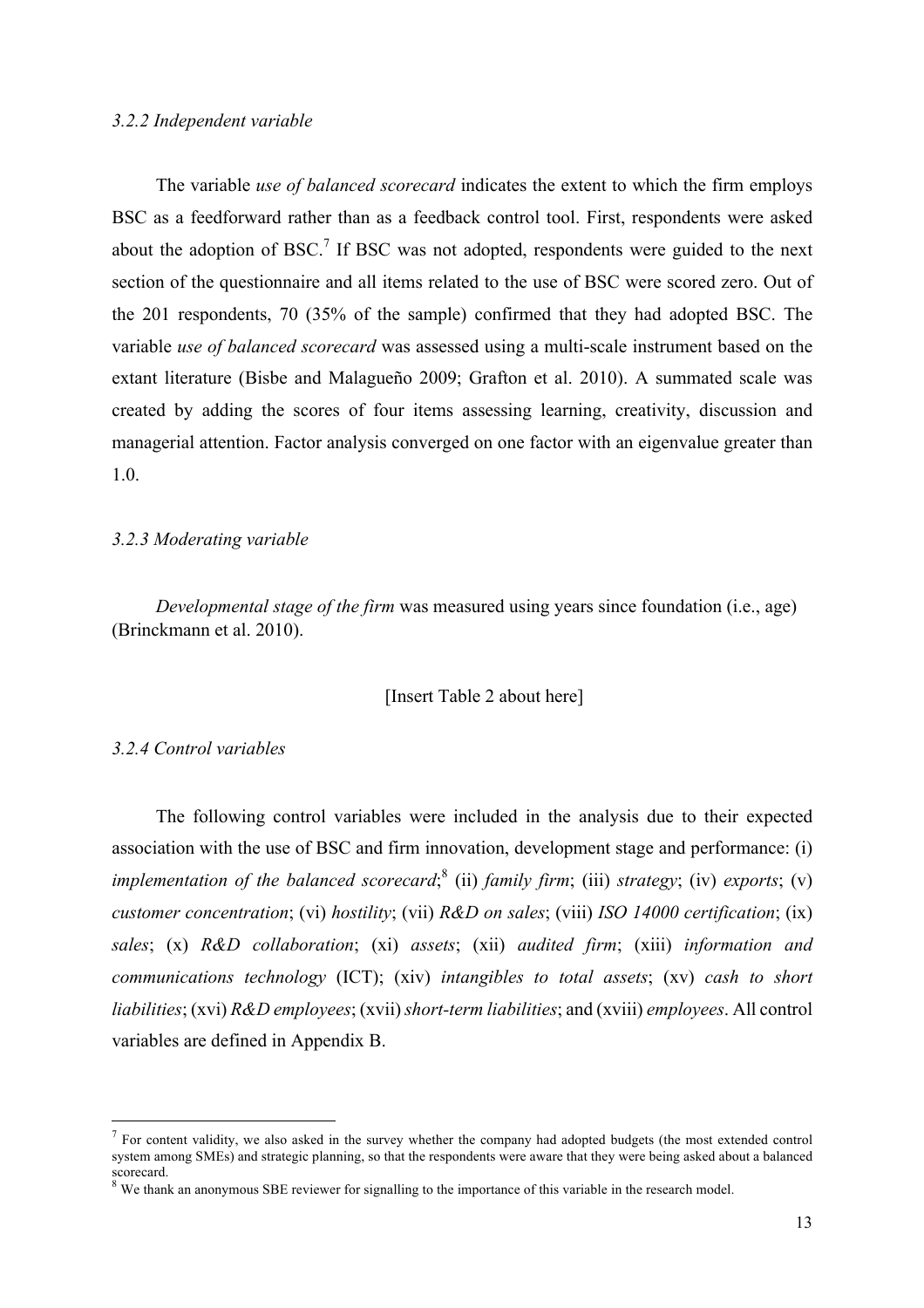Table 3 displays descriptive statistics on all of the variables for the full sample, BSC adopters sample and BSC non-adopters sample. Table 4 presents the correlation matrix.

[Insert Table 3 about here]

[Insert Table 4 about here]

3.3 Analytical models

<u> 1989 - Johann Barn, mars ann an t-Amhain an t-Amhain an t-Amhain an t-Amhain an t-Amhain an t-Amhain an t-Amh</u>

The hypothesized links are analysed using OLS regressions. First, we propose the following models to assess the predicted associations in H1a (model 1), H1b (model 2), and H1c (model 3): $9$ 

| Financial perf. = $\beta_0 + \beta_1 BSC + \gamma \sum$ Controls + $\varepsilon$ ,     |     |
|----------------------------------------------------------------------------------------|-----|
| Exploitative innov. = $\beta_0 + \beta_1 BSC + \gamma \sum$ Controls + $\varepsilon$ , | (2) |

*Exploratory innov.*  $= \beta_0 + \beta_1 BSC + \gamma \sum_{i} \text{Controls} + \varepsilon$ , (3)

Second, the hypothesized links in H2a, H2b and H2c require the inclusion of interaction terms (development stage). The following three models are used:

Financial perf. =  $\beta_0 + \beta_1 BSC + \beta_2 D evel$ . stage +  $\beta_3 BSC$  \* Devel. stage +  $\gamma \sum$  Controls +  $\varepsilon$ , (4)

Exploitative innov. =  $\beta_0 + \beta_1 BSC + \beta_2 Devel$ . +  $\beta_3 BSC$  \* Devel. stage +  $\gamma \sum$  Controls +  $\varepsilon$ , (5)

Exploratory innov. =  $\beta_0 + \beta_1 BSC + \beta_2$  Devel. stage +  $\beta_3 BSC$  \* Devel. stage +  $\gamma \sum$  Controls +  $\varepsilon$ , (6)

<sup>&</sup>lt;sup>9</sup> The effect of innovation on the long-term profitability of a firm may be substantial; however, in this research we only assess the performance implications of the use of BSC in the short- and mid-terms. Thus, the effects of innovation on financial performance are not tested.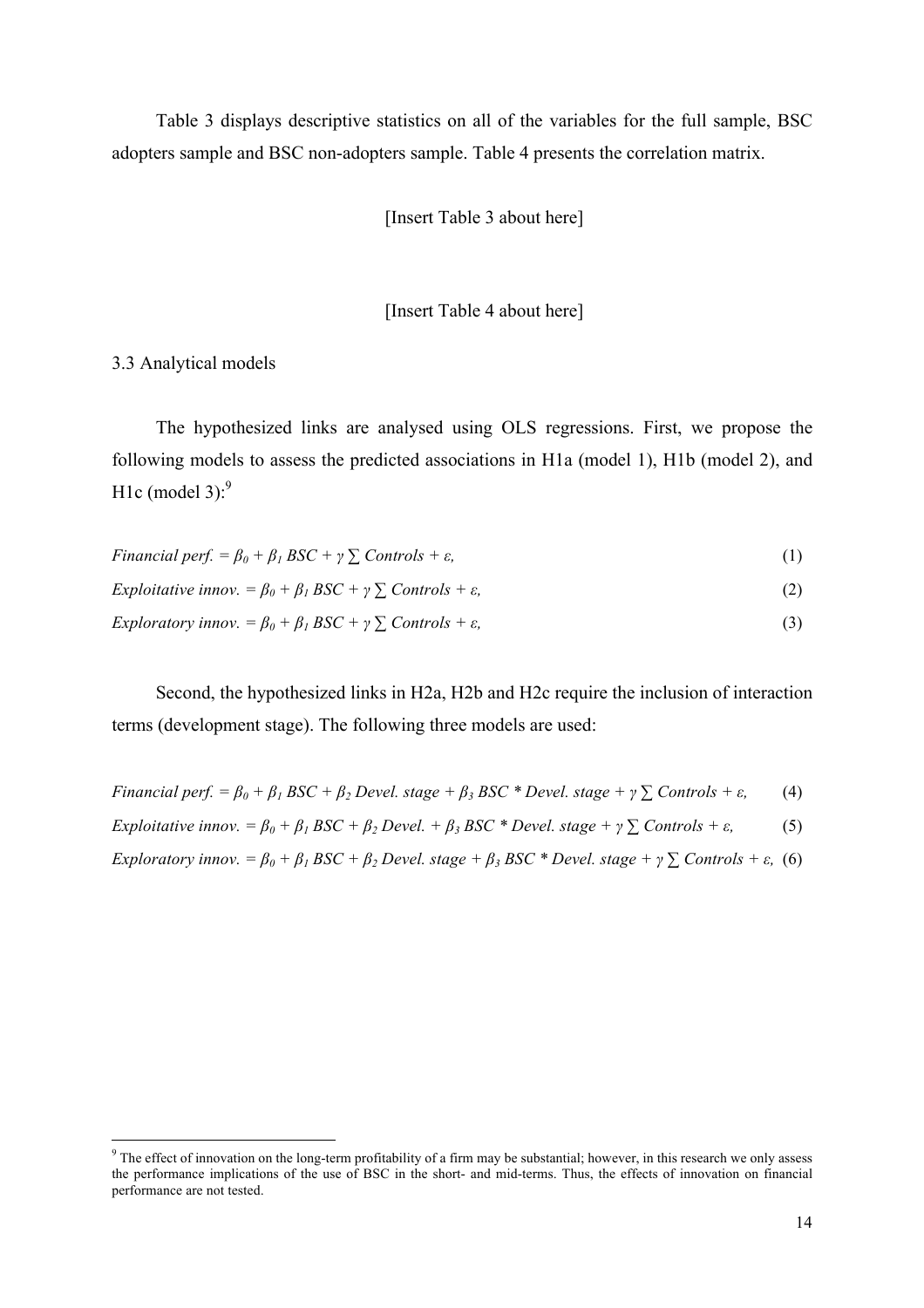#### **4 Results**

#### 4.1 Hypotheses testing

Table 5 displays the effects of the use of BSC on financial performance (model 1), exploitative innovation (model 2), and exploratory innovation (model 3). The equations detailed in these tables include the variables of interest and a set of control variables.

The results show that the use of BSC is positively associated with the change in sales per employee<sub>t+2</sub> (β=0.297, S.E.=0.163, p<0.05) and the change in sales per employee<sub>t+3</sub> (β=0.287,  $S.E.=0.139$ ,  $p<0.05$ ). These results provide support for H1a and indicate that firms using BSC for feedforward control present higher financial performance after  $t+2$  and  $t+3$  years than firms not using BSC or firms using BSC for feedback control.

Table 5 also displays the effect of the use of BSC on exploitative and exploratory innovations. The effect of the use of BSC on exploitative innovation is positive and significant  $(\beta=0.206, S.E.=0.125, p<0.05)$ , supporting H1b, while the association between the use of BSC and exploratory innovation is negative but not significant ( $\beta$  =-0.018, S.E.=0.123, p>0.05). Thus, H1c is not supported. Combined, these results suggest that the use of BSC for feedforward control helps organizations to be more efficient in their ability to develop exploitative innovations without reducing exploratory innovations.

# [Insert Table 5 about here]

H2a, tested in model 4 (Table 6), posits a positive effect of the interaction between the use of BSC and the development stage on financial performance.<sup>10</sup> The interaction is positive and statistically significant on change in sales per employee (t+1:  $\beta$ =0.329, S.E.=0.091, p<0.01; t+2: β=0.367, S.E.=0.094, p<0.01; and t+3: β=0.289, S.E.=0.079, p<0.01), providing support for H2a. Consequently, the effect of the use of BSC in SMEs on financial performance is influenced by the development stage, such that higher financial performance is observed in more established firms using the BSC for feedforward control.

H2b is tested in model 5 and predicts a positive effect for the interaction between the use of BSC and development stage on exploitative innovation. The effect is positive but non-

<sup>&</sup>lt;sup>10</sup> To avoid issues of multicollinearity, variables for the use of BSC and development stage were mean centred before creating the interaction term.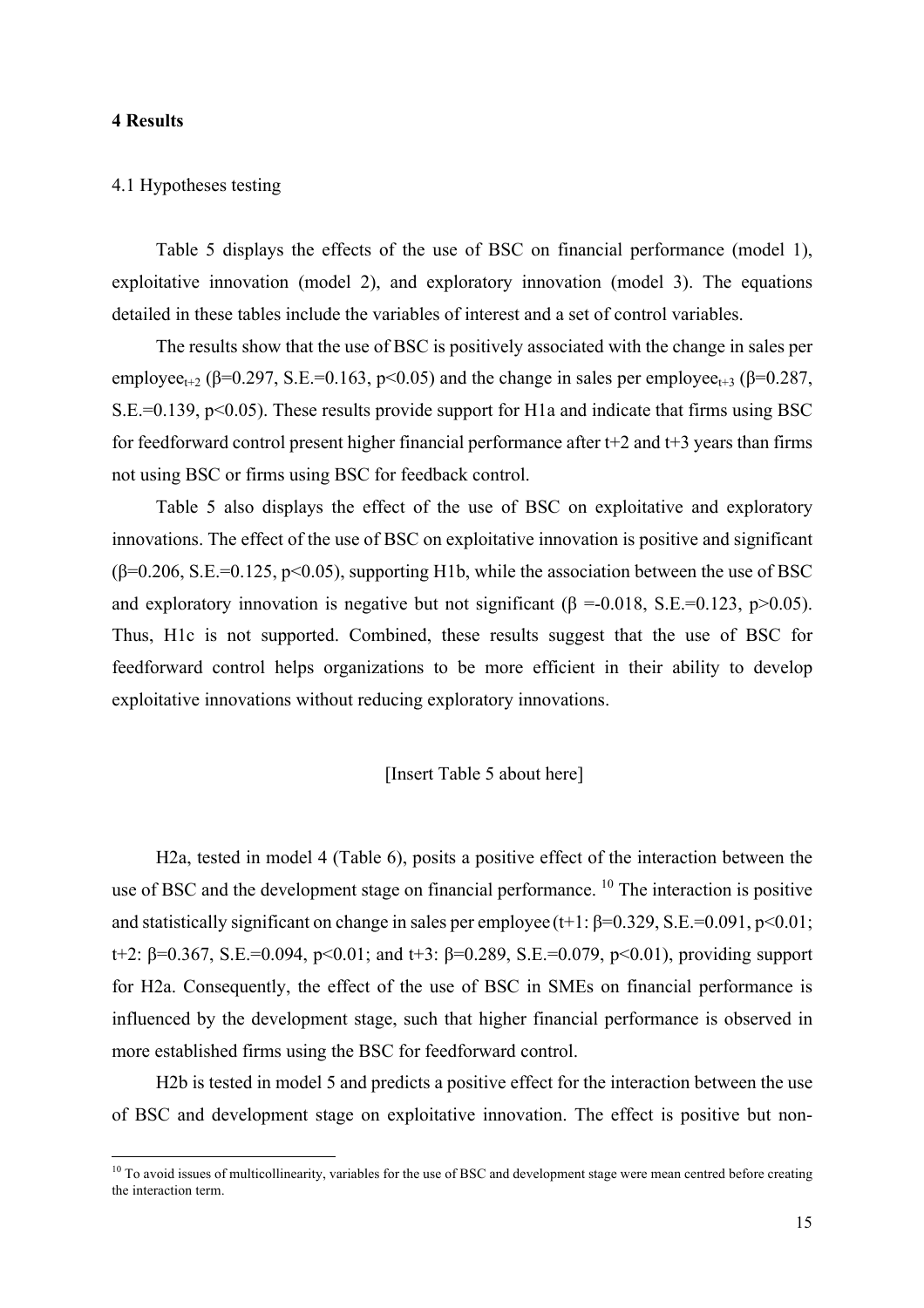significant ( $\beta$ =0.038, S.E.=0.077, p>0.05). Finally, H2c predicts a positive effect of the interaction between the use of BSC and development stage on exploratory innovation. The results presented in model 6 are not significant ( $\beta$ =-0.033, S.E.=0.075, p>0.05). Thus, H2b and H2c are not supported. Contrary to our expectations, these results suggest that the development stage does not explain variations in the relationship between the use of BSC and innovations (exploitative and exploratory).

## [Insert Table 6 about here]

Overall, Tables 5 and 6 support the arguments that SMEs benefit positively from using the BSC and that the development stage moderates the relationship between the use of BSC and financial performance.

4.2 Additional analyses and robustness checks

To test the stability of our results, we reran our models without control variables. Methodologists have pointed out that there are issues of validity surrounding the use of control variables, especially when using a large number of control variables (Schjoedt and Bird 2014). Panels A and B in Table 7 depict the results of Models 1 to 6 without control variables. The results obtained for all but one relationship are consistent with our primary analysis.<sup>11</sup>

As an additional robustness check, we also ran untabulated analyses using changes in net income as a dependent variable of financial performance. The results remained unchanged.

[Insert Table 7 about here]

### **5 Discussion**

<u> 1989 - Johann Barn, mars ann an t-Amhain an t-Amhain an t-Amhain an t-Amhain an t-Amhain an t-Amhain an t-Amh</u>

We began this research paper by noting the lack of quantitative empirical research on the consequences of the BSC on SMEs and the unsuitability of applying results from large firms to the small business literature. Drawing on the trade-off that arises from the efficiency gains

 $11$  We checked whether the incremental variances in the explained variables that stem from the control variables are statistically significant. In models 1 to 6,  $\Delta R^2$  (ranging from 0.179 to 0.465) are significant to all cases (p<0.01). Δ Adjusted  $R^2$  (ranging from 0.073 to 0.400) are also significant ( $p<0.01$ ), with the exception of "Perceived performance" models.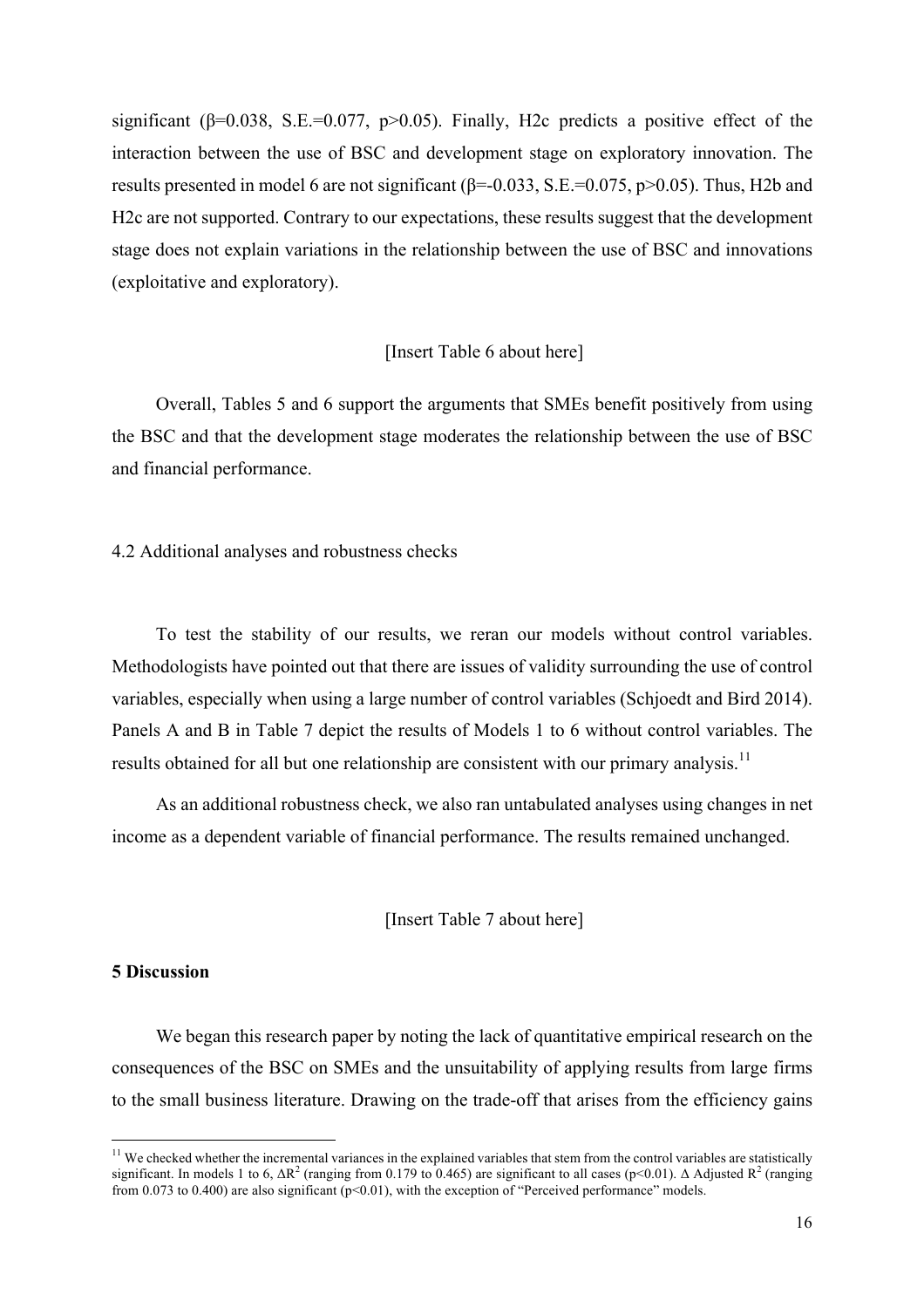recognized in prior case-based research and the potential losses resulting from the inflexibilities introduced by this formal managerial practice, we investigated the effects of the use of BSC by SMEs in terms of financial performance and innovation outcomes. More specifically, we examined the extent to which the use of BSC for feedforward control influences financial performance and exploitative and exploratory innovations. We argued that these effects are dependent on the developmental stage of the firms.

Based on a survey of 201 SMEs in the food and beverage sector in Spain, we found that SMEs using BSC for feedforward control obtained better financial performance. This higher performance is neither perceived by managers nor attained immediately, but the use of BSC for feedforward control has a positive lagged effect on the sales of SMEs over two and three years. This result contributes to the small business and organizational control literature by offering more empirical evidence on the effects of formal modes of control on SMEs (Wijbenga et al. 2007; Voss and Brettel 2014). On the one hand, these results provide empirical evidence of the positive implications of the use of BSC, thus supporting claims about the benefits of BSC (Kaplan and Norton 1996). On the other hand, these findings signal major challenges for SMEs that aim to adopt and use BSC. First, they reveal that tangible gains in financial performance cannot be expected immediately. This is in accordance with studies in the small business literature indicating that the extent of the use of sophisticated management practices, such as activity based costing, is positively associated with firm financial performance in terms of growth over two years (Jänkälä and Silvola 2012). Second, it suggests that the use of BSC in the way that leads to enhanced financial performance (i.e., use for feedforward) requires high levels of managerial attention and employee engagement, resources that are commonly constrained in SMEs (Garengo et al. 2005).

We also found that SMEs using BSC for feedforward presented higher levels of exploitative innovation. Consequently, gains in efficiency that result from the use of BSC are not restricted to financial outcomes; they are also reflected in the incremental development of existing organizational capabilities. These findings are consistent with claims that increases in process management practices promote incremental innovation (Benner and Tushman 2003). Additionally, by highlighting the characteristics of BSC that provide innovation efficiency, our research illustrates a highly diffused managerial practice that can offer the necessary conditions for decentralized decision-making managed via formal structures and written plans that support superior ability to innovate (Cosh et al. 2012; Srećković 2017).

Contrary to our expectations, we did not find that the use of BSC by SMEs is negatively associated with exploratory innovation. Our primary analysis (shown in Table 5) suggests that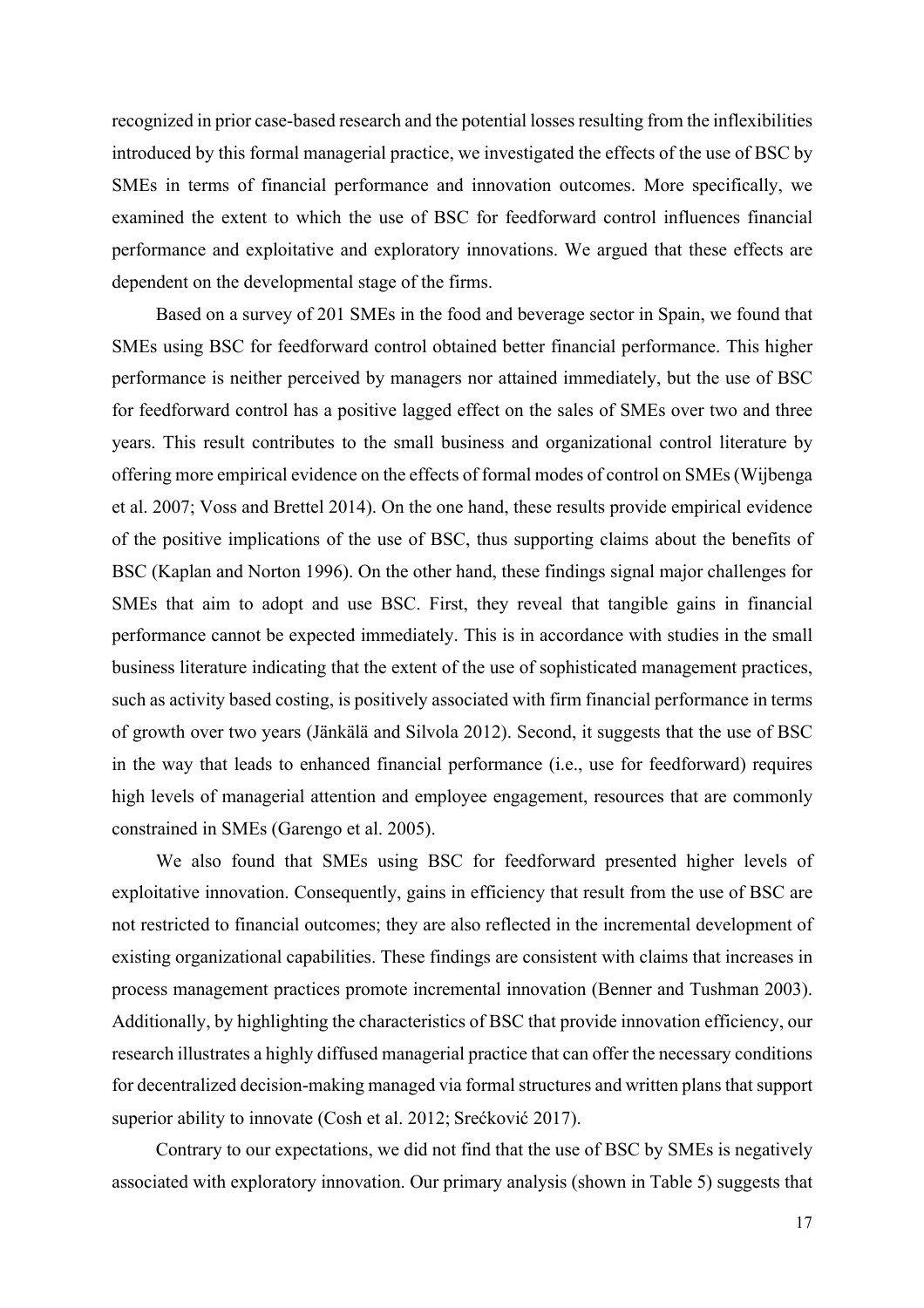the use of certain managerial practices might differently affect innovation outcomes in SMEs (Hervas-Oliver et al. 2016). First, this result differs from those of studies in large firms that point to the contributions of the use of BSC to the development of new capabilities (Grafton et al. 2010). Therefore, it validates our concern that prescriptions about the use of BSC put forward for large firms are not easily translated to SMEs. Second, this finding highlights the importance of differentiating the implications of BSC on innovation in terms of specific orientations (i.e., exploitative versus exploratory) and therefore introduces a key variable that explains previous claims about the desirable contribution of the BSC to innovation (e.g., Garengo et al. 2005; Bititci et al. 2012). Additional analysis without control variables shows a positive relationship between the use of BSC and exploratory innovations. We attribute this finding to the non-controlled effects of strategy, R&D sales, R&D collaboration, and the intangible to total assets ratio. Previous literature has shown that such variables have positive effects on the ability of a firm to innovate. For instance, Eggers et al. (2014) argue that more collaboration in product development will support higher levels of exploratory innovation in **SMEs**.

In examining the performance implications of the relationship between the BSC and SMEs' developmental stages, we found that more established SMEs perceive and attain higher financial performance. As per our previous arguments, and in line with the argument that the development stage moderates the relationship between planning practices and firm performance (Brinckmann et al. 2010), these results suggest that other managerial structures usually practised by established firms should be in place to support the effective use of BSC (López and Hiebl 2015). Additionally, our results suggest a less important role for the developmental stage of the SMEs than we initially expected, as we did not find that it moderated the relationship between the use of BSC and innovation, either exploitative or exploratory. These results reveal that the improvements in efficiency introduced by the use of BSC and reflected in exploitative innovations are not particular to either young or established SMEs. Furthermore, the results suggest that regardless the SME's stage of development, the use of BSC is not, by itself, sufficient to encourage and support the development of investigation, experimentation and risk-taking.

Some limitations of our study point to additional directions for future research. First, in this study we regarded BCS as a multi-perspective framework that relies on a set of metrics. However, we did not explore the informational content within the BSC. Previous literature has suggested that the composition and presentation of metrics within the balanced scorecard have differential impacts on managers' judgements (Cheng and Humphreys 2012). Further research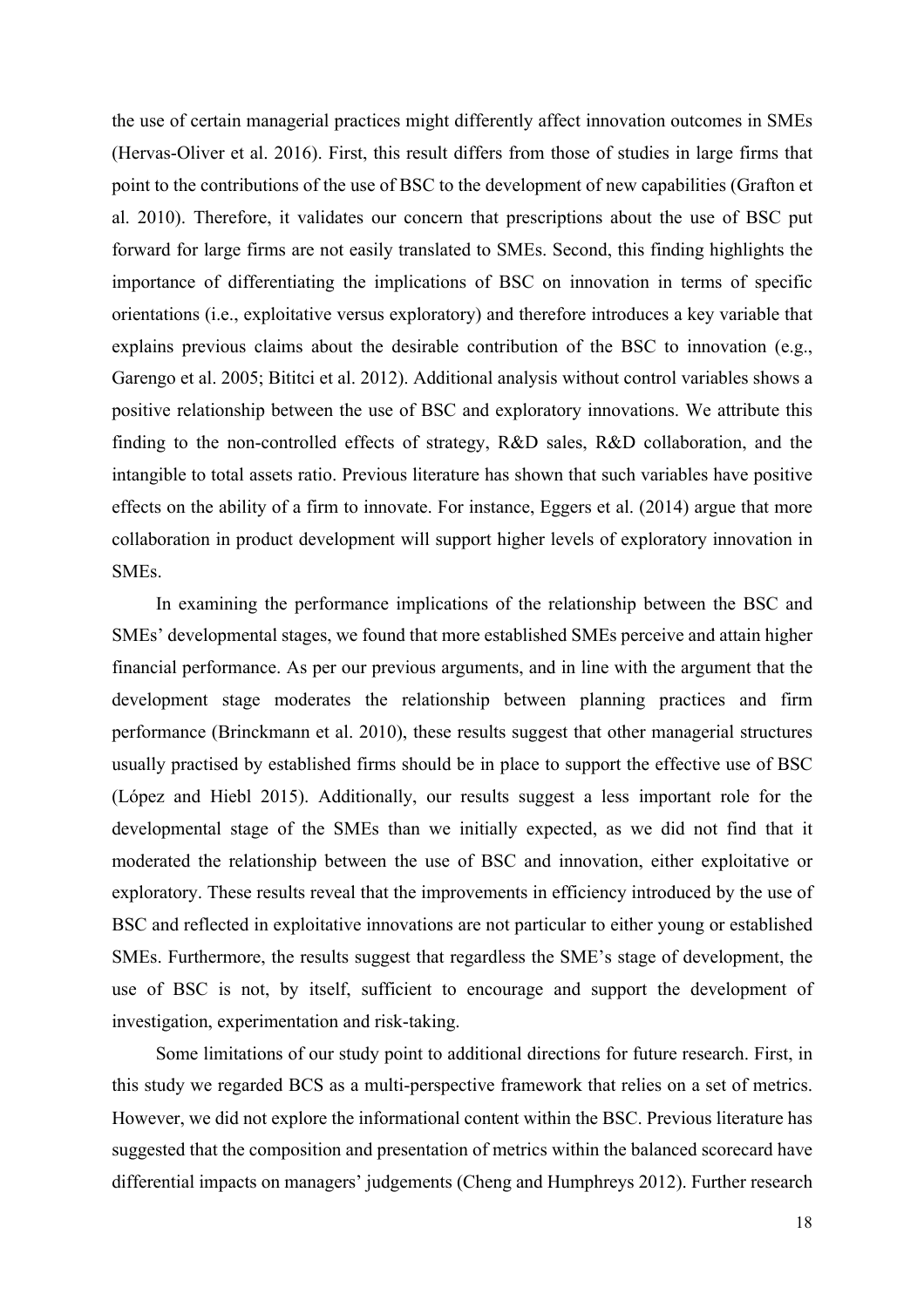could examine whether the different configurations of BSC could better explain variations in SMEs performance. Second, we developed our study using a sample composed of SMEs in the food and beverage industry, which is a mature, stable and capital-intensive industry. Given the specificities of our sample, generalization of the results of this study should be made with caution. It is likely that, in a context with more technologically intensive firms, the influence of BSC on innovation might be constrained. In this regard, Covin and Slevin (1989) highlight the significant role of informal controls (rather than formal controls) for SMEs operating in environments with high technological competition. Third, in our study, we examined BSC as an isolated practice. Most often, firms do not employ individual managerial practices as isolated systems (CIMA 2009) but rather tend to use numerous practices in combination – in the context of a complex set – that collectively constitute managerial packages (Malmi and Brown 2008). By taking a package approach, future research will be able to develop a broader understanding of the performance implications of the BSC. Fourth, in this research we examined the effects of BSC on innovation, overlooking innovation initiatives that emerge beyond organizational boundaries (Spithoven et al. 2013). We used a control variable to account for the extent to which the SMEs in our sample collaborate with other firms in terms of innovation. Nevertheless, the understanding of whether and how BSC supports interorganizational innovation projects was beyond the scope of our research. Given the importance of such collaborations for the development of innovations in SMEs, we encourage studies investigating the performance implications of BSC to account for its use in such collaborations. Finally, the results of this research are based on a survey and thus suffer from cross-sectional and survey-related limitations. Longitudinal research might provide additional support for our findings.

### **6 Conclusions**

In sum, this study draws on the small business, organizational control and innovation literature to explain the effects of the use of BSC by SMEs. The results show that SMEs benefit from the use of BSC for feedforward control, such that firms that use it present higher financial performance and higher exploitative innovation outcomes. This positive effect on financial performance is stronger for more established firms. Consistent with the idea that the use of managerial planning practices supports firm efficiency (Benner and Tushman 2003; Brinckmann et al. 2010) and with prior case-based research that have noted the benefits of BSC, our study provides quantitative empirical evidence that BSC can play a relevant role in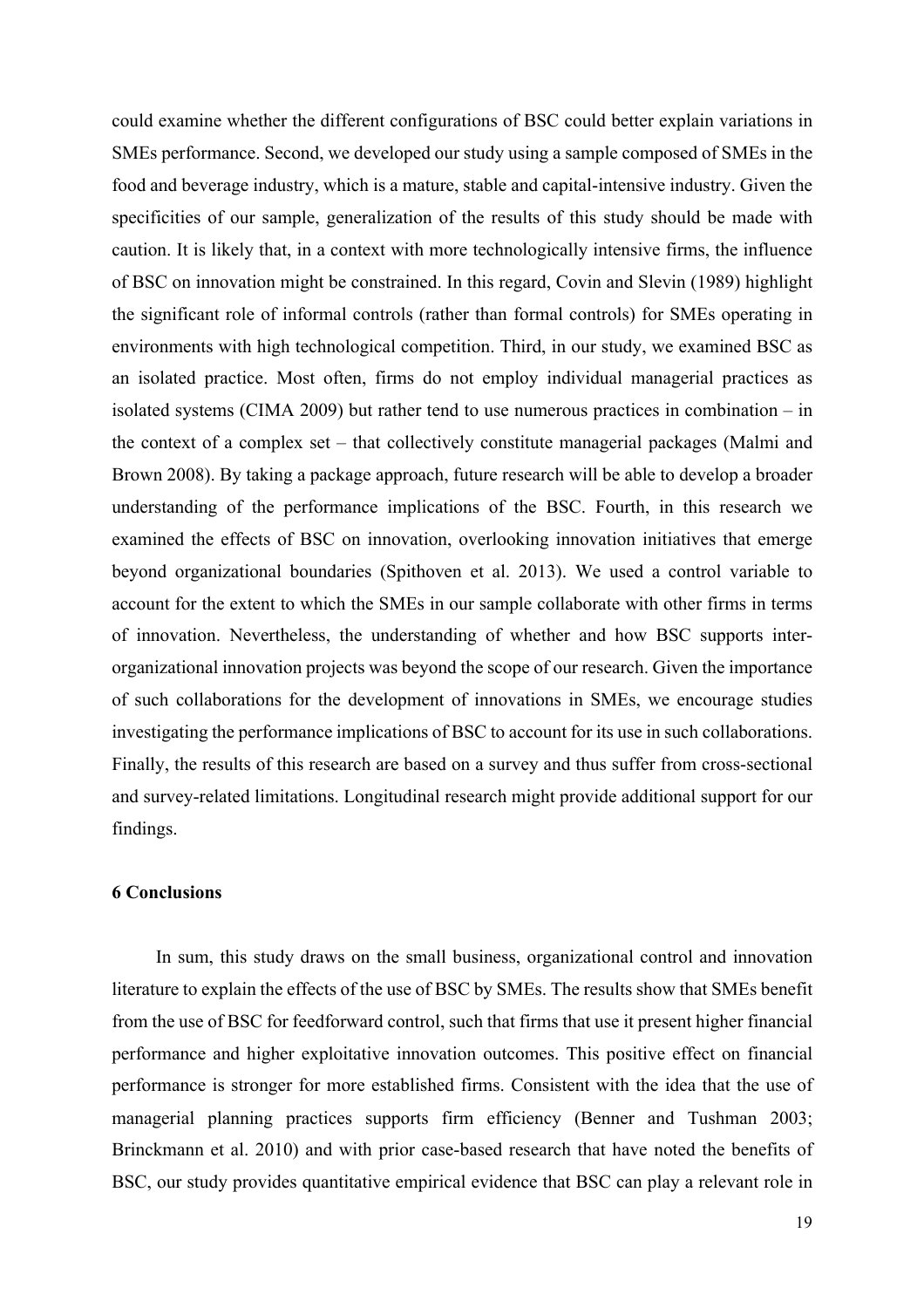SMEs. Our research offers some meaningful implications for SME managers who wish to consider adopting and using BSC. In this sense, it shows that specific uses of BSC represent effective means of enhancing organizational efficiencies without apparent reductions in flexibility. Hence, our findings offer SME managers suggestions concerning which uses and designs of managerial practices might be suitable for pursuing specific strategic priorities.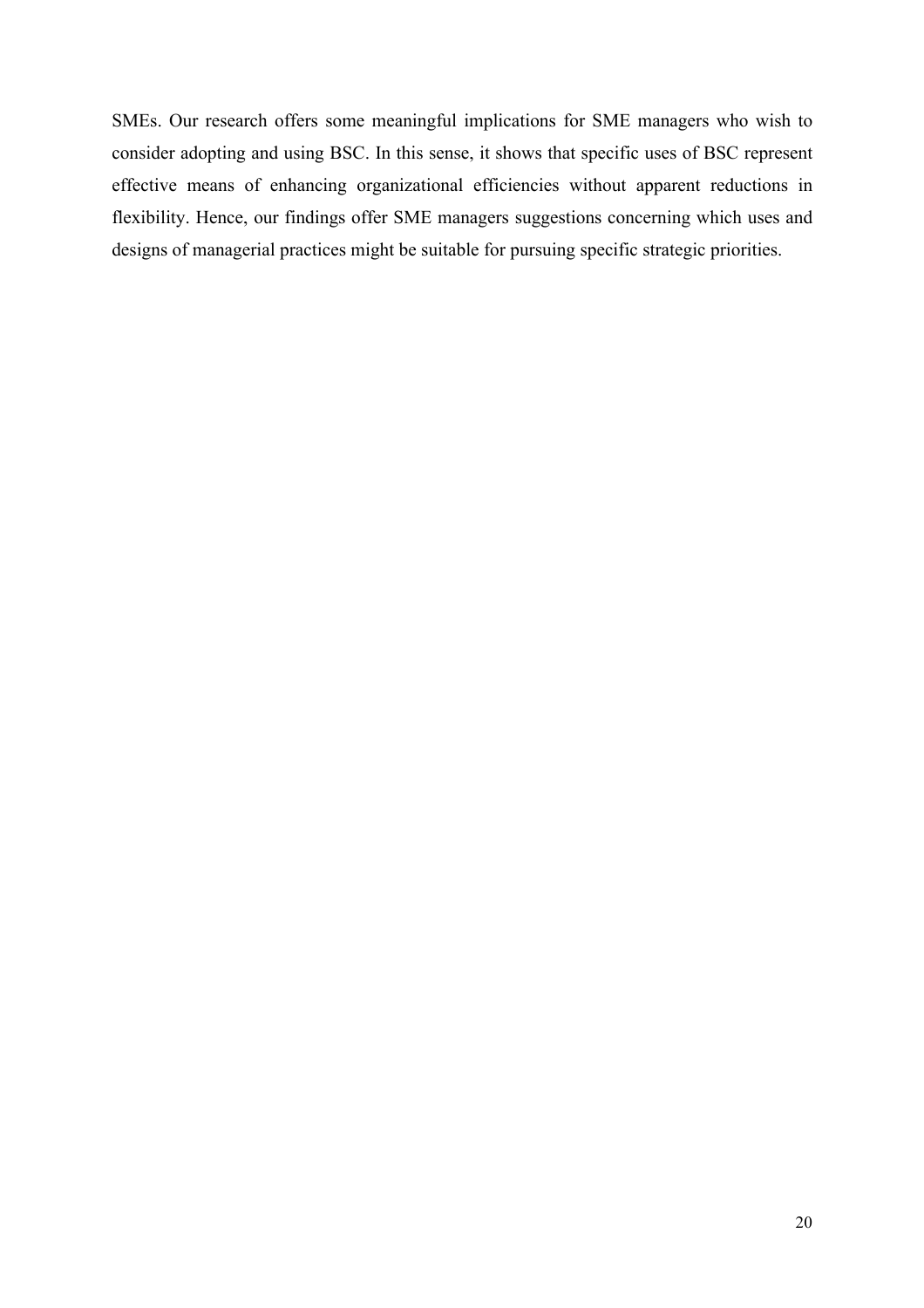| Perceived                    | 1. Relative to your expectations, rate your degree of compliance with performance        |
|------------------------------|------------------------------------------------------------------------------------------|
| performance                  | goals regarding (Scale: 1 (strongly disagree) to 5 (strongly agree)):                    |
|                              | (i) Sales volume                                                                         |
|                              | (ii) Return on assets                                                                    |
| Exploitative                 | 1. Please rate (Scale: (1), low and (5), high) the extent to which changes in            |
| <i>innovation</i>            | products/packaging design are:                                                           |
|                              | $(i)$ Important                                                                          |
|                              | (ii) A novelty for the market                                                            |
|                              | 2. Please rate (Scale: $(1)$ , low and $(5)$ , high) the extent to which improvements in |
|                              | existing products are:                                                                   |
|                              |                                                                                          |
|                              | $(i)$ Important                                                                          |
|                              | (ii) A novelty for the market                                                            |
| <b>Exploratory</b>           | 1. Please rate (Scale: (1), low and (5), high) the extent to which your innovations:     |
| <i>innovation</i>            | (i) Can change the market structure                                                      |
|                              | (ii) Can create new markets                                                              |
|                              | (iii) Can make existing products obsolete                                                |
|                              | 2. Please rate (Scale: (1), low and (5), high) the extent to which new products          |
|                              | launched are:                                                                            |
|                              | $(i)$ Important $\dots$                                                                  |
|                              | (ii) A novelty for the market                                                            |
| <b>Use of balanced</b>       | Is the balanced scorecard implemented in your firm? (yes/no)                             |
| scorecard                    | 1. The balanced scorecard is used for results control (1) or continuous learning (5)     |
|                              | 2. The balanced scorecard is used to promote the efficiency of internal operations       |
|                              | $(1)$ or for enhancing creative responses to environmental changes $(5)$                 |
|                              | 3. Managers only discuss the balanced scorecard results face-to-face with their          |
|                              | executive team when there are deviations (1) or managers always debate the               |
|                              | reports of the balanced scorecard with their executive team (5)                          |
|                              | 4. Information from the balanced scorecard is discussed face-to-face with team           |
|                              | managers rarely $(1)$ or continuously $(5)$                                              |
| Development stage            | 1. Year the company was founded                                                          |
| <b>Adoption of</b>           | 1. Has your company adopted the balanced scorecard? [yes/no]                             |
| balanced scorecard           |                                                                                          |
| <b>Implementation of</b>     | 1. Please rate (Scale: (1), low and (5), high) the degree of implementation of the       |
| the balanced                 | balanced scorecard                                                                       |
| scorecard                    |                                                                                          |
|                              |                                                                                          |
| <b>Family firm</b>           | 1. Does a family group actively participate in organizational management and             |
|                              | control? [yes/no]                                                                        |
| <i><b>Strategy</b></i>       | 1. Has your firm performed any of the following?                                         |
|                              | (i) Changes in product design and/or packaging: [yes/no]                                 |
|                              | (ii) New products launched: [yes/no]                                                     |
|                              | (iii) New processes incorporated: [yes/no]                                               |
|                              | 2. Does your company have a staff training plan? [yes/no]                                |
|                              | 3. Does your company perform promotional activities? [yes/no]                            |
| <b>Exports</b>               | 1. What percentage of company sales are exports?                                         |
| <b>Customer</b>              | 1. Indicate the percentage of sales to the top 3 customers over the total sales of the   |
| concentration                | company                                                                                  |
| <b>Hostility</b>             | 1. How many relevant competitors does your company have?                                 |
|                              | (i) We do not have competitors                                                           |
|                              | (ii) Fewer than 10 companies                                                             |
|                              | (iii) Between 10 and 25 companies                                                        |
|                              | (iv) Over 25 companies                                                                   |
| <b>R&amp;D</b> on sales      | 1. Investment in R&D with its own funding                                                |
| <b>ISO 14000</b>             | 1. Does your company have ISO 14000 Environmental certification? [yes/no]                |
| <b>R&amp;D</b> collaboration | 1. Does your company collaborate with other companies and institutions in terms          |
|                              | of innovation? (Scale: (1) low and (5) high)                                             |
| <b>ICT</b>                   | 1. Indicate whether you use any of the following systems in the production process:      |
|                              | [yes/no]                                                                                 |
|                              |                                                                                          |

# **Appendix A - Abbreviated survey**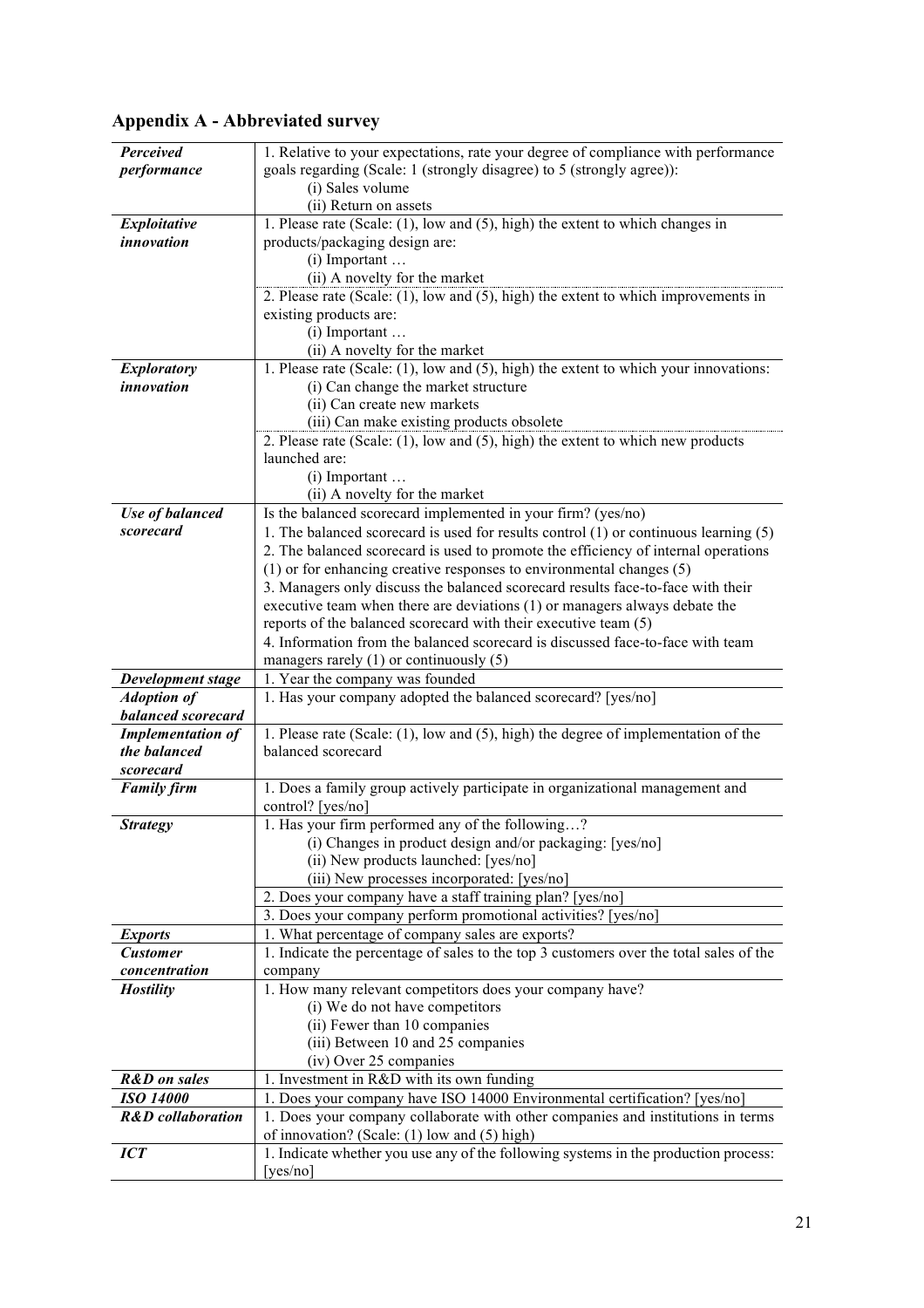|                          | (i.) Numerical control machines                               |
|--------------------------|---------------------------------------------------------------|
|                          | (ii) Computer-aided design                                    |
|                          | (iii) Robotics                                                |
|                          | (iv) A combination of the above by a central computer         |
|                          | (v) A local area network (LAN) in the manufacturing process   |
| <b>R&amp;D</b> employees | . Indicate the number of employees involved in R&D activities |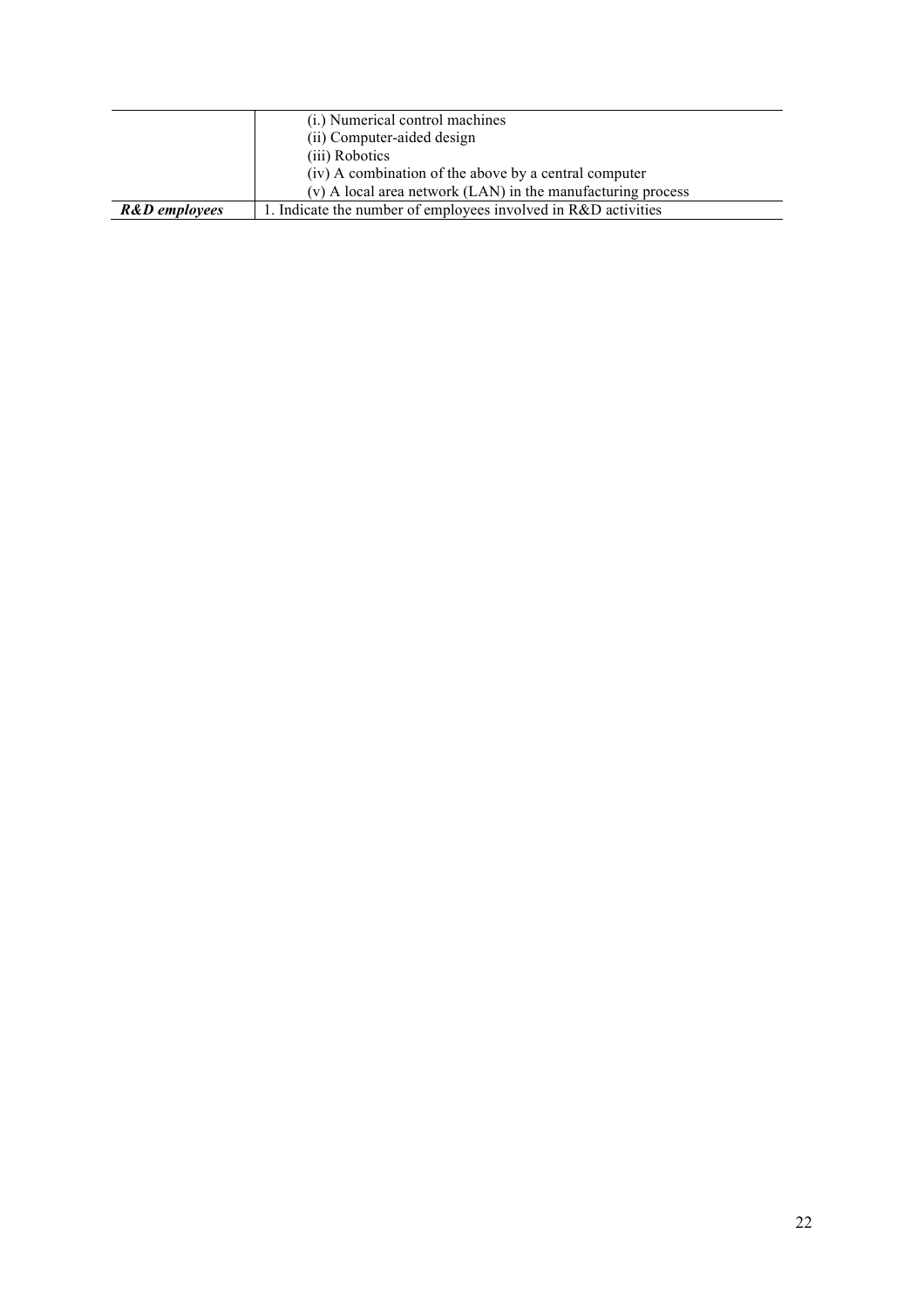# **Appendix B – Control variables**

| Implementation of BSC                                 | This variable measures the degree of implementation of BSC (see Appendix A). As<br>discussed by Garengo and Sharma (2014), firms that adopt BSC might implement<br>different versions of it, varying from simple to advanced. Issues of design (i.e., degree<br>of implementation) rather than use of BSC have been associated with innovation<br>outcomes and financial performance (Evans 2004).                                                                                                                                      |
|-------------------------------------------------------|-----------------------------------------------------------------------------------------------------------------------------------------------------------------------------------------------------------------------------------------------------------------------------------------------------------------------------------------------------------------------------------------------------------------------------------------------------------------------------------------------------------------------------------------|
| Family firm                                           | Family firm is a common control variable in SME literature. It is argued that family<br>ownership influences the use of managerial practices, determining distinctive<br>incentives, structures of authority, and accountability that affect firm outcomes (De<br>Massis et al. 2015). Family firm was captured with a dummy variable (1 if the<br>enterprise was a family firm; 0 otherwise) (see Appendix A).                                                                                                                         |
| Strategy                                              | Previous literature suggests that different strategies might influence the outcome of<br>the use of managerial practices on innovation and financial performance (Branzei and<br>Vertinsky 2006). A factor score using five items asked respondents to rate the<br>importance of multiple strategic priorities (Gong and Ferreira $2014$ ) <sup>12</sup> (see Appendix<br>A).                                                                                                                                                           |
| <b>Exports</b>                                        | Previous literature shows that innovation and export are complementary strategies for<br>the growth of SMEs (Golovko and Valentini 2011). Respondents were asked about the<br>percentage of exports over total sales (see Appendix A).                                                                                                                                                                                                                                                                                                  |
| Customer concentration                                | Patatoukas (2012) found empirical evidence that customer concentration increases<br>predict efficiency gains in the form of reduced operating expenses and enhanced asset<br>utilization. Respondents were asked about the percentage of sales to the top 3<br>customers over the total sales of the firm (see Appendix A).                                                                                                                                                                                                             |
| Hostility                                             | Researchers have argued that the performance implications of managerial practices<br>depend, to a great extent, on the environment in which the company operates. Hence,<br>hostile and volatile environments might diminish the effectiveness of BSC (Bisbe and<br>Malagueño 2012; Cosh et al. 2012). Hostility was evidenced by the intensity of<br>competition; assessed using a 4 point Likert scale capturing the number of relevant<br>competitors, from "We do not have competitors" to "Over 25 companies" (see<br>Appendix A). |
| R&D on sales                                          | It is expected that firms that invest more financial resources in R&D, regardless of<br>their use of managerial practices, will be more innovative (Cosh et al. 2012). This was<br>measured as R&D over sales (see Appendix A).                                                                                                                                                                                                                                                                                                         |
| ISO 14000 certification                               | Cuerva et al. (2014) argue that the use of quality management standards by SMEs has<br>a positive effect on innovation outcomes. This variable was measured as a dummy<br>variable (1 if the enterprise was ISO 14000 certified; 0 otherwise) (see Appendix A).                                                                                                                                                                                                                                                                         |
| Sales                                                 | This variable measures the effects of the previous year's financial performance. It was<br>measured as the log of sales in t.                                                                                                                                                                                                                                                                                                                                                                                                           |
| R&D collaboration                                     | Previous literature shows that effects on SMEs' innovation performance might be<br>driven by collaborations rather than internal managerial practices (Cosh et al. 2012;<br>Eggers et al. 2014). Respondents were asked about the extent to which their firms<br>collaborate with others in terms of innovation (see Appendix A).                                                                                                                                                                                                       |
| Assets                                                | Book value of total assets in year t is used to measure the size of the firm (Ittner et al.<br>2003).                                                                                                                                                                                                                                                                                                                                                                                                                                   |
| Audited firm                                          | Previous literature has indicated that auditors might play an important intermediary<br>role in informing and implementing accounting innovations that have positive effects<br>on firm performance (Van Campenhout and Van Caneghem 2013). This variable is<br>measured with a dummy variable (1 if the firm was classified as an audited firm; 0<br>otherwise).                                                                                                                                                                       |
| Information and<br>communications<br>technology (ICT) | First, it has been argued ICT leads firms to be better connected and to use more<br>efficient manufacturing processes. Secondly, ICT producing firms generate a large<br>volume of R&D-based knowledge (Venturini 2015). A dummy variable captures ICT<br>(1 if the firm uses any of the proposed systems in the production process; 0 otherwise)<br>(See Appendix A).                                                                                                                                                                  |
| Intangibles to total assets                           | Intangible resources have been pointed out as an important source of competitive<br>advantage among SMEs (Anderson and Eshima 2013). This variable was measured as<br>the book value of intangibles over book value of total assets in year t.                                                                                                                                                                                                                                                                                          |

<sup>&</sup>lt;sup>12</sup> Eigenvalue=2.000; % of variance=40.01; KMO=0.668.

<u> 1989 - Johann Barn, mars ann an t-Amhain an t-Amhain an t-Amhain an t-Amhain an t-Amhain an t-Amhain an t-Amh</u>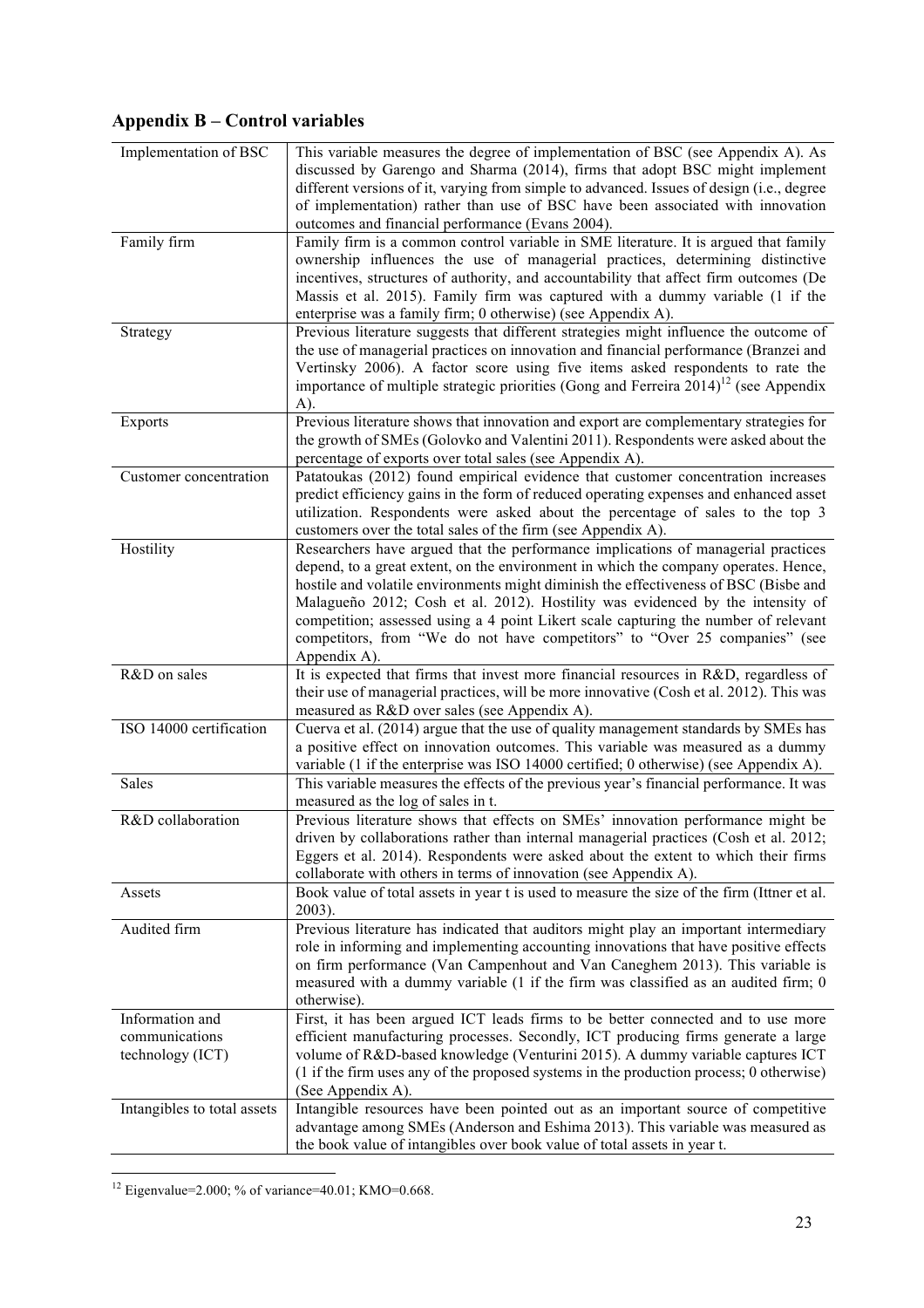| Cash to short liabilities | This variable measures liquidity and short-term financial constraints for SMEs.          |
|---------------------------|------------------------------------------------------------------------------------------|
|                           | Excesses of cash have been associated with investment efficiency and profitability in    |
|                           | previous literature (Biddle et al. 2009). This variable was defined as the book value of |
|                           | cash over the book value of short liabilities (Minnis 2011).                             |
| R&D employees             | It is expected that firms that invest more human resources in R&D, regardless of their   |
|                           | use of managerial practices, will be more innovative. R&D employees was measured         |
|                           | by the number of employees involved in R&D activities, as shown in Appendix A.           |
| Short-term liabilities    | Previous results show that short-term loans are more common in SMEs with greater         |
|                           | financial strength, greater financial flexibility, and major growth options (García-     |
|                           | Teruel and Martínez-Solano 2007). This variable was captured by the book value of        |
|                           | short-term liabilities in thousands of Euros.                                            |
| Employees                 | Number of employees is a commonly used control variable when assessing the               |
|                           | effectiveness of managerial practices (Bisbe and Malagueño 2012; Chang and Hughes        |
|                           | 2012). This is because the span of control is affected by the number of employees in a   |
|                           | firm. This variable was assessed by the number of employees in year t.                   |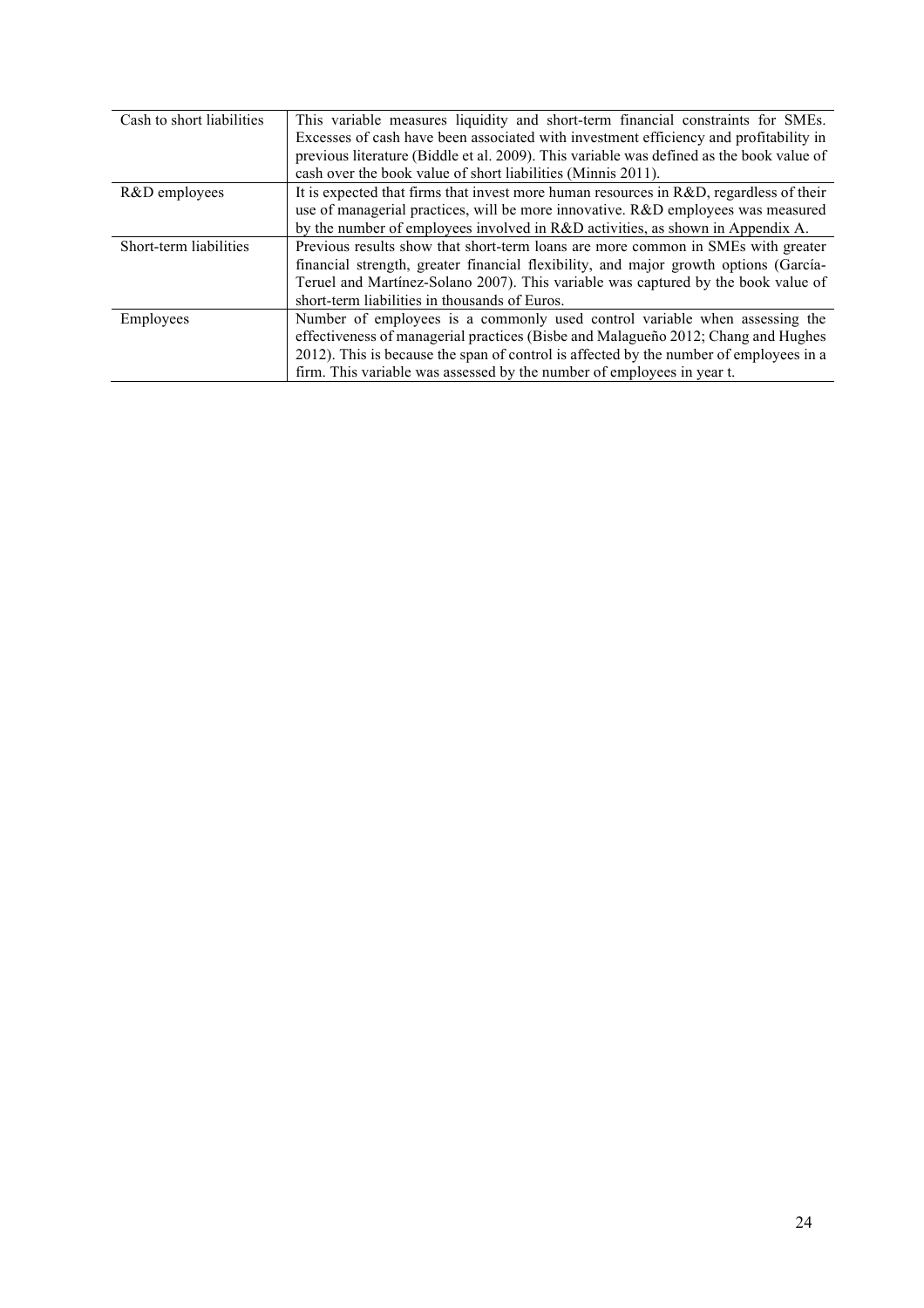# **References**

- Anderson, B. S., & Eshima, Y. (2013). The influence of firm age and intangible resources on the relationship between entrepreneurial orientation and firm growth among Japanese SMEs. *Journal of Business Venturing*, 28(3), 413-429. doi:10.1016/j.jbusvent.2011.10.001.
- Ates, A., Garengo, P., Cocca, P., & Bititci, U. (2013). The development of SME managerial practice for effective performance management. *Journal of Small Business and Enterprise Development*, 20(1), 28-54. doi:10.1108/14626001311298402.
- Benner, M. J., & Tushman, M. L. (2003). Exploitation, Exploration, and Process Management: The Productivity Dilemma Revisited. *The Academy of Management Review*, 28(2), 238-256. Retrieved from http://www.jstor.org/stable/30040711.
- Biazzo, S., & Garengo, P. (2012). *Performance measurement with the balanced scorecard. A practical approach to implementation within SMEs*. Berlin: Springer. ISBN 978-3-642-24761- 3.
- Biddle, G. C., Hilary, G., & Verdi, R. S. (2009). How does financial reporting quality relate to investment efficiency?. *Journal of Accounting and Economics*, 48(2), 112-131. doi:10.1016/j.jacceco.2009.09.001.
- Bisbe, J., & Malagueño, R. (2009). The Choice of Interactive Control Systems under Different Innovation Management Modes. *European Accounting Review*, 18(2), 371-405. doi:10.1080/09638180902863803.
- Bisbe, J., & Malagueño, R. (2012). Using strategic performance measurement systems for strategy formulation: does it work in dynamic environments? *Management Accounting Research*, 23(4), 296–311. doi:10.1016/j.mar.2012.05.002.
- Bititci, U., Garengo, P., Dorfler, V., & Nudurupati, S. (2012). Performance measurement: challenges for tomorrow. *International Journal of Management Reviews*, 14(3), 305–327. doi:10.1111/j.1468-2370.2011.00318.x.
- Bititci, U.S., Garengo, P., Ates, A., & Nudurupati, S.S. (2015). Value of maturity models in performance measurement. *International Journal of Production Research,* 53(10), 3062–3085. doi:10.1080/00207543.2014.970709.
- Branzei, O., & Vertinsky, I. (2006). Strategic pathways to product innovation capabilities in SMEs. *Journal of Business Venturing*, 21(1), 75–105. doi:10.1016/j.jbusvent.2004.10.002.
- Brinckmann, J., Grichnik, D., & Kapsa, D. (2010). Should entrepreneurs plan or just storm the castle? A meta-analysis on contextual factors impacting the business planning-performance relationship in small firms. *Journal of Business Venturing*, 25(1), 24–40. doi:10.1016/j.jbusvent.2008.10.007.
- Bromiley, P., & Harris, J. D. (2014). A comparison of alternative measures of organizational aspirations. *Strategic Management Journal*, 35(3), 338–357. doi:10.1002/smj.2191.
- Busco, C., & Quattrone, P. (2015). Exploring how the balanced scorecard engages and unfolds: articulating the visual power of accounting inscriptions. *Contemporary Accounting Research*, 32(3), 1236-1262. doi:10.1111/1911-3846.12105.
- Busenitz, L., & Barney, J. (1997). Differences between entrepreneurs and managers in large organizations: biases and heuristics in strategic decision making. *Journal of Business Venturing*, 12(1), 9–30. doi:10.1016/S0883-9026(96)00003-1.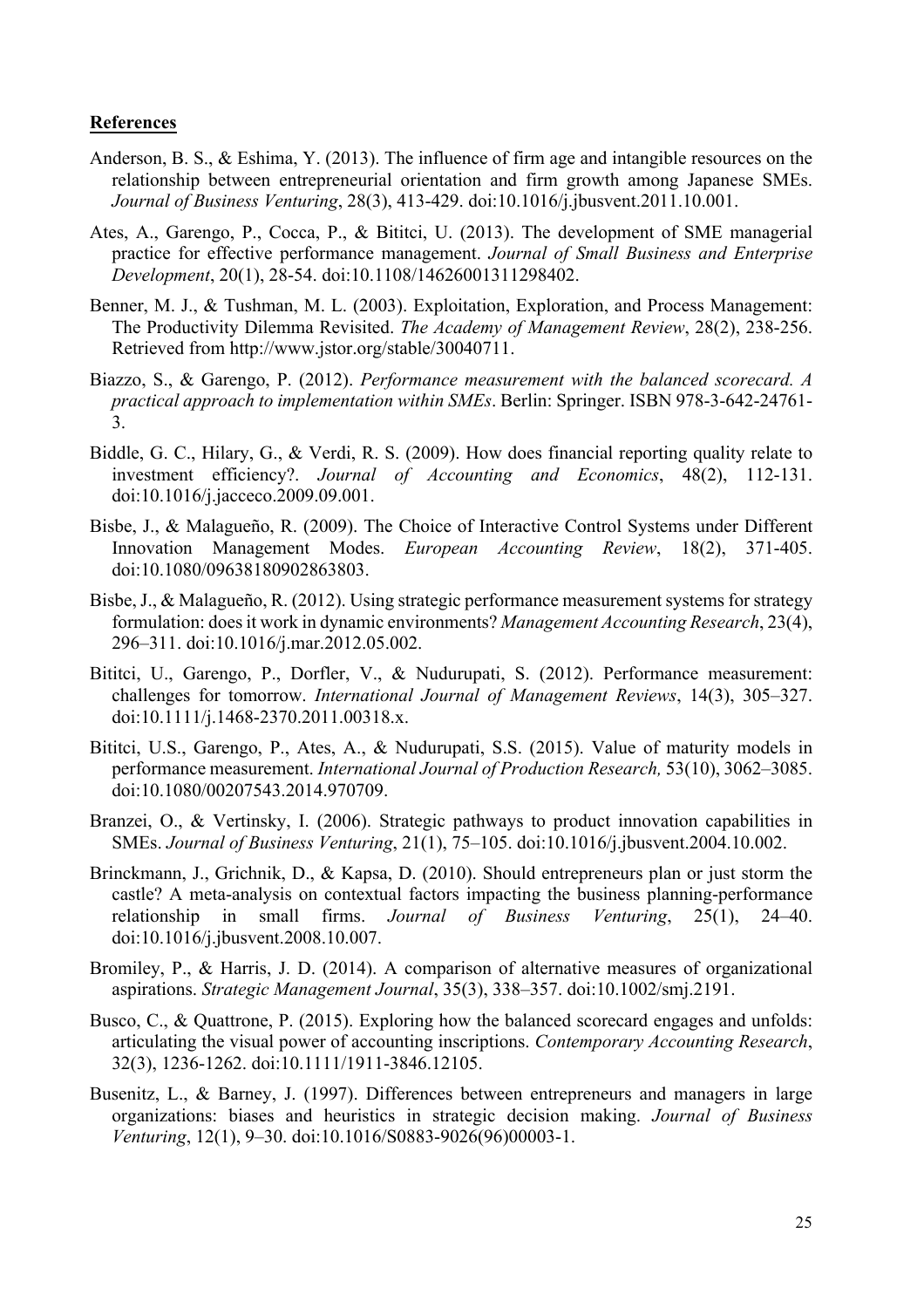- Cardinal, L. B., Sitkin, S. B., & Long, C. P. (2004). Balancing and rebalancing in the creation and evolution of organizational control. *Organization Science*, 15(4), 411-431. doi:10.1287/orsc.1040.0084.
- Cardon, M. S., & Stevens, C. E. (2004). Managing human resources in small organizations: What do we know? *Human Resource Management Review*, 14(3), 295–323. doi:10.1016/j.hrmr.2004.06.001.
- Chang, Y-Y., & Hughes, M. (2012). Drivers of innovation ambidexterity in small-to-mediumsized firms. *European Management Journal*, 30(1), 1–17. doi:10.1016/j.emj.2011.08.003.
- Cheng, M. M., & Humphreys, K. A. (2012). The Differential Improvement Effects of the Strategy Map and Scorecard Perspectives on Managers' Strategic Judgments. *The Accounting Review*, 87(3), 899–924. doi:10.2308/accr-10212.
- Chowdhury, S. (2011). The moderating effects of customer driven complexity on the structure and growth relationship in young firms. *Journal of Business Venturing*, 26(3), 306–320. doi:10.1016/j.jbusvent.2009.10.001.
- CIMA (2009). *Research report: Management accounting tools for today and tomorrow*. Chartered Institute of Management Accountants. ISBN: 978-1-85971-636-6.
- Cooper, D. J., Ezzamel, M., & Qu, S. Q. (2017). Popularizing a management accounting idea: The case of the balanced scorecard. *Contemporary Accounting Research*, 34(2), 991-1025. doi: 10.1111/1911-3846.12299.
- Cosh, A. D., Fu, X., & Hughes, A. (2012). Organization structure and innovation performance in different environment. *Small Business Economics*, 39(2), 1–17. doi:10.1007/s11187-010- 9304-5.
- Covin, J. G., & Slevin D. P. (1989) Strategic Management of Small Firms in Hostile and Benign Environments. *Strategic Management Journal*, 10(1), 75-87. doi:10.1002/smj.4250100107.
- Cuerva, M. C., Triguero-Cano, Á., & Córcoles, D. (2014). Drivers of green and non-green innovation: empirical evidence in Low-Tech SMEs. *Journal of Cleaner Production*, 68, 104- 113. doi:10.1016/j.jclepro.2013.10.049.
- Danneels, E. 2002. The dynamics of product innovation and firm competencies. *Strategic Management Journal*, 23(12), 1095–1121. doi:10.1002/smj.275.
- Davila, A., Foster, G., & Li, M. (2009). Reasons for management control systems adoption: Insights from product development systems choice by early-stage entrepreneurial companies. *Accounting, Organizations and Society*, 34, 322–347. doi:10.1016/j.aos.2008.08.002.
- Davila, T., Epstein, M., & Shelton, R. (2012). *Making innovation work: How to manage it, measure it, and profit from it*. Upper Saddle River, NJ: Pearson Education. ISBN-13: 978-0-13-149786-3.
- De Geuser, F., Mooraj, S., & Oyon, D. (2009). Does the balanced scorecard add value? Empirical evidence on its effect on performance. *European Accounting Review*, 18(1), 93–122. doi:10.1080/09638180802481698.
- De Massis, A., Frattini, F., Pizzurno, E., & Cassia, L. (2015). Product innovation in family vs. non-family firms: An exploratory analysis. *Journal of Small Business Management*, 53(1), 1– 36. doi:10.1111/jsbm.12068.
- Dillman, D. A. (2000). *Mail and internet surveys: The tailored design method* (2 ed). NewYork: Wiley. ISBN-13: 978-0-470-03856-7.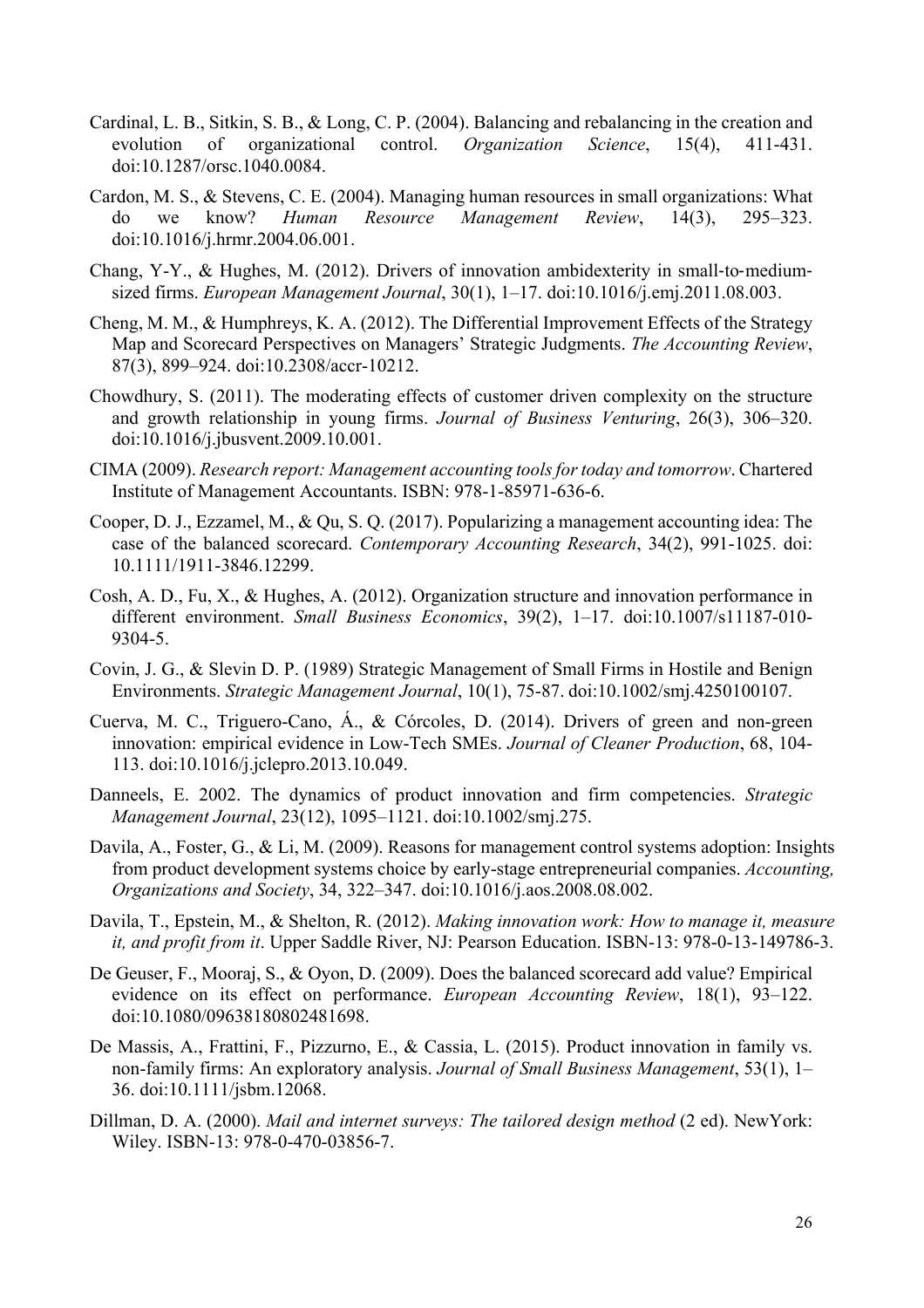- Ebben J. J., & Johnson, A. C. (2005). Efficiency, Flexibility, or Both? Evidence linking strategy to performance in small firms. *Strategic Management Journal*, 26(13), 1249–1259. doi:10.1002/smj.503.
- Eggers, F., Kraus, S., & Covin, J. G. (2014). Traveling into unexplored territory: radical innovativeness and the role of networking, customers, and technologically turbulent environments. *Industrial Marketing Management*, 43(8), 1385–1393. doi:10.1016/j.indmarman.2014.08.006.
- Eisenhardt, K. M., Furr, N. R., & Bingham, C. B. (2010). Microfoundations of performance: balancing efficiency and flexibility in dynamic environments. *Organization Science*, 21(6), 1263–1273. doi:10.1287/orsc.1100.0564.
- Evans, J. R. (2004). An Exploratory Study of Performance Measurement Systems and Relationships with Performance Results. *Journal of Operations Management,* 22(3), 219–232. doi:10.1016/j.jom.2004.01.002.
- Evans, W. R., & Davis, W. D. (2005). High-performance work systems and organizational performance: The mediating role of internal social structure. *Journal of Management*, 31(5), 758–775. doi:10.1177/0149206305279370.
- Fernandes, K. J., Rajab, V., & Whalley, A. (2006). Lessons from implementing the balanced scorecard in a small and medium size manufacturing organization. *Technovation*, 26(5-6), 623– 634. doi:10.1016/j.technovation.2005.03.006.
- Freel, M. S. (2000). Strategy and Structure in Innovative Manufacturing SMEs: The Case of an English Region. *Small Business Economics*, 15(1), 27–45. doi:10.1023/A:1012087912632.
- García-Teruel, P. J., & Martínez-Solano, P. (2007). Short-term debt in Spanish SMEs. *International Small Business Journal*, 25(6), 579–602. doi:10.1177/0266242607082523.
- Garengo, P., & Bititci, U. (2007). Towards a contingency approach to performance measurement: an empirical study in Scottish SMEs. *International Journal of Operations & Production Management*, 27(8), 802–825. doi:10.1108/01443570710763787.
- Garengo, P., & Sharma, M. K. (2014). Performance measurement system contingency factors: a cross analysis of Italian and Indian SMEs. *Production Planning & Control*, 25(3), 220–240. doi:10.1080/09537287.2012.663104.
- Garengo, P., Biazzo, S., & Bititci, U. S. (2005). Performance measurement systems in SMEs: a review for a research agenda. *International Journal of Management Reviews*, 7(1), 25–47. doi:10.1111/j.1468-2370.2005.00105.x.
- Glaser, L., Fourné, S., & Elfring, T. (2015). Achieving strategic renewal: The multi-level influences of top and middle managers' boundary-spanning. *Small Business Economics*, 45(2), 305–327. doi:10.1007/s11187-015-9633-5.
- Golovko, E., & Valentini, G. (2011). Exploring the complementarity between innovation and export for SMEs' growth. *Journal of International Business Studies*, 362–380. doi:10.1057/jibs.2011.2.
- Gong, M. Z., & Ferreira, A. (2014). Does consistency in management control systems design choices influence firm performance? An empirical analysis. *Accounting and Business Research*, 44(5), 497–522. doi:10.1080/00014788.2014.901164.
- Grafton, J., Lillis, A. M., & Widener S. K. (2010). The role of performance measurement and evaluation in building organizational capabilities and performance. *Accounting, Organizations and Society*, 35(7), 689–706. doi:10.1016/j.aos.2010.07.004.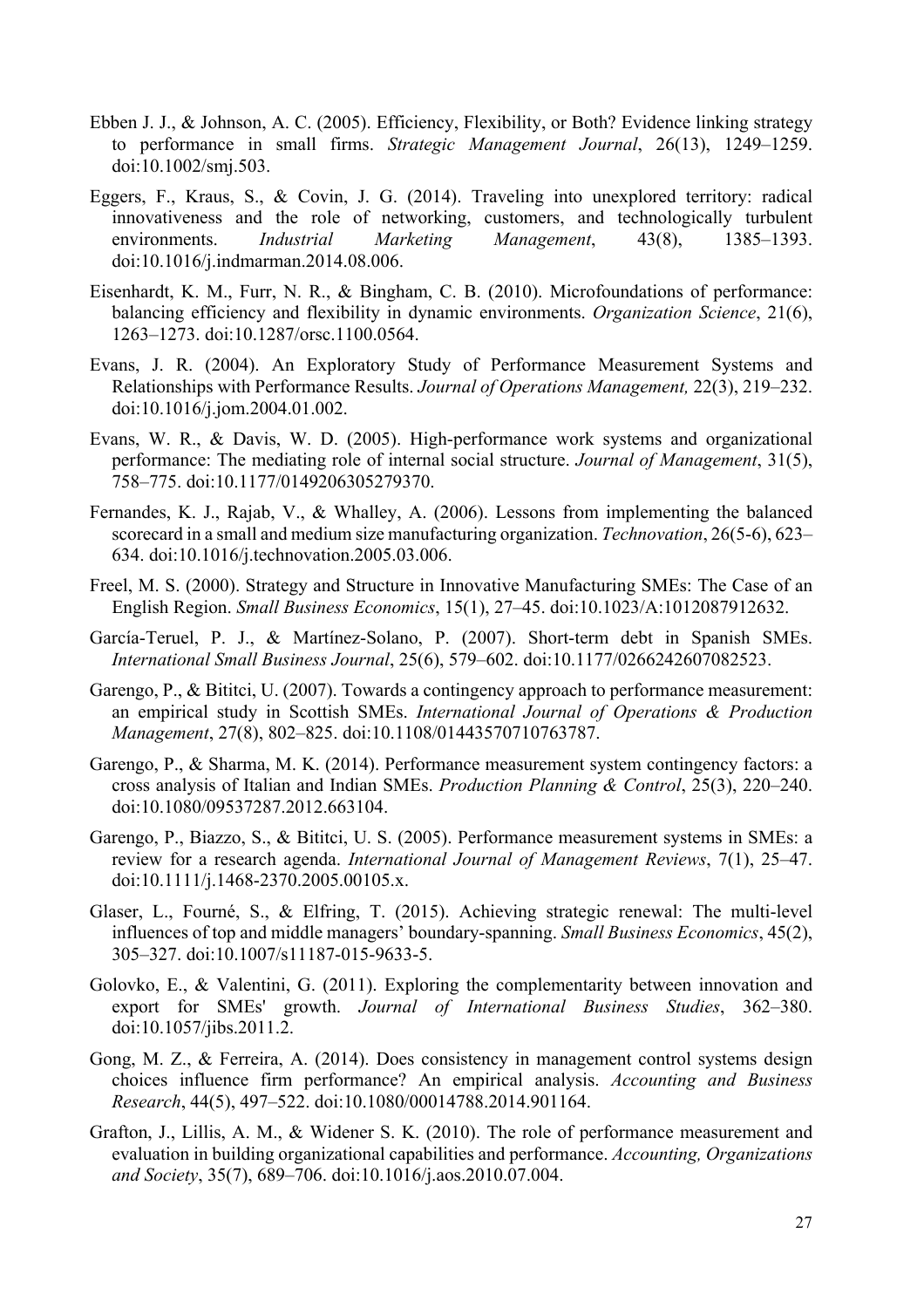- Gumbus, A., & Lussier, R. N. (2006). Entrepreneurs Use a Balanced Scorecard to Translate Strategy into Performance Measures. *Journal of Small Business Management*, 44(3), 407–425. doi:10.1111/j.1540-627X.2006.00179.x.
- Hervas-Oliver, J-L., Sempere-Ripoll, F., & Boronat-Moll, C. (2016). Does management innovation pay-off in SMEs? Empirical evidence for Spanish SMEs. *Small Business Economics*, 47(2), 507–533. doi:10.1007/s11187-016-9733-x.
- Hill, C. W. L., & Rothaermel, F. T. (2003). The Performance of Incumbent Firms in the Face of Radical Technological Innovation. *The Academy of Management Review*, 28(2), 257–274. Retrieved from http://www.jstor.org/stable/30040712.
- Hoque, Z. (2003). Total quality management and the balanced scorecard approach: a critical analysis of their potential relationships and directions for research. *Critical Perspectives on Accounting*, 14(5), 553–566. doi:10.1016/S1045-2354(02)00160-0.
- Hudson-Smith, M., & Smith, D. (2007). Implementing strategically aligned performance measurement in small firms. *International Journal of Production Economics*, 106(2), 393–408. doi:10.1016/j.ijpe.2006.07.011.
- Ittner, C. D., Larcker, D. F., & Randall, T. (2003). Performance implications of strategic performance measurement in financial services firms. *Accounting, Organizations and Society*, 28(7-8), 715–741. doi:10.1016/S0361-3682(03)00033-3.
- Jänkälä, S., & Silvola, H. (2012). Lagging Effects of the Use of Activity-Based Costing on the Financial Performance of Small Firms. *Journal of Small Business Management*, 50(3), 498– 523. doi:10.1111/j.1540-627X.2012.00364.x.
- Jansen, J. J. P., Van den Bosch, F. A. J. & Volberda, H. W. (2006). Exploratory innovation, exploitative innovation, and performance: Effects of organizational antecedents and environmental moderators. *Management Science*, 52, 1661–1674. doi:10.1287/mnsc.1060.0576.
- Jones, O., & Macpherson, A. (2006). Inter-organisational learning and strategic renewal in SMEs: extending the 4I framework. *Long Range Planning,* 39, 155–175. doi:10.1016/j.lrp.2005.02.012.
- Kallunki, J. P., & Silvola, H. (2008). The effect of organizational life cycle stage on the use of activity-based costing. *Management Accounting Research*, 19(1), 62–79. doi:10.1016/j.mar.2007.08.002.
- Kaplan, R. S., & Norton, D. P. (1996). *The Balanced Scorecard*. Harvard Business School Press, Boston.
- Kaynak, E. & Kara, A. (2004). Market orientation and organizational performance: A comparison of industrial versus consumer companies in Mainland China using market orientation scale MARKOR. *Industrial Marketing Management*, 33(8), 743–753. doi:10.1016/j.indmarman.2004.01.003.
- Koufteros, X., Verghese, A., & Lucianetti, L. (2014). The effect of performance measurement systems on firm performance: A cross-sectional and a longitudinal study. *Journal of Operations Management*, 32(6), 313–336. doi:10.1016/j.jom.2014.06.003.
- Koskinen, K. U., & Vanharanta, H. (2002). The role of tacit knowledge in innovation processes of small technology companies. *International Journal of Production Economics*, 80(1), 57–64. doi:10.1016/S0925-5273(02)00243-8.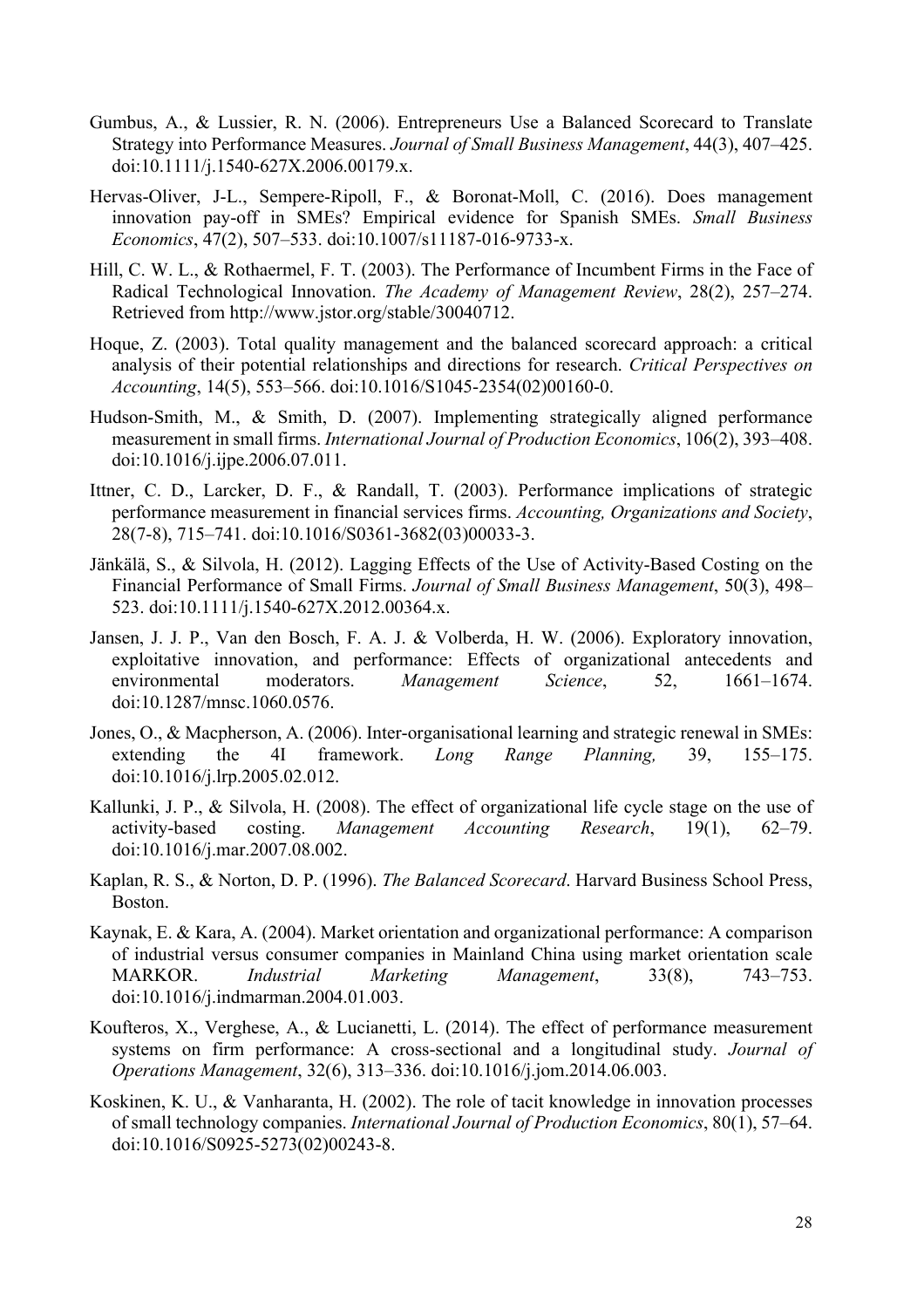- Leonard-Barton, D. (1992). Core capabilities and core rigidities: A paradox in managing new product development. *Strategic Management Journal*, 13(S1), 111–125. doi: 10.1002/smj.4250131009.
- Lin, Z. (J.), Yang, H., & Demirkan. I. (2007). The performance consequences of ambidexterity in strategic alliance formations: Empirical investigation and computational theorizing. *Management Science*, 53(10), 1645–1658. doi:10.1287/mnsc.1070.0712.
- López O. L., & Hiebl, M. R. W. (2015). Management accounting in small and medium-sized enterprises: current knowledge and avenues for further research. *Journal of Management Accounting Research*, 27(1), 81–119. doi:10.2308/jmar-50915.
- Lubatkin, M. H., Simsek, Z., Ling, Y., & Veiga, J. F. (2006). Ambidexterity and performance in small- to medium-sized firms: The pivotal role of TMT behavioral integration. *Journal of Management*, 32(5), 1–27. doi:10.1177/0149206306290712.
- Malmi, T. & Brown, D.A., (2008). Management control systems as a package—Opportunities, challenges and research directions. *Management Accounting Research*, 19, 287–300. doi:10.1016/j.mar.2008.09.003.
- McAdam, R. (2000). Quality models in an SME context a critical perspective using a grounded approach*. The International Journal of Quality & Reliability Management*, 17(3), 305–323. doi:10.1108/02656710010306166.
- McAdam, R., Antony, J. Kumar, M., & Hazlett, S. A. (2014). Absorbing New Knowledge in Small and Medium-sized Enterprises: A Multiple Case Analysis of Six Sigma. *International Small Business Journal*, 32(1), 81–109. doi:10.1177/0266242611406945.
- McCarthy, I. P., & Gordon, B. R. (2011). Achieving contextual ambidexterity in R&D organizations: a management control system approach. *R&D Management*, 41(3), 240–258. doi:10.1111/j.1467-9310.2011.00642.x.
- Medori, D., & Steeple, D. (2000). A framework for auditing and enhancing performance measurement systems. *International Journal of Operations & Production Management*, 20(5), 520–533. doi: 10.1108/01443570010318896.
- Micheli, P., & Manzoni, J. F. (2010). Strategic performance measurement systems: benefits, limitations and paradoxes. *Long Range Planning*, 43(4), 465–476. doi:10.1016/j.lrp.2009.12.004.
- Minnis, M. (2011). The value of financial statement verification in debt financing: Evidence from private U.S. firms. *Journal of Accounting Research*, 49, 457–506. doi:10.1111/j.1475- 679X.2011.00411.x
- Nickerson, J. A., & Zenger. T. R. (2002). Being efficiently fickle: A dynamic theory of organizational choice. *Organization Science*, 13(5), 547–566. doi:10.1287/orsc.13.5.547.7815.
- Nørreklit, H. (2000). The balance on the balanced scorecard critical analysis of some of its assumptions. *Management Accounting Research*, 11(1), 65–88. doi:10.1006/mare.1999.0121.
- Nunnally, J. C. (1978). *Psychometric theory*. New York: McGraw Hill Book Company.
- Patatoukas, P. N. (2011). Customer-base concentration: Implications for firm performance and capital markets. *The Accounting Review*, 87(2), 363–392. doi: 10.2308/accr-10198.
- Patel, P. C. (2011). Role of manufacturing flexibility in managing duality of formalization and environmental uncertainty in emerging firms. *Journal of Operations Management*, 29(1), 143– 162. doi:10.1016/j.jom.2010.07.007.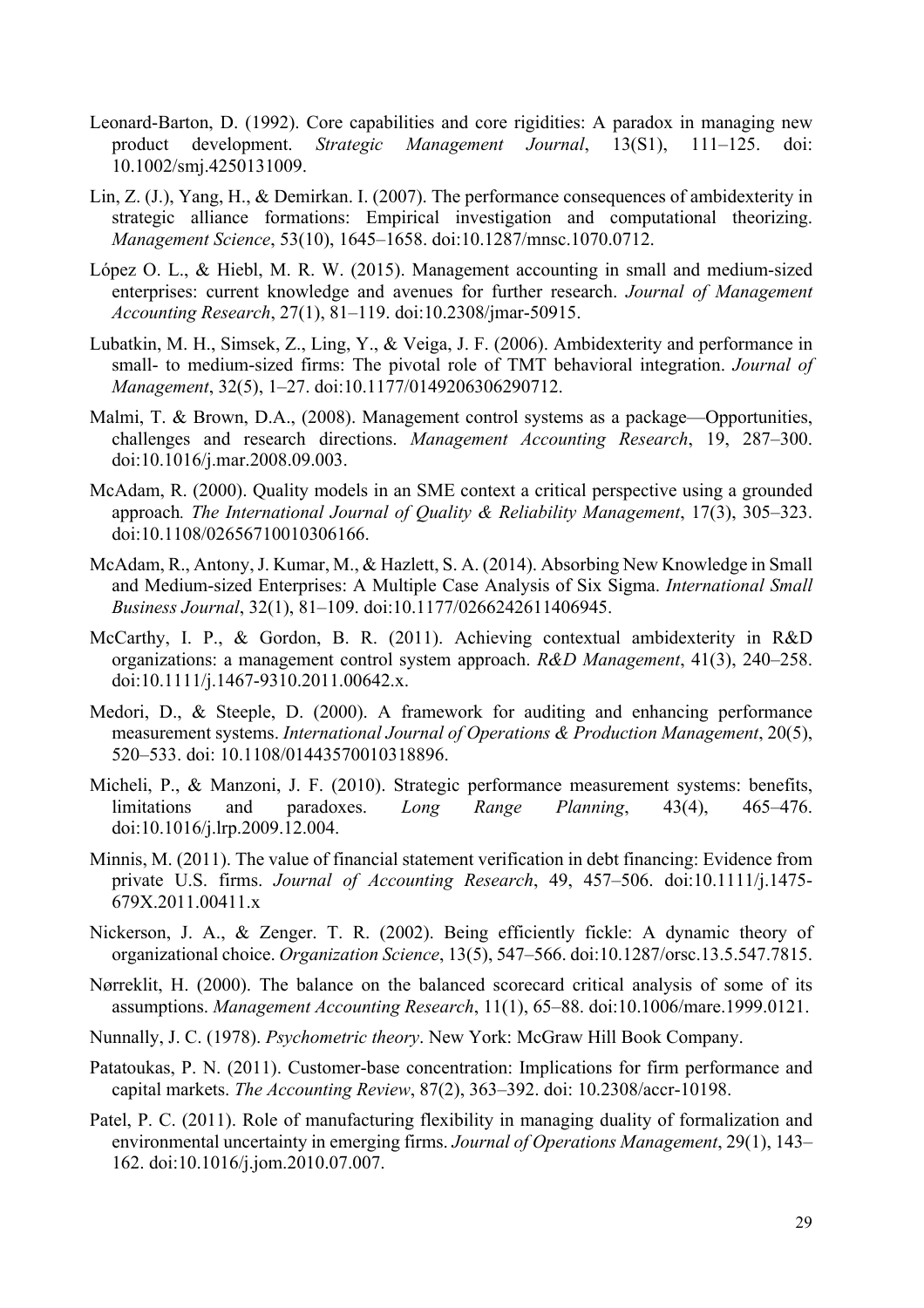- Pavlov, A., & Bourne, M. (2011). Explaining the effects of performance measurement on performance. *International Journal of Operations & Production Management*, 31(1), 101–122. doi:10.1108/01443571111098762.
- Podsakoff, P.M., MacKenzie, S.B., Lee, J.-Y., & Podsakoff, N.P. (2003). Common method biases in behavioural research: a critical review of the literature and recommended remedies. *Journal of Applied Psychology*, 88(5), 879–903. doi:10.1037/0021-9010.88.5.879.
- Rigby, D., & Bilodeau, B. (2015). Management Tools & Trends 2015. Bain & Company. http://www.bain.com/publications/articles/management-tools-and-trends-2015.aspx. Accessed 4 May 2017.
- Rosenbusch, N., Brinckmann, J., & Bausch, A. (2011). Is innovation always beneficial? A metaanalysis of the relationship between innovation and performance in SMEs. *Journal of Business Venturing*, 26(4), 441–457. doi:10.1016/j.jbusvent.2009.12.002.
- Schjoedt, L. & Bird, B. (2014). Control variables: use, misuse, and recommended use. In A. Carsrud & M. E. Brännback (Eds.), *Handbook of Research Methods and Applications in Entrepreneurship and Small Business* (pp. 136–155). Northampton, MA: Edward Elgar. ISBN:978-0-85793-504-5.
- Spithoven, A., Vanhaverbeke, W., & Roijakkers, N. (2013). Open innovation practices in SMEs and large enterprises. *Small Business Economics*, 41(3), 537–562. doi:10.1007/s11187-012- 9453-9.
- Srećković, M. (2017). The performance effect of network and managerial capabilities of entrepreneurial firms. *Small Business Economics*, 1–18. doi:10.1007/s11187-017-9896-0.
- Taylor, A., & Taylor, M. (2014). Factors influencing effective implementation of performance measurement systems in small and medium-sized and large firms: a perspective from Contingency Theory. *International Journal of Production Research*, 52(3), 847–866. doi:10.1080/00207543.2013.842023.
- Tuomela, T. S. (2005). The interplay of different levers of control: A case study of introducing a new performance measurement system. *Management Accounting Research*, 16(3), 293–320. doi:10.1016/j.mar.2005.06.003.
- Van Campenhout, G., & Van Caneghem, T. (2013). How did the notional interest deduction affect Belgian SMEs' capital structure?. *Small Business Economics*, 40, 1–23. doi:10.1007/s11187- 011-9364-1.
- Venturini, F, (2015). The modern drivers of productivity. *Research Policy*, 44(2), 357–369. doi: 10.1016/j.respol.2014.10.011
- Vermeulen, P. A. M. (2005). Uncovering barriers to complex incremental product innovation in small and medium-sized financial services firms. *Journal of Small Business Management*, 43(4), 432–452. doi:10.1111/j.1540-627X.2005.00146.x.
- Volery, T., Mueller, S., & Vonsiemens, B. (2015). Entrepreneur ambidexterity: A study of entrepreneur behaviours and competencies in growth-oriented small and medium-sized enterprises. *International Small Business Journal,* 33(2), 109–129. doi:10.1177/0266242613484777.
- Voss, U., & Brettel, M. (2014). The Effectiveness of Management Control in Small Firms: Perspectives from Resource Dependence Theory. *Journal of Small Business Management* 52(3), 569–587. doi:10.1111/jsbm.12050.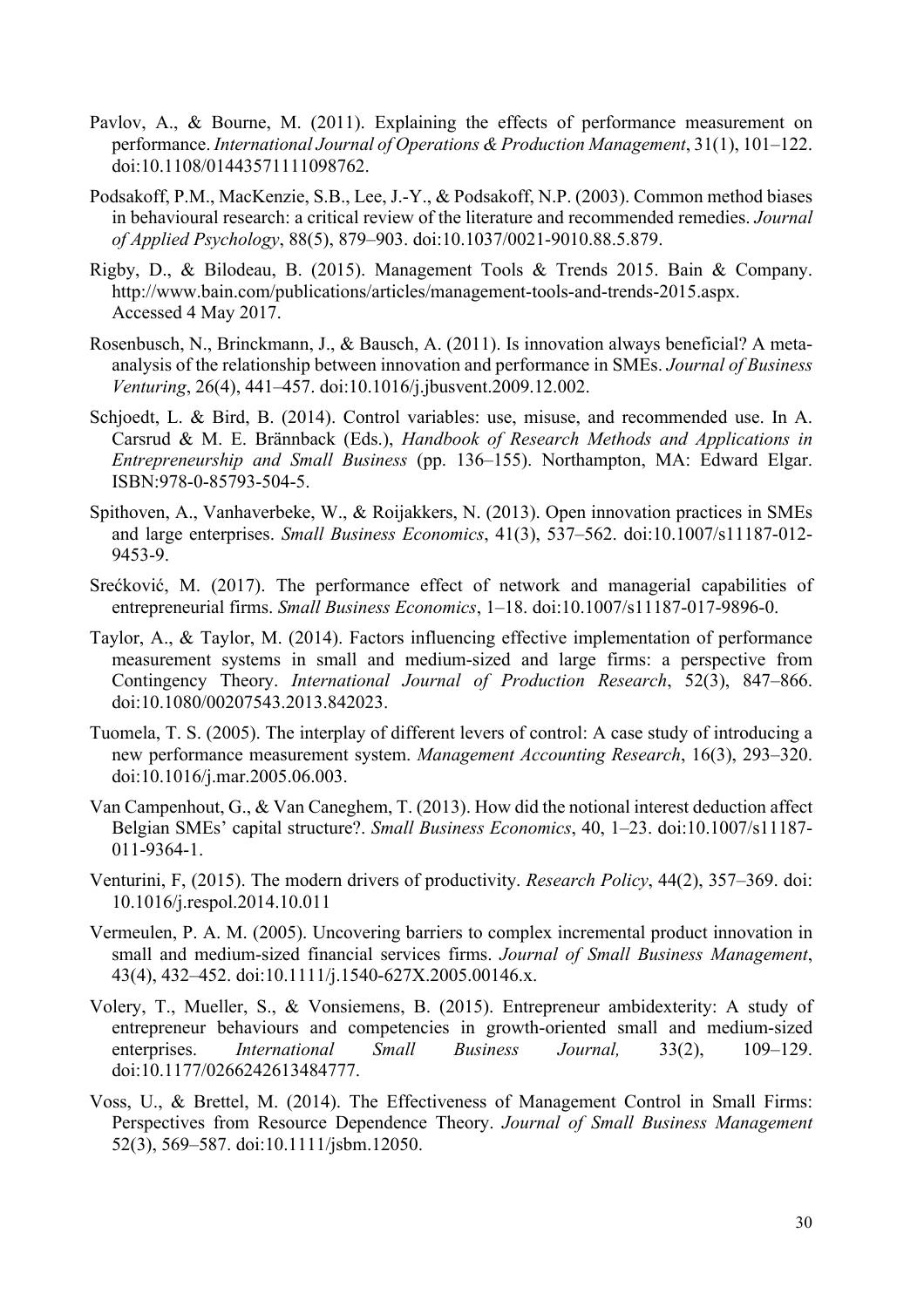- Wijbenga, F. H., Postma, T. J. B. M., & Stratling, R. (2007). The influence of the venture capitalist's governance activities on the entrepreneurial firm's control systems and performance. *Entrepreneurship: Theory and Practice*, 31(2), 257–277. doi:10.1111/j.1540- 6520.2007.00172.x.
- Wouters, M., & Wilderom, C. (2008). Developing performance-measurement systems as enabling formalization: A longitudinal field study of a logistics department. *Accounting, Organizations and Society*, 33(4), 488–516. doi:10.1016/j.aos.2007.05.002.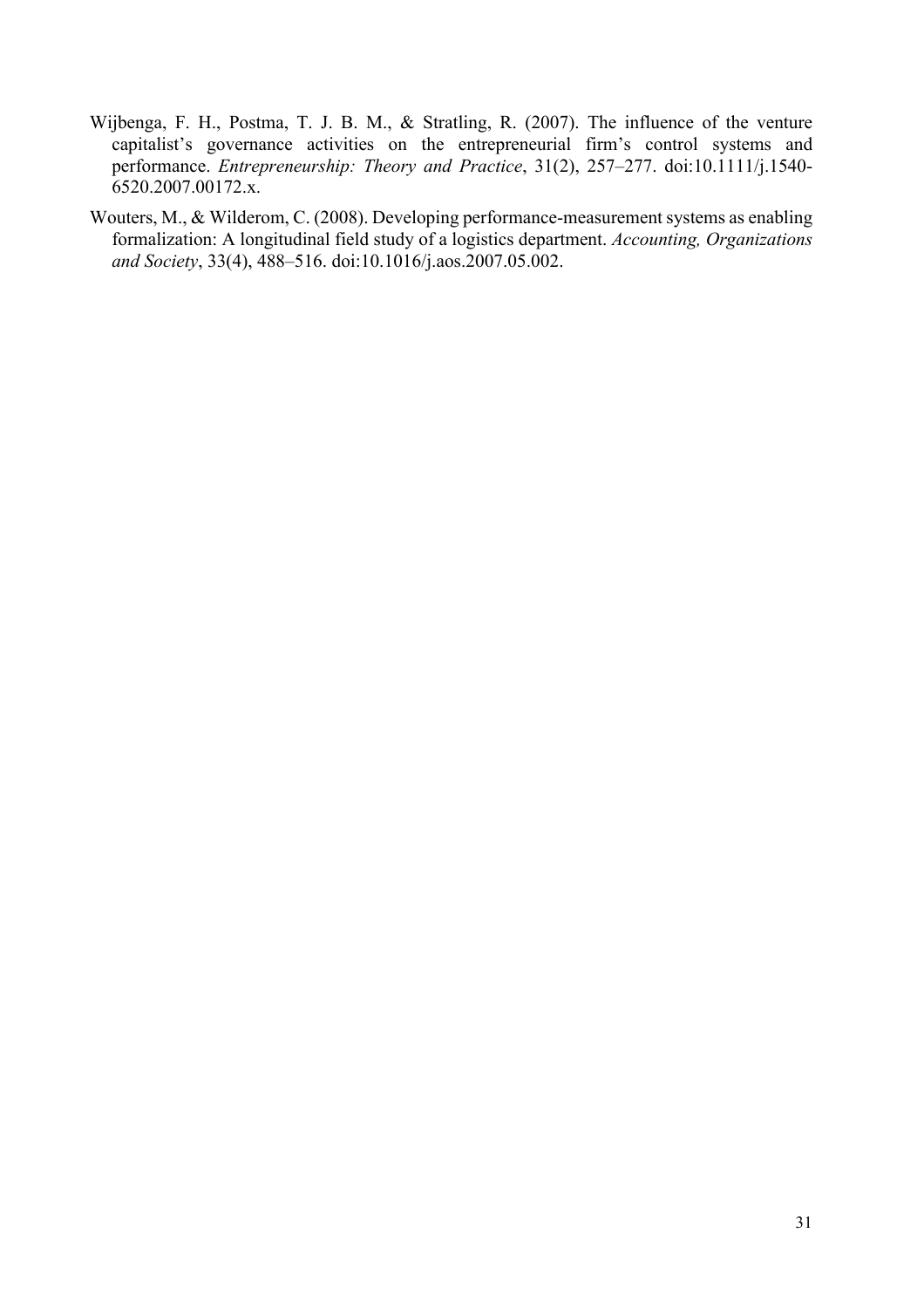|                                       | Mean   | Std. Dev.  | Minimum  | Maximum |
|---------------------------------------|--------|------------|----------|---------|
| Number of shareholders                | 2.95   | 3.47       |          | 40      |
| Number of patents                     | 3.35   | 21.09      | 0        | 200     |
| Managers with higher education $(\%)$ | 45.42  | 41.37      | $\theta$ | 100     |
| Number of employees                   | 32.75  | 36.94      | 10       | 230     |
| Foreign equity $(\% )$                | 3.66   | 16.87      | 0        | 100     |
|                                       | Number | Percentage |          |         |
| Audited firm                          | 73     | 36.32%     |          |         |
| Business unit                         | 31     | 15.42%     |          |         |
| Family firm                           | 152    | 75.62%     |          |         |

Descriptive statistics of the sample (*n* = 201)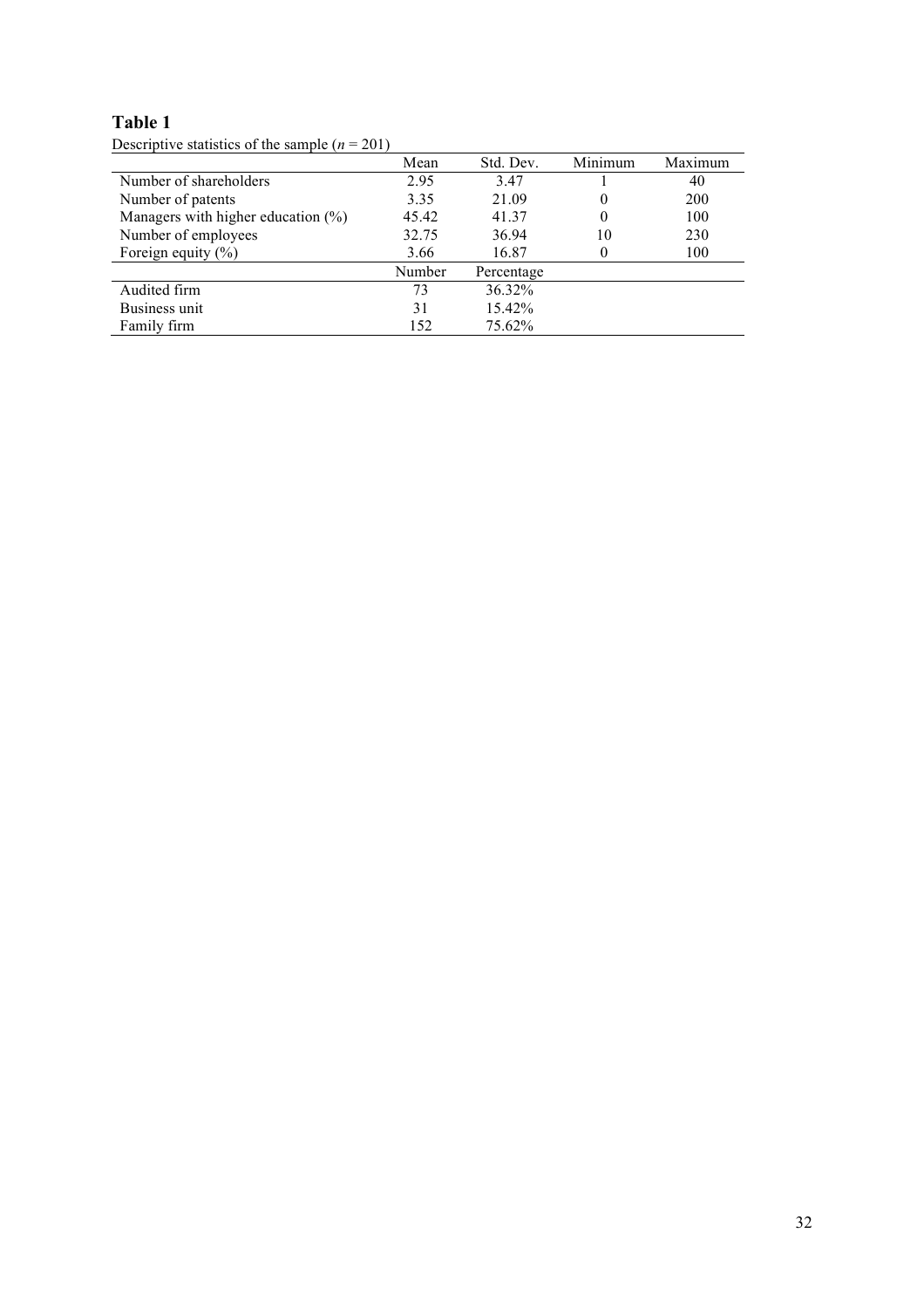| Constructs                 | Items                                            | Loadings | Variance<br>explained | Cronbach          | <b>KMO</b> | Bartlett |
|----------------------------|--------------------------------------------------|----------|-----------------------|-------------------|------------|----------|
| Perceived                  | Sales                                            | 0.890    | 0.791                 | $\alpha$<br>0.735 | 0.500      | 0.000    |
| performance                | Return on assets                                 | 0.890    |                       |                   |            |          |
|                            | Changes in product design, importance            | 0.860    | 0.742                 | 0.883             | 0.631      | 0.000    |
|                            | Changes in product design, novelty               | 0.884    |                       |                   |            |          |
| Exploitative<br>innovation | Improvements in existing products,<br>importance | 0.831    |                       |                   |            |          |
|                            | Improvements in existing products, novelty       | 0.870    |                       |                   |            |          |
|                            | New products, importance                         | 0.721    | 0.527                 | 0.756             | 0.633      | 0.000    |
|                            | New products, novelty                            | 0.724    |                       |                   |            |          |
| Exploratory                | Innovation changes the market structure          | 0.762    |                       |                   |            |          |
| innovation                 | Innovation can create new markets                | 0.712    |                       |                   |            |          |
|                            | Innovation can make existing products            | 0.709    |                       |                   |            |          |
|                            | obsolete                                         |          |                       |                   |            |          |
|                            | BSC for continuous learning                      | 0.944    | 0.919                 | 0.970             | 0.852      | 0.000    |
|                            | BSC for creative responses                       | 0.953    |                       |                   |            |          |
| Use of BSC                 | BSC for continuous face-to-face discussion       | 0.965    |                       |                   |            |          |
|                            | BSC for permanent attention                      | 0.971    |                       |                   |            |          |

Reliability and validity analysis (*n* = 201)

Loadings of indicators on latent constructs of 0.7 or above indicate good indicator reliability.

Alpha: Cronbach's  $\alpha$ , 0.7 or above indicates good indicator reliability.

KMO of 0.5 or above and Bartlett's test of 0.00 or below indicate good indicator unidimensionality.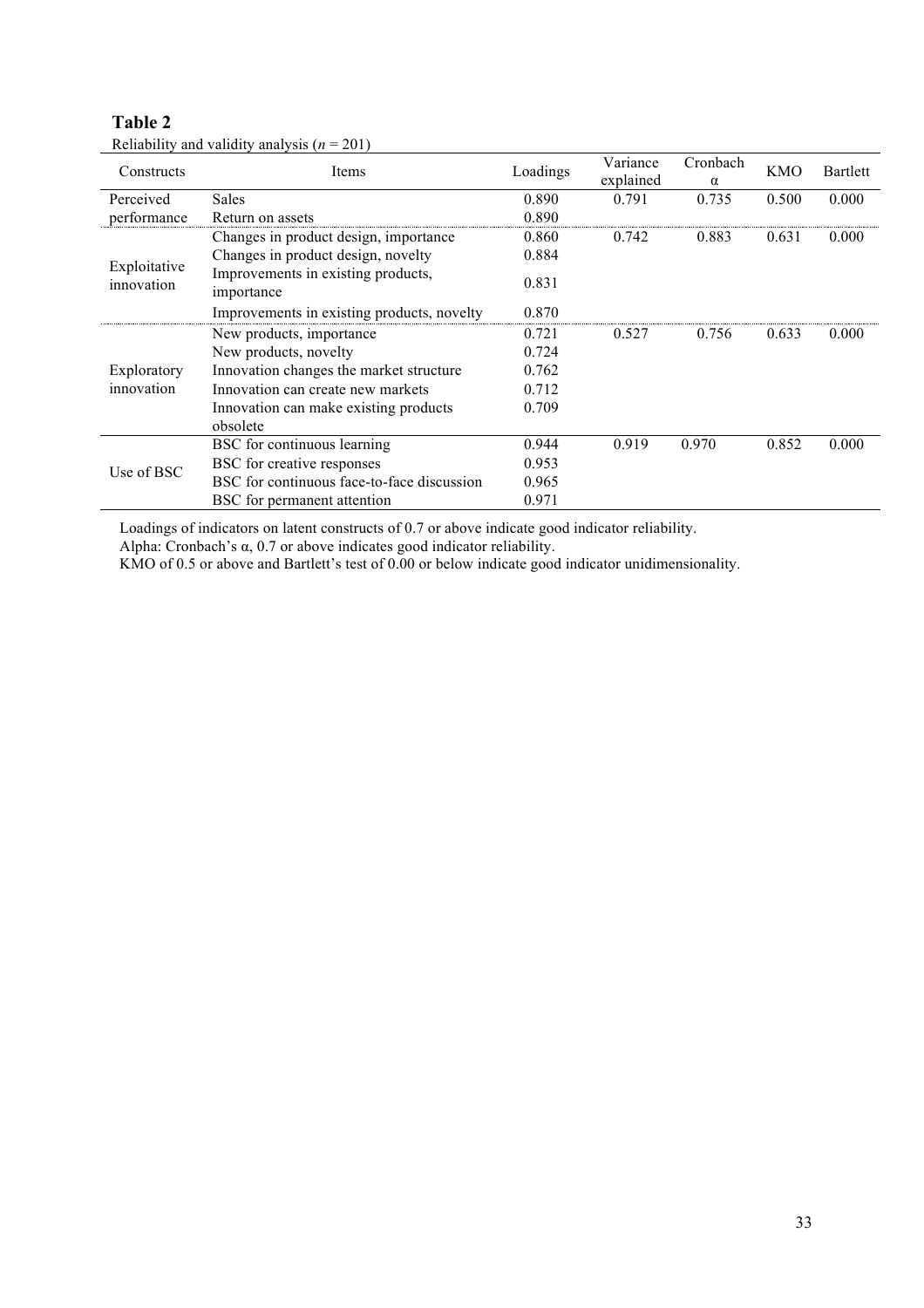Descriptive statistics for research variables

|                                                |                            |           |                  | <b>BSC</b> | BSC non-    |
|------------------------------------------------|----------------------------|-----------|------------------|------------|-------------|
|                                                | Full sample<br>$(n = 201)$ |           |                  | adopters   | adopters    |
|                                                |                            |           |                  | $(n = 70)$ | $(n = 131)$ |
| Items                                          | Mean                       | Std. dev. | Min-Max          | Mean       | Mean        |
| Financial performance                          |                            |           |                  |            |             |
| Sales per employee <sub>yeart</sub>            | 223.63                     | 393.61    | 30.18-4,617.47   | 261.20     | 202.38      |
| <b>Sales</b>                                   | 3.49                       | 0.91      | $1 - 5$          | 3.41       | 3.53        |
| Return on assets                               | 3.20                       | 0.97      | $1 - 5$          | 3.19       | 3.21        |
| Exploitative innovation                        |                            |           |                  |            |             |
| Changes in product design, importance          | 2.49                       | 1.75      | $0 - 5$          | 2.67       | 2.40        |
| Changes in product design, novelty             | 2.38                       | 1.77      | $0 - 5$          | 2.63       | 2.24        |
| Improvements in existing products, importance  | 2.76                       | 1.69      | $0 - 5$          | 2.93       | 2.67        |
| Improvements in existing products, novelty     | 2.37                       | 1.59      | $0 - 5$          | 2.67       | 2.21        |
| Exploratory innovation                         |                            |           |                  |            |             |
| New products, importance                       | 2.43                       | 1.80      | $0 - 5$          | 2.69       | 2.30        |
| New products, novelty                          | 2.28                       | 1.80      | $0 - 5$          | 2.61       | 2.11        |
| Innovation changes the market structure        | 2.26                       | 0.99      | $1 - 5$          | 2.27       | 2.25        |
| Innovation can create new markets              | 2.50                       | 1.05      | $1 - 5$          | 2.64       | 2.43        |
| Innovation can make existing products obsolete | 2.11                       | 0.96      | $1 - 5$          | 2.19       | 2.08        |
| Use of BSC                                     |                            |           |                  |            |             |
| BSC for continuous learning                    | 1.07                       | 1.64      | $0 - 5$          | 3.07       | 0.00        |
| BSC for creative responses                     | 0.98                       | 1.58      | $0 - 5$          | 2.81       | 0.00        |
| BSC for continuous face-to-face discussion     | 1.19                       | 1.83      | $0 - 5$          | 3.43       | 0.00        |
| BSC for permanent attention                    | 1.12                       | 1.76      | $0 - 5$          | 3.23       | $0.00\,$    |
| Development stage                              |                            |           |                  |            |             |
| Firm age                                       | 36.31                      | 28.37     | $2 - 111$        | 32.60      | 38.29       |
| Control variables                              |                            |           |                  |            |             |
| Implementation of BSC                          | 1.71                       | 1.28      | $0 - 5$          | 3.09       | 0.00        |
| Family firm                                    | 0.76                       | 0.43      | $0 - 1$          | 0.77       | 0.75        |
| Strategy                                       | 0.73                       | 0.30      | $0 - 1$          | 0.64       | 0.81        |
| Exports                                        | 16.23                      | 23.53     | $0 - 100$        | 17.89      | 15.34       |
| Customer concentration                         | 41.20                      | 25.83     | $0 - 100$        | 37.31      | 43.28       |
| Hostility                                      | 2.05                       | 0.79      | $1 - 3$          | 1.96       | 2.11        |
| R&D on Sales                                   | 0.02                       | 0.12      | $0 - 1.55$       | 0.02       | 0.02        |
| ISO 14000                                      | 0.12                       | 0.33      | $0 - 1$          | 0.16       | 0.10        |
| <b>Sales</b>                                   | 8,946.11                   | 21,635.45 | 25.51-211,186.76 | 10,051.77  | 8,340.63    |
| R&D collaboration                              | 1.98                       | 1.05      | $1 - 5$          | 2.01       | 1.97        |
| Assets                                         | 8,215.16                   | 17,164.14 | 19.87-136,548.00 | 7,552.74   | 8,577.91    |
| Audited firm                                   | 0.36                       | 0.48      | $0 - 1$          | 0.36       | 0.37        |
| <b>ICT</b>                                     | 0.45                       | 0.50      | $0 - 1$          | 0.50       | 0.43        |
| Intangibles to Total Assets                    | 0.02                       | 0.05      | $0.00 - 0.68$    | 0.02       | 0.01        |
| Cash to Short Liabilities                      | 2.20                       | 2.97      | 0.19-30.93       | 2.32       | 2.14        |
| R&D employees                                  | 1.58                       | 2.78      | $0 - 25$         | 2.63       | 1.01        |
| Short-term liabilities                         | 1,294.70                   | 3,160.89  | 0.32-22,866.21   | 1,384.17   | 1,245.53    |
| Employees                                      | 32.75                      | 36.94     | 10-230           | 35.20      | 31.32       |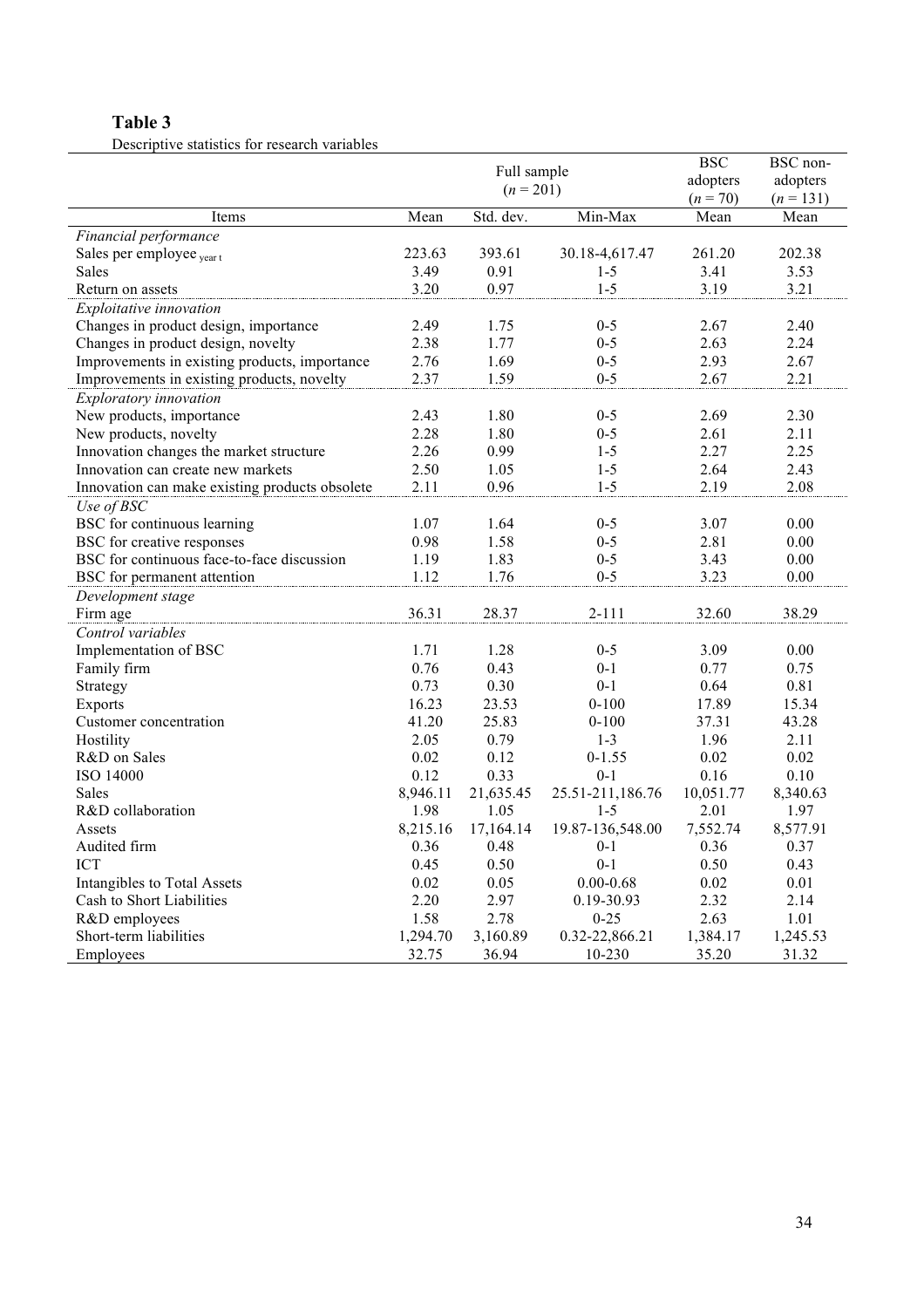Multitrait matrix

| $\boldsymbol{2}$<br>$\mathbf{3}$<br>5<br>$\overline{7}$<br>8<br>9<br>6<br>10<br>11<br>12<br>$\mathbf{1}$<br>$\overline{\mathbf{4}}$<br>1.000<br>1. Sales per employee<br>$0.259***$<br>1.000<br>2. Perceived performance<br>$0.188***$<br>1.000<br>3. Exploitative innovation<br>0.055<br>0.070<br>$0.145*$<br>$0.676***$<br>1.000<br>4. Exploratory innovation<br>$0.165**$<br>$0.168**$<br>5. Use of BSC<br>0.098<br>$-0.021$<br>1.000<br>$-0.084$<br>6. Development stage<br>0.063<br>$-0.033$<br>0.114<br>0.054<br>1.000<br>$0.759***$<br>$0.118*$<br>$0.161**$<br>$-0.047$<br>7. Implementation of BSC<br>0.049<br>$-0.009$<br>1.000<br>0.026<br>0.075<br>0.105<br>$0.119*$<br>0.021<br>0.089<br>1.000<br>8. Family firm<br>0.068<br>$0.542***$<br>$0.551***$<br>$0.253***$<br>$0.210***$<br>$0.208***$<br>9. Strategy<br>$0.204***$<br>0.081<br>1.000<br>0.116<br>$0.150**$<br>$0.139**$<br>10. Exports<br>$0.117*$<br>0.069<br>$-0.031$<br>0.079<br>0.041<br>0.060<br>$-0.054$<br>1.000<br>$-0.047$<br>$-0.121*$<br>$-0.054$<br>$-0.090$<br>0.081<br>0.017<br>$0.126*$<br>0.014<br>0.002<br>$-0.071$<br>1.000<br>11. Customer concentration<br>0.009<br>12. Hostility<br>$-0.082$<br>$-0.051$<br>$-0.080$<br>$-0.114$<br>0.098<br>$-0.102$<br>$-0.048$<br>$-0.071$<br>$-0.011$<br>$-0.096$<br>1.000<br>$-0.009$<br>$-0.068$<br>0.076<br>$0.179**$<br>0.041<br>0.107<br>$0.163**$<br>$-0.115$<br>$-0.141**$<br>0.000<br>0.054<br>$-0.064$<br>13. R&D on Sales<br>0.083<br>0.092<br>14. ISO 14000<br>$0.301***$<br>0.113<br>$-0.038$<br>0.102<br>0.090<br>$-0.002$<br>$-0.041$<br>$0.266***$<br>$0.183***$<br>$-0.064$<br>15. Sales $(log)$<br>$0.409***$<br>$0.241***$<br>0.095<br>0.091<br>$0.119*$<br>$0.169**$<br>$-0.027$<br>0.004<br>0.116<br>$0.192***$<br>$0.360***$<br>$0.139*$<br>$0.288***$<br>$0.424***$<br>0.028<br>0.038<br>$0.259***$<br>$0.125*$<br>0.031<br>16. R&D collaboration<br>0.040<br>0.111<br>0.096<br>0.113<br>$0.065*$<br>$0.167**$<br>17. Assets<br>$0.456***$<br>0.006<br>$0.200***$<br>0.006<br>$0.139*$<br>$0.157**$<br>$0.253***$<br>$-0.049$<br>0.080<br>0.115<br>$-0.007$<br>$0.303***$<br>0.033<br>18. Audited firm<br>$0.312***$<br>0.047<br>$0.136*$<br>0.022<br>$-0.010$<br>0.067<br>$0.190***$<br>0.065<br>$-0.117*$<br>0.100<br>19. ICT<br>0.017<br>0.012<br>$0.179**$<br>$0.264***$<br>0.056<br>0.037<br>0.104<br>0.074<br>$0.210***$<br>$-0.022$<br>$-0.094$<br>0.076<br>$-0.173**$<br>0.002<br>20. Intangibles to Total Assets<br>$-0.052$<br>$0.148**$<br>$0.145*$<br>0.003<br>$-0.104$<br>$-0.096$<br>$-0.114$<br>$-0.014$<br>$-0.062$<br>$-0.083$<br>$-0.052$<br>$-0.156**$<br>$-0.140$<br>0.030<br>0.093<br>0.005<br>$-0.091$<br>$-0.007$<br>$-0.082$<br>$-0.094$<br>0.064<br>21. Cash to Short Liabilities<br>$-0.107$<br>$0.212***$<br>$0.216***$<br>$0.301***$<br>$-0.111$<br>$0.228***$<br>$0.217***$<br>22. R&D employees<br>0.088<br>0.094<br>$-0.004$<br>$0.284***$<br>$-0.053$<br>$-0.130*$<br>$0.299***$<br>$0.171**$<br>23. Short-term liabilities<br>0.028<br>0.043<br>0.065<br>0.071<br>0.098<br>0.071<br>0.048<br>0.112<br>0.100<br>$-0.061$<br>24. Employees<br>0.090<br>$0.199***$<br>0.087<br>$0.147**$<br>0.058<br>0.102<br>0.038<br>$0.161**$<br>$0.236***$<br>0.104<br>$-0.181**$<br>0.115<br>13<br>17<br>19<br>22<br>14<br>15<br>16<br>18<br>21<br>23<br>24<br>20<br>13. R&D on Sales<br>1.000<br>14. ISO 14000<br>$0.162**$<br>1.000<br>$0.249***$<br>15. Sales (log)<br>0.026<br>1.000<br>$0.166**$<br>$0.183**$<br>16. R&D collaboration<br>$-0.032$<br>1.000 |
|-------------------------------------------------------------------------------------------------------------------------------------------------------------------------------------------------------------------------------------------------------------------------------------------------------------------------------------------------------------------------------------------------------------------------------------------------------------------------------------------------------------------------------------------------------------------------------------------------------------------------------------------------------------------------------------------------------------------------------------------------------------------------------------------------------------------------------------------------------------------------------------------------------------------------------------------------------------------------------------------------------------------------------------------------------------------------------------------------------------------------------------------------------------------------------------------------------------------------------------------------------------------------------------------------------------------------------------------------------------------------------------------------------------------------------------------------------------------------------------------------------------------------------------------------------------------------------------------------------------------------------------------------------------------------------------------------------------------------------------------------------------------------------------------------------------------------------------------------------------------------------------------------------------------------------------------------------------------------------------------------------------------------------------------------------------------------------------------------------------------------------------------------------------------------------------------------------------------------------------------------------------------------------------------------------------------------------------------------------------------------------------------------------------------------------------------------------------------------------------------------------------------------------------------------------------------------------------------------------------------------------------------------------------------------------------------------------------------------------------------------------------------------------------------------------------------------------------------------------------------------------------------------------------------------------------------------------------------------------------------------------------------------------------------------------------------------------------------------------------------------------------------------------------------------------------------------------------------------------------------------------------------------------------------------------------------------------------------------------------------------------------------------------------------------------------------------------------------------------------------------------------------------------------------|
|                                                                                                                                                                                                                                                                                                                                                                                                                                                                                                                                                                                                                                                                                                                                                                                                                                                                                                                                                                                                                                                                                                                                                                                                                                                                                                                                                                                                                                                                                                                                                                                                                                                                                                                                                                                                                                                                                                                                                                                                                                                                                                                                                                                                                                                                                                                                                                                                                                                                                                                                                                                                                                                                                                                                                                                                                                                                                                                                                                                                                                                                                                                                                                                                                                                                                                                                                                                                                                                                                                                                           |
|                                                                                                                                                                                                                                                                                                                                                                                                                                                                                                                                                                                                                                                                                                                                                                                                                                                                                                                                                                                                                                                                                                                                                                                                                                                                                                                                                                                                                                                                                                                                                                                                                                                                                                                                                                                                                                                                                                                                                                                                                                                                                                                                                                                                                                                                                                                                                                                                                                                                                                                                                                                                                                                                                                                                                                                                                                                                                                                                                                                                                                                                                                                                                                                                                                                                                                                                                                                                                                                                                                                                           |
|                                                                                                                                                                                                                                                                                                                                                                                                                                                                                                                                                                                                                                                                                                                                                                                                                                                                                                                                                                                                                                                                                                                                                                                                                                                                                                                                                                                                                                                                                                                                                                                                                                                                                                                                                                                                                                                                                                                                                                                                                                                                                                                                                                                                                                                                                                                                                                                                                                                                                                                                                                                                                                                                                                                                                                                                                                                                                                                                                                                                                                                                                                                                                                                                                                                                                                                                                                                                                                                                                                                                           |
|                                                                                                                                                                                                                                                                                                                                                                                                                                                                                                                                                                                                                                                                                                                                                                                                                                                                                                                                                                                                                                                                                                                                                                                                                                                                                                                                                                                                                                                                                                                                                                                                                                                                                                                                                                                                                                                                                                                                                                                                                                                                                                                                                                                                                                                                                                                                                                                                                                                                                                                                                                                                                                                                                                                                                                                                                                                                                                                                                                                                                                                                                                                                                                                                                                                                                                                                                                                                                                                                                                                                           |
|                                                                                                                                                                                                                                                                                                                                                                                                                                                                                                                                                                                                                                                                                                                                                                                                                                                                                                                                                                                                                                                                                                                                                                                                                                                                                                                                                                                                                                                                                                                                                                                                                                                                                                                                                                                                                                                                                                                                                                                                                                                                                                                                                                                                                                                                                                                                                                                                                                                                                                                                                                                                                                                                                                                                                                                                                                                                                                                                                                                                                                                                                                                                                                                                                                                                                                                                                                                                                                                                                                                                           |
|                                                                                                                                                                                                                                                                                                                                                                                                                                                                                                                                                                                                                                                                                                                                                                                                                                                                                                                                                                                                                                                                                                                                                                                                                                                                                                                                                                                                                                                                                                                                                                                                                                                                                                                                                                                                                                                                                                                                                                                                                                                                                                                                                                                                                                                                                                                                                                                                                                                                                                                                                                                                                                                                                                                                                                                                                                                                                                                                                                                                                                                                                                                                                                                                                                                                                                                                                                                                                                                                                                                                           |
|                                                                                                                                                                                                                                                                                                                                                                                                                                                                                                                                                                                                                                                                                                                                                                                                                                                                                                                                                                                                                                                                                                                                                                                                                                                                                                                                                                                                                                                                                                                                                                                                                                                                                                                                                                                                                                                                                                                                                                                                                                                                                                                                                                                                                                                                                                                                                                                                                                                                                                                                                                                                                                                                                                                                                                                                                                                                                                                                                                                                                                                                                                                                                                                                                                                                                                                                                                                                                                                                                                                                           |
|                                                                                                                                                                                                                                                                                                                                                                                                                                                                                                                                                                                                                                                                                                                                                                                                                                                                                                                                                                                                                                                                                                                                                                                                                                                                                                                                                                                                                                                                                                                                                                                                                                                                                                                                                                                                                                                                                                                                                                                                                                                                                                                                                                                                                                                                                                                                                                                                                                                                                                                                                                                                                                                                                                                                                                                                                                                                                                                                                                                                                                                                                                                                                                                                                                                                                                                                                                                                                                                                                                                                           |
|                                                                                                                                                                                                                                                                                                                                                                                                                                                                                                                                                                                                                                                                                                                                                                                                                                                                                                                                                                                                                                                                                                                                                                                                                                                                                                                                                                                                                                                                                                                                                                                                                                                                                                                                                                                                                                                                                                                                                                                                                                                                                                                                                                                                                                                                                                                                                                                                                                                                                                                                                                                                                                                                                                                                                                                                                                                                                                                                                                                                                                                                                                                                                                                                                                                                                                                                                                                                                                                                                                                                           |
|                                                                                                                                                                                                                                                                                                                                                                                                                                                                                                                                                                                                                                                                                                                                                                                                                                                                                                                                                                                                                                                                                                                                                                                                                                                                                                                                                                                                                                                                                                                                                                                                                                                                                                                                                                                                                                                                                                                                                                                                                                                                                                                                                                                                                                                                                                                                                                                                                                                                                                                                                                                                                                                                                                                                                                                                                                                                                                                                                                                                                                                                                                                                                                                                                                                                                                                                                                                                                                                                                                                                           |
|                                                                                                                                                                                                                                                                                                                                                                                                                                                                                                                                                                                                                                                                                                                                                                                                                                                                                                                                                                                                                                                                                                                                                                                                                                                                                                                                                                                                                                                                                                                                                                                                                                                                                                                                                                                                                                                                                                                                                                                                                                                                                                                                                                                                                                                                                                                                                                                                                                                                                                                                                                                                                                                                                                                                                                                                                                                                                                                                                                                                                                                                                                                                                                                                                                                                                                                                                                                                                                                                                                                                           |
|                                                                                                                                                                                                                                                                                                                                                                                                                                                                                                                                                                                                                                                                                                                                                                                                                                                                                                                                                                                                                                                                                                                                                                                                                                                                                                                                                                                                                                                                                                                                                                                                                                                                                                                                                                                                                                                                                                                                                                                                                                                                                                                                                                                                                                                                                                                                                                                                                                                                                                                                                                                                                                                                                                                                                                                                                                                                                                                                                                                                                                                                                                                                                                                                                                                                                                                                                                                                                                                                                                                                           |
|                                                                                                                                                                                                                                                                                                                                                                                                                                                                                                                                                                                                                                                                                                                                                                                                                                                                                                                                                                                                                                                                                                                                                                                                                                                                                                                                                                                                                                                                                                                                                                                                                                                                                                                                                                                                                                                                                                                                                                                                                                                                                                                                                                                                                                                                                                                                                                                                                                                                                                                                                                                                                                                                                                                                                                                                                                                                                                                                                                                                                                                                                                                                                                                                                                                                                                                                                                                                                                                                                                                                           |
|                                                                                                                                                                                                                                                                                                                                                                                                                                                                                                                                                                                                                                                                                                                                                                                                                                                                                                                                                                                                                                                                                                                                                                                                                                                                                                                                                                                                                                                                                                                                                                                                                                                                                                                                                                                                                                                                                                                                                                                                                                                                                                                                                                                                                                                                                                                                                                                                                                                                                                                                                                                                                                                                                                                                                                                                                                                                                                                                                                                                                                                                                                                                                                                                                                                                                                                                                                                                                                                                                                                                           |
|                                                                                                                                                                                                                                                                                                                                                                                                                                                                                                                                                                                                                                                                                                                                                                                                                                                                                                                                                                                                                                                                                                                                                                                                                                                                                                                                                                                                                                                                                                                                                                                                                                                                                                                                                                                                                                                                                                                                                                                                                                                                                                                                                                                                                                                                                                                                                                                                                                                                                                                                                                                                                                                                                                                                                                                                                                                                                                                                                                                                                                                                                                                                                                                                                                                                                                                                                                                                                                                                                                                                           |
|                                                                                                                                                                                                                                                                                                                                                                                                                                                                                                                                                                                                                                                                                                                                                                                                                                                                                                                                                                                                                                                                                                                                                                                                                                                                                                                                                                                                                                                                                                                                                                                                                                                                                                                                                                                                                                                                                                                                                                                                                                                                                                                                                                                                                                                                                                                                                                                                                                                                                                                                                                                                                                                                                                                                                                                                                                                                                                                                                                                                                                                                                                                                                                                                                                                                                                                                                                                                                                                                                                                                           |
|                                                                                                                                                                                                                                                                                                                                                                                                                                                                                                                                                                                                                                                                                                                                                                                                                                                                                                                                                                                                                                                                                                                                                                                                                                                                                                                                                                                                                                                                                                                                                                                                                                                                                                                                                                                                                                                                                                                                                                                                                                                                                                                                                                                                                                                                                                                                                                                                                                                                                                                                                                                                                                                                                                                                                                                                                                                                                                                                                                                                                                                                                                                                                                                                                                                                                                                                                                                                                                                                                                                                           |
|                                                                                                                                                                                                                                                                                                                                                                                                                                                                                                                                                                                                                                                                                                                                                                                                                                                                                                                                                                                                                                                                                                                                                                                                                                                                                                                                                                                                                                                                                                                                                                                                                                                                                                                                                                                                                                                                                                                                                                                                                                                                                                                                                                                                                                                                                                                                                                                                                                                                                                                                                                                                                                                                                                                                                                                                                                                                                                                                                                                                                                                                                                                                                                                                                                                                                                                                                                                                                                                                                                                                           |
|                                                                                                                                                                                                                                                                                                                                                                                                                                                                                                                                                                                                                                                                                                                                                                                                                                                                                                                                                                                                                                                                                                                                                                                                                                                                                                                                                                                                                                                                                                                                                                                                                                                                                                                                                                                                                                                                                                                                                                                                                                                                                                                                                                                                                                                                                                                                                                                                                                                                                                                                                                                                                                                                                                                                                                                                                                                                                                                                                                                                                                                                                                                                                                                                                                                                                                                                                                                                                                                                                                                                           |
|                                                                                                                                                                                                                                                                                                                                                                                                                                                                                                                                                                                                                                                                                                                                                                                                                                                                                                                                                                                                                                                                                                                                                                                                                                                                                                                                                                                                                                                                                                                                                                                                                                                                                                                                                                                                                                                                                                                                                                                                                                                                                                                                                                                                                                                                                                                                                                                                                                                                                                                                                                                                                                                                                                                                                                                                                                                                                                                                                                                                                                                                                                                                                                                                                                                                                                                                                                                                                                                                                                                                           |
|                                                                                                                                                                                                                                                                                                                                                                                                                                                                                                                                                                                                                                                                                                                                                                                                                                                                                                                                                                                                                                                                                                                                                                                                                                                                                                                                                                                                                                                                                                                                                                                                                                                                                                                                                                                                                                                                                                                                                                                                                                                                                                                                                                                                                                                                                                                                                                                                                                                                                                                                                                                                                                                                                                                                                                                                                                                                                                                                                                                                                                                                                                                                                                                                                                                                                                                                                                                                                                                                                                                                           |
|                                                                                                                                                                                                                                                                                                                                                                                                                                                                                                                                                                                                                                                                                                                                                                                                                                                                                                                                                                                                                                                                                                                                                                                                                                                                                                                                                                                                                                                                                                                                                                                                                                                                                                                                                                                                                                                                                                                                                                                                                                                                                                                                                                                                                                                                                                                                                                                                                                                                                                                                                                                                                                                                                                                                                                                                                                                                                                                                                                                                                                                                                                                                                                                                                                                                                                                                                                                                                                                                                                                                           |
|                                                                                                                                                                                                                                                                                                                                                                                                                                                                                                                                                                                                                                                                                                                                                                                                                                                                                                                                                                                                                                                                                                                                                                                                                                                                                                                                                                                                                                                                                                                                                                                                                                                                                                                                                                                                                                                                                                                                                                                                                                                                                                                                                                                                                                                                                                                                                                                                                                                                                                                                                                                                                                                                                                                                                                                                                                                                                                                                                                                                                                                                                                                                                                                                                                                                                                                                                                                                                                                                                                                                           |
|                                                                                                                                                                                                                                                                                                                                                                                                                                                                                                                                                                                                                                                                                                                                                                                                                                                                                                                                                                                                                                                                                                                                                                                                                                                                                                                                                                                                                                                                                                                                                                                                                                                                                                                                                                                                                                                                                                                                                                                                                                                                                                                                                                                                                                                                                                                                                                                                                                                                                                                                                                                                                                                                                                                                                                                                                                                                                                                                                                                                                                                                                                                                                                                                                                                                                                                                                                                                                                                                                                                                           |
|                                                                                                                                                                                                                                                                                                                                                                                                                                                                                                                                                                                                                                                                                                                                                                                                                                                                                                                                                                                                                                                                                                                                                                                                                                                                                                                                                                                                                                                                                                                                                                                                                                                                                                                                                                                                                                                                                                                                                                                                                                                                                                                                                                                                                                                                                                                                                                                                                                                                                                                                                                                                                                                                                                                                                                                                                                                                                                                                                                                                                                                                                                                                                                                                                                                                                                                                                                                                                                                                                                                                           |
|                                                                                                                                                                                                                                                                                                                                                                                                                                                                                                                                                                                                                                                                                                                                                                                                                                                                                                                                                                                                                                                                                                                                                                                                                                                                                                                                                                                                                                                                                                                                                                                                                                                                                                                                                                                                                                                                                                                                                                                                                                                                                                                                                                                                                                                                                                                                                                                                                                                                                                                                                                                                                                                                                                                                                                                                                                                                                                                                                                                                                                                                                                                                                                                                                                                                                                                                                                                                                                                                                                                                           |
|                                                                                                                                                                                                                                                                                                                                                                                                                                                                                                                                                                                                                                                                                                                                                                                                                                                                                                                                                                                                                                                                                                                                                                                                                                                                                                                                                                                                                                                                                                                                                                                                                                                                                                                                                                                                                                                                                                                                                                                                                                                                                                                                                                                                                                                                                                                                                                                                                                                                                                                                                                                                                                                                                                                                                                                                                                                                                                                                                                                                                                                                                                                                                                                                                                                                                                                                                                                                                                                                                                                                           |
|                                                                                                                                                                                                                                                                                                                                                                                                                                                                                                                                                                                                                                                                                                                                                                                                                                                                                                                                                                                                                                                                                                                                                                                                                                                                                                                                                                                                                                                                                                                                                                                                                                                                                                                                                                                                                                                                                                                                                                                                                                                                                                                                                                                                                                                                                                                                                                                                                                                                                                                                                                                                                                                                                                                                                                                                                                                                                                                                                                                                                                                                                                                                                                                                                                                                                                                                                                                                                                                                                                                                           |
|                                                                                                                                                                                                                                                                                                                                                                                                                                                                                                                                                                                                                                                                                                                                                                                                                                                                                                                                                                                                                                                                                                                                                                                                                                                                                                                                                                                                                                                                                                                                                                                                                                                                                                                                                                                                                                                                                                                                                                                                                                                                                                                                                                                                                                                                                                                                                                                                                                                                                                                                                                                                                                                                                                                                                                                                                                                                                                                                                                                                                                                                                                                                                                                                                                                                                                                                                                                                                                                                                                                                           |
|                                                                                                                                                                                                                                                                                                                                                                                                                                                                                                                                                                                                                                                                                                                                                                                                                                                                                                                                                                                                                                                                                                                                                                                                                                                                                                                                                                                                                                                                                                                                                                                                                                                                                                                                                                                                                                                                                                                                                                                                                                                                                                                                                                                                                                                                                                                                                                                                                                                                                                                                                                                                                                                                                                                                                                                                                                                                                                                                                                                                                                                                                                                                                                                                                                                                                                                                                                                                                                                                                                                                           |
| $0.191***$<br>$0.676***$<br>0.103<br>17. Assets<br>$-0.029$<br>1.000                                                                                                                                                                                                                                                                                                                                                                                                                                                                                                                                                                                                                                                                                                                                                                                                                                                                                                                                                                                                                                                                                                                                                                                                                                                                                                                                                                                                                                                                                                                                                                                                                                                                                                                                                                                                                                                                                                                                                                                                                                                                                                                                                                                                                                                                                                                                                                                                                                                                                                                                                                                                                                                                                                                                                                                                                                                                                                                                                                                                                                                                                                                                                                                                                                                                                                                                                                                                                                                                      |
| $0.264***$<br>$0.681***$<br>$0.169**$<br>$0.436***$<br>18. Audited firm<br>0.050<br>1.000                                                                                                                                                                                                                                                                                                                                                                                                                                                                                                                                                                                                                                                                                                                                                                                                                                                                                                                                                                                                                                                                                                                                                                                                                                                                                                                                                                                                                                                                                                                                                                                                                                                                                                                                                                                                                                                                                                                                                                                                                                                                                                                                                                                                                                                                                                                                                                                                                                                                                                                                                                                                                                                                                                                                                                                                                                                                                                                                                                                                                                                                                                                                                                                                                                                                                                                                                                                                                                                 |
| 19. ICT<br>$0.190***$<br>$0.204***$<br>$0.124*$<br>$-0.063$<br>0.004<br>0.043<br>1.000                                                                                                                                                                                                                                                                                                                                                                                                                                                                                                                                                                                                                                                                                                                                                                                                                                                                                                                                                                                                                                                                                                                                                                                                                                                                                                                                                                                                                                                                                                                                                                                                                                                                                                                                                                                                                                                                                                                                                                                                                                                                                                                                                                                                                                                                                                                                                                                                                                                                                                                                                                                                                                                                                                                                                                                                                                                                                                                                                                                                                                                                                                                                                                                                                                                                                                                                                                                                                                                    |
| $-0.022$<br>0.057<br>$-0.053$<br>1.000<br>20. Intangibles to Total Assets<br>$-0.022$<br>$-0.082$<br>0.064<br>$-0.046$                                                                                                                                                                                                                                                                                                                                                                                                                                                                                                                                                                                                                                                                                                                                                                                                                                                                                                                                                                                                                                                                                                                                                                                                                                                                                                                                                                                                                                                                                                                                                                                                                                                                                                                                                                                                                                                                                                                                                                                                                                                                                                                                                                                                                                                                                                                                                                                                                                                                                                                                                                                                                                                                                                                                                                                                                                                                                                                                                                                                                                                                                                                                                                                                                                                                                                                                                                                                                    |
| $-0.007$<br>0.018<br>$-0.022$<br>$-0.062$<br>$-0.098$<br>$-0.032$<br>$-0.110$<br>$-0.048$<br>1.000<br>21. Cash to Short Liabilities                                                                                                                                                                                                                                                                                                                                                                                                                                                                                                                                                                                                                                                                                                                                                                                                                                                                                                                                                                                                                                                                                                                                                                                                                                                                                                                                                                                                                                                                                                                                                                                                                                                                                                                                                                                                                                                                                                                                                                                                                                                                                                                                                                                                                                                                                                                                                                                                                                                                                                                                                                                                                                                                                                                                                                                                                                                                                                                                                                                                                                                                                                                                                                                                                                                                                                                                                                                                       |
| $0.118*$<br>$0.145**$<br>$0.326***$<br>$0.168**$<br>$0.196***$<br>$0.173**$<br>0.006<br>$-0.031$<br>22. R&D employees<br>$0.280***$<br>1.000                                                                                                                                                                                                                                                                                                                                                                                                                                                                                                                                                                                                                                                                                                                                                                                                                                                                                                                                                                                                                                                                                                                                                                                                                                                                                                                                                                                                                                                                                                                                                                                                                                                                                                                                                                                                                                                                                                                                                                                                                                                                                                                                                                                                                                                                                                                                                                                                                                                                                                                                                                                                                                                                                                                                                                                                                                                                                                                                                                                                                                                                                                                                                                                                                                                                                                                                                                                              |
| 23. Short-term liabilities<br>$-0.067$<br>$0.126*$<br>$0.453***$<br>0.065<br>$0.645***$<br>$0.291***$<br>0.020<br>$-0.036$<br>$-0.125*$<br>0.085<br>1.000                                                                                                                                                                                                                                                                                                                                                                                                                                                                                                                                                                                                                                                                                                                                                                                                                                                                                                                                                                                                                                                                                                                                                                                                                                                                                                                                                                                                                                                                                                                                                                                                                                                                                                                                                                                                                                                                                                                                                                                                                                                                                                                                                                                                                                                                                                                                                                                                                                                                                                                                                                                                                                                                                                                                                                                                                                                                                                                                                                                                                                                                                                                                                                                                                                                                                                                                                                                 |
| $0.300***$<br>$0.614***$<br>$0.159**$<br>$0.603***$<br>$0.527***$<br>$0.353***$<br>24. Employees<br>$-0.055$<br>$0.125*$<br>$-0.046$<br>$-0.084$<br>$0.237***$<br>1.000<br>$\frac{k_n}{20}$ 10 (two toiled); $\frac{k_n}{20}$ 6 (two toiled); $\frac{k_n}{20}$ 6 01 (two toiled)                                                                                                                                                                                                                                                                                                                                                                                                                                                                                                                                                                                                                                                                                                                                                                                                                                                                                                                                                                                                                                                                                                                                                                                                                                                                                                                                                                                                                                                                                                                                                                                                                                                                                                                                                                                                                                                                                                                                                                                                                                                                                                                                                                                                                                                                                                                                                                                                                                                                                                                                                                                                                                                                                                                                                                                                                                                                                                                                                                                                                                                                                                                                                                                                                                                          |

 $*p < 0.10$  (two-tailed);  $* p < 0.05$  (two-tailed);  $* * p < 0.01$  (two-tailed)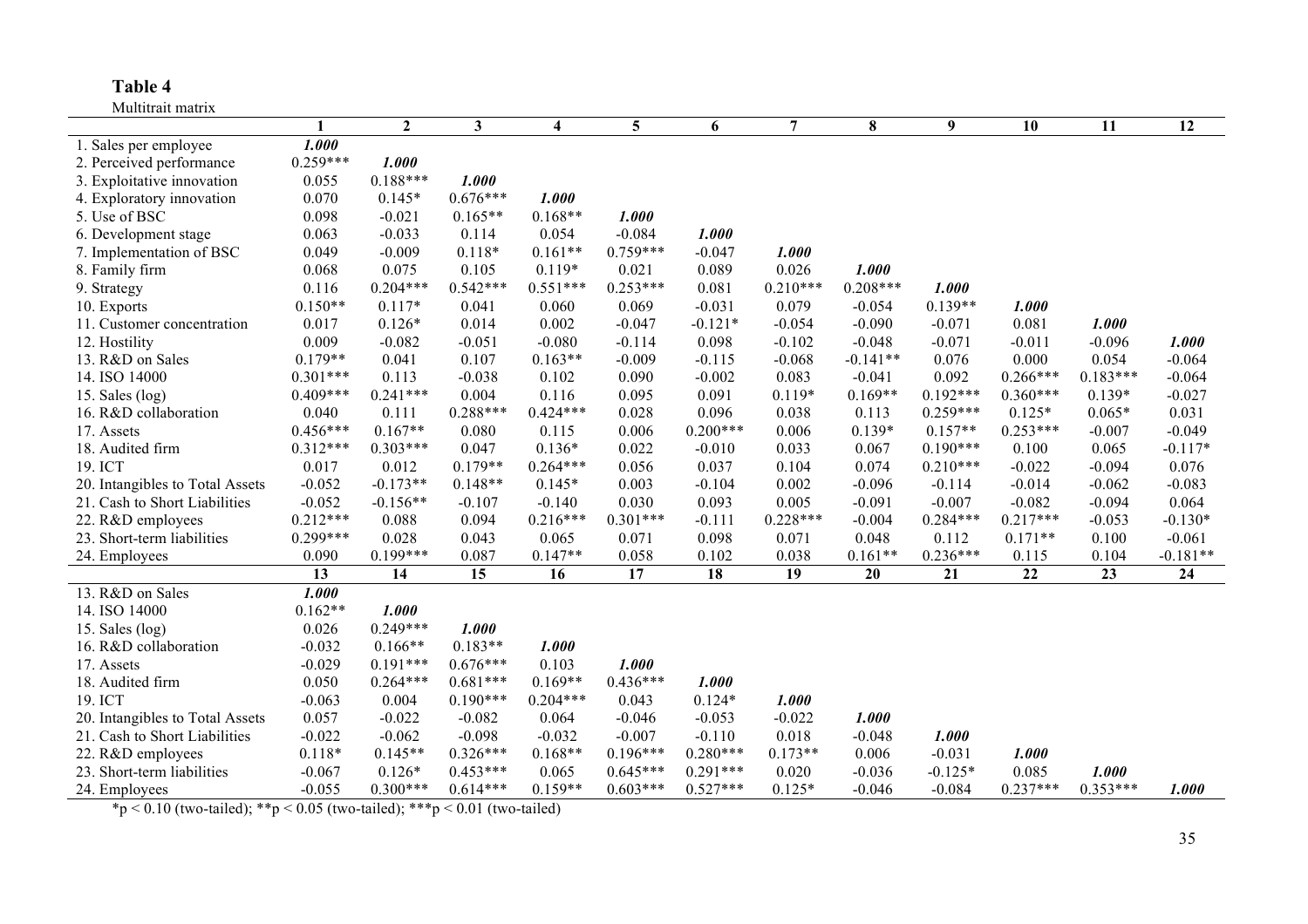# **Table 5** Regression results for hypotheses H1

|                             |                         | Model 1                 |                         |                       | Model 2            | Model 3            |
|-----------------------------|-------------------------|-------------------------|-------------------------|-----------------------|--------------------|--------------------|
|                             | Change sales per        | Change sales per        | Change sales per        | Perceived performance | Exploitative       | Exploratory        |
|                             | $\text{employee}_{t+1}$ | $\text{employee}_{t+2}$ | $\text{employee}_{t+3}$ |                       | innovation         | innovation         |
|                             | Coef. (S.E.)            | Coef. (S.E.)            | Coef. (S.E.)            | Coef. (S.E.)          | Coef. (S.E.)       | Coef. $(S.E.$      |
| Intercept                   | $-0.667(0.883)$         | $-0.506(0.934)$         | $1.854(0.843)$ **       | $-0.038(0.793)$       | 1.259(0.646)       | 0.041(0.637)       |
| Use of BSC                  | 0.211(0.155)            | $0.297(0.163)$ **       | $0.287(0.139)$ **       | $-0.039(0.153)$       | $0.206(0.125)$ **  | $-0.018(0.123)$    |
| Development stage           | $-0.001(0.085)$         | $-0.019(0.088)$         | 0.130(0.076)            | $-0.009(0.0839)$      | $0.147(0.067)$ **  | 0.033(0.066)       |
| Implementation of BSC       | $-0.154(0.115$          | $-0.152(0.121)$         | $-0.107(0.105)$         | $-0.035(0.114)$       | $-0.062(0.092)$    | 0.089(0.091)       |
| Family firm                 | $-0.002(0.195)$         | $-0.033(0.210)$         | $-0.051(0.186)$         | $-0.091(0.188)$       | $-0.005(0.153)$    | 0.120(0.151)       |
| Strategy                    | 0.105(0.092)            | 0.114(0.096)            | 0.112(0.083)            | $0.244(0.089)$ ***    | $0.510(0.073)$ *** | $0.448(0.072)$ *** |
| Exports                     | $-0.010(0.004)$ ***     | $-0.007(0.004)$         | $-0.005(0.003)$         | 0.002(0.003)          | 0.002(0.003)       | $-0.001(0.003)$    |
| Customer concentration      | 0.002(0.003)            | 0.001(0.003)            | 0.001(0.003)            | 0.003(0.003)          | $0.006(0.003)$ **  | 0.003(0.002)       |
| Hostility                   | $-0.112(0.104)$         | $-0.151(-0.151)$        | $-0.049(0.097)$         | $-0.034(0.101)$       | 0.012(0.082)       | $-0.017(0.081)$    |
| R&D on Sales                | $-1.084(1.599)$         | $-2.062(1.660)$         | $-0.351(1.453)$         | $-1.024(1.595)$       | 1.391 (1.300)      | $3.120(1.280)$ **  |
| ISO 14000                   | $0.981(0.268)$ ***      | $0.907(0.268)$ ***      | $0.547(0.231)$ **       | 0.059(0.249)          | $-0.300(0.203)$    | 0.101(0.200)       |
| Sales (log)                 | 0.196(0.123)            | 0.167(0.132)            | $-0.124(0.120)$         | 0.007(0.109)          | $-0.216(0.089)$ ** | $-0.120(0.088)$    |
| R&D collaboration           | $-0.003(0.077)$         | 0.009(0.081)            | $-0.082(0.071)$         | 0.049(0.077)          | $0.140(0.063)$ **  | $0.230(0.062)$ *** |
| Assets                      | $0.408(0.127)$ ***      | $0.374(0.133)$ ***      | $1.276(0.171)$ ***      | 0.110(0.126)          | 0.180(0.103)       | 0.143(0.101)       |
| Audited firm                | 0.216(0.240)            | $-0.005(0.256)$         | 0.431(0.238)            | 0.360(0.233)          | 0.054(0.190)       | 0.117(0.187)       |
| <b>ICT</b>                  | $-0.102(0.165)$         | $-0.095(0.174)$         | 0.005(0.152)            | $-0.067(0.161)$       | 0.174(0.131)       | 0.246(0.129)       |
| Intangibles to Total Assets | $-0.360(2.757)$         | 0.039(1.362)            | $-0.836(2.965)$         | $-2.595(1.308)$ **    | $3.466(1.066)$ *** | $3.062(1.050)$ *** |
| Cash to Short Liabilities   | $-0.011(0.070)$         | 0.020(0.073)            | $-0.010(0.065)$         | $-0.017(0.069)$       | $-0.024(0.057)$    | $-0.044(0.056)$    |
| R&D employees               | $-0.002(0.030)$         | 0.023(0.031)            | $-0.010(0.027)$         | $-0.016(0.030)$       | $-0.028(0.024)$    | $-0.005(0.024)$    |
| Short-term liabilities      | 0.013(0.098)            | $-0.228(0.104)$ **      | $-0.375(0.109)$ ***     | $-0.147(0.101)$       | $-0.046(0.082)$    | $-0.046(0.081)$    |
| Employees                   | $-0.014(0.003)$ ***     | $-0.009(0.003)$ ***     | $-0.014(0.002)$ ***     | 0.000(0.003)          | 0.000(0.002)       | 0.000(0.002)       |
| $R^2$                       | 0.321                   | 0.241                   | 0.478                   | 0.181                 | 0.455              | $0.48^{\circ}$     |
| Adj. $R^2$                  | 0.222                   | 0.131                   | 0.390                   | 0.073                 | 0.383              | 0.419              |
| F-value                     | $3.244***$              | $2.191***$              | $5.484***$              | $1.672**$             | $6.306***$         | $7.172***$         |
| Max. VIF                    | 4.495                   | 4.750                   | 5.055                   | 4.330                 | 4.330              | 4.330              |

We report standard errors (S.E.) in parentheses. \*\* and \*\*\* denote significance at the 5% and 1% levels, respectively (one-tailed when coefficient sign is predicted, twotailed otherwise).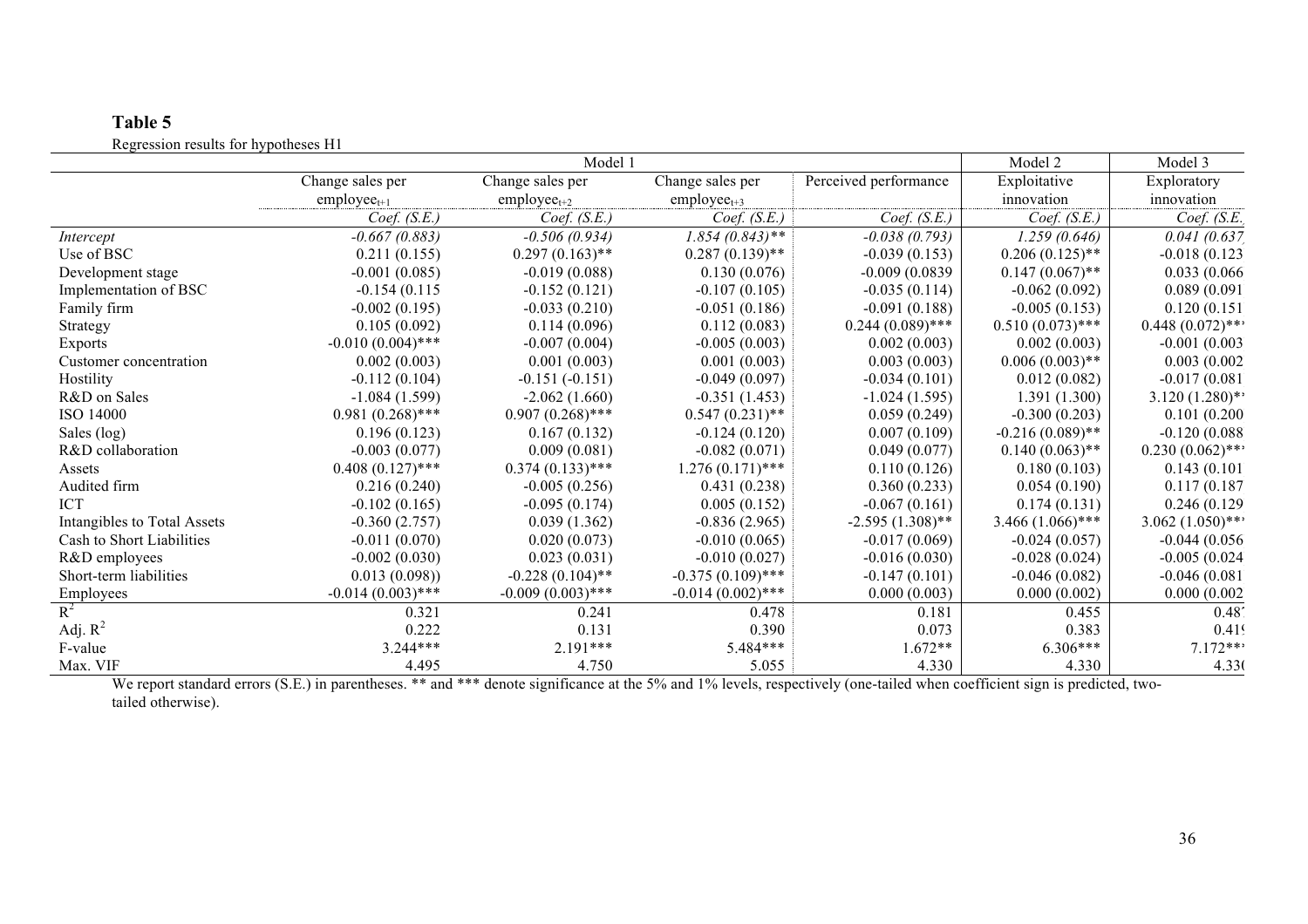# **Table 6** Regression results for hypotheses H2

|                                |                         | Model 5                 | Model 6                 |                    |                    |                    |
|--------------------------------|-------------------------|-------------------------|-------------------------|--------------------|--------------------|--------------------|
|                                | Change sales per        | Change sales per        | Change sales per        | Perceived          | Exploitative       | Exploratory        |
|                                | $\text{employee}_{t+1}$ | $\text{employee}_{t+2}$ | $\text{employee}_{t+3}$ | performance        | innovation         | innovation         |
|                                | Coef. $(S.E.)$          | Coef. $(S.E.)$          | Coef. (S.E.)            | Coef. $(S.E.)$     | Coef. (S.E.)       | Coef. $(S.E.)$     |
| Intercept                      | $-0.198(0.856)$         | $-0.027(0.897)$         | $2.102(0.805)$ **       | 0.091(0.796)       | $1.296(0.652)$ **  | 0.009(0.642)       |
| Use of BSC                     | $0.269(0.149)$ **       | $0.358(0.156)$ **       | $0.336(0.133)$ ***      | $-0.015(0.153)$    | $0.213(0.126)$ **  | $-0.024(0.124)$    |
| Development stage              | 0.047(0.083)            | 0.045(0.085)            | $0.174(0.074)$ **       | 0.018(0.085)       | $0.154(0.069)$ **  | 0.027(0.068)       |
| Use of BSC * Development stage | $0.329(0.091)$ ***      | $0.367(0.094)$ ***      | $0.289(0.079)$ ***      | 0.133(0.093)       | 0.038(0.077)       | $-0.033(0.075)$    |
| Implementation of BSC          | $-0.190(0.111)$         | $-0.191(0.116)$         | $-0.148(0.101)$         | $-0.048(0.113)$    | $-0.066(0.093)$    | 0.093(0.092)       |
| Family firm                    | $-0.013(0.187)$         | $-0.035(0.200)$         | $-0.043(0.177)$         | $-0.097(0.187)$    | $-0.007(0.153)$    | 0.122(0.151)       |
| Strategy                       | $0.179(0.090)$ **       | $0.195(0.094)$ **       | $0.186(0.081)$ **       | $0.270(0.091)$ *** | $0.517(0.075)$ *** | $0.442(0.073)$ *** |
| <b>Exports</b>                 | $-0.010(0.003)$ ***     | $-0.007(0.004)$         | $-0.006(0.003)$         | 0.001(0.003)       | 0.002(0.003)       | $-0.001(0.003)$    |
| Customer concentration         | 0.002(0.003)            | 0.000(0.003)            | 0.000(0.003)            | 0.003(0.003)       | $0.006(0.003)$ **  | 0.003(0.002)       |
| Hostility                      | $-0.098(0.100)$         | $-0.139(0.105)$         | $-0.042(0.092)$         | $-0.034(0.101)$    | 0.012(0.082)       | $-0.017(0.081)$    |
| R&D on Sales                   | $-0.948(1.533)$         | $-2.005(1.580)$         | $-0.371(1.383)$         | $-0.953(1.591)$    | 1.411 (1.304)      | $3.102(1.285)$ **  |
| ISO 14000                      | $0.969(0.256)$ ***      | $0.879(0.255)$ ***      | $0.530(0.220)$ **       | 0.051(0.248)       | $-0.302(0.203)$    | 0.102(0.200)       |
| Sales (log)                    | 0.156(0.118)            | 0.124(0.126)            | $-0.141(0.114)$         | $-0.002(0.109)$    | $-0.219(0.089)$ ** | $-0.118(0.088)$    |
| R&D collaboration              | $-0.014(0.074)$         | 0.000(0.077)            | $-0.087(0.068)$         | 0.044(0.077)       | $0.139(0.063)$ **  | $0.232(0.062)$ *** |
| Assets                         | $0.472(0.123)$ ***      | $0.438(0.128)$ ***      | $1.264(0.163)$ ***      | 0.129(0.126)       | 0.185(0.103)       | 0.138(0.102)       |
| Audited firm                   | 0.236(0.230)            | $-0.003(0.244)$         | 0.418(0.226)            | 0.361(0.232)       | 0.054(0.190)       | 0.117(0.187)       |
| <b>ICT</b>                     | $-0.117(0.158)$         | $-0.104(0.166)$         | $-0.018(0.144)$         | $-0.064(0.160)$    | 0.175(0.131)       | 0.246(0.129)       |
| Intangibles to Total Assets    | $-0.772(2.645)$         | $-0.149(1.297)$         | $-1.025(2.823)$         | $-2.648(1.304)$ ** | $3.451(1.069)$ *** | $3.076(1.053)$ *** |
| Cash to Short Liabilities      | $-0.013(0.067)$         | 0.029(0.070)            | $-0.003(0.062)$         | $-0.012(0.069)$    | $-0.022(0.057)$    | $-0.045(0.056)$    |
| R&D employees                  | 0.006(0.029)            | 0.034(0.030)            | 0.000(0.025)            | $-0.013(0.030)$    | $-0.027(0.025)$    | $-0.006(0.024)$    |
| Short-term liabilities         | 0.005(0.094)            | $-0.233(0.099)$ **      | $-0.364(0.104)$ ***     | $-0.148(0.100)$    | $-0.046(0.082)$    | $-0.046(0.081)$    |
| Employees                      | $-0.015(0.003)$ ***     | $-0.010(0.003)$ ***     | $-0.014(0.002)$ ***     | $-0.001(0.003)$    | 0.000(0.002)       | 0.000(0.002)       |
| $R^2$                          | 0.381                   | 0.317                   | 0.531                   | 0.192              | 0.456              | 0.488              |
| Adj. $R^2$                     | 0.286                   | 0.213                   | 0.448                   | 0.079              | 0.380              | 0.416              |
| F-value                        | $3.990**$               | $3.033***$              | $6.406***$              | $1.700**$          | $5.987***$         | $6.803***$         |
| Max. VIF                       | 4.534                   | 4.787                   | 5.064                   | 4.384              | 4.384              | 4.384              |

We report standard errors (S.E.) in parentheses. \*\* and \*\*\* denote significance at the 5% and 1% levels, respectively (one-tailed when coefficient sign is predicted, twotailed otherwise).